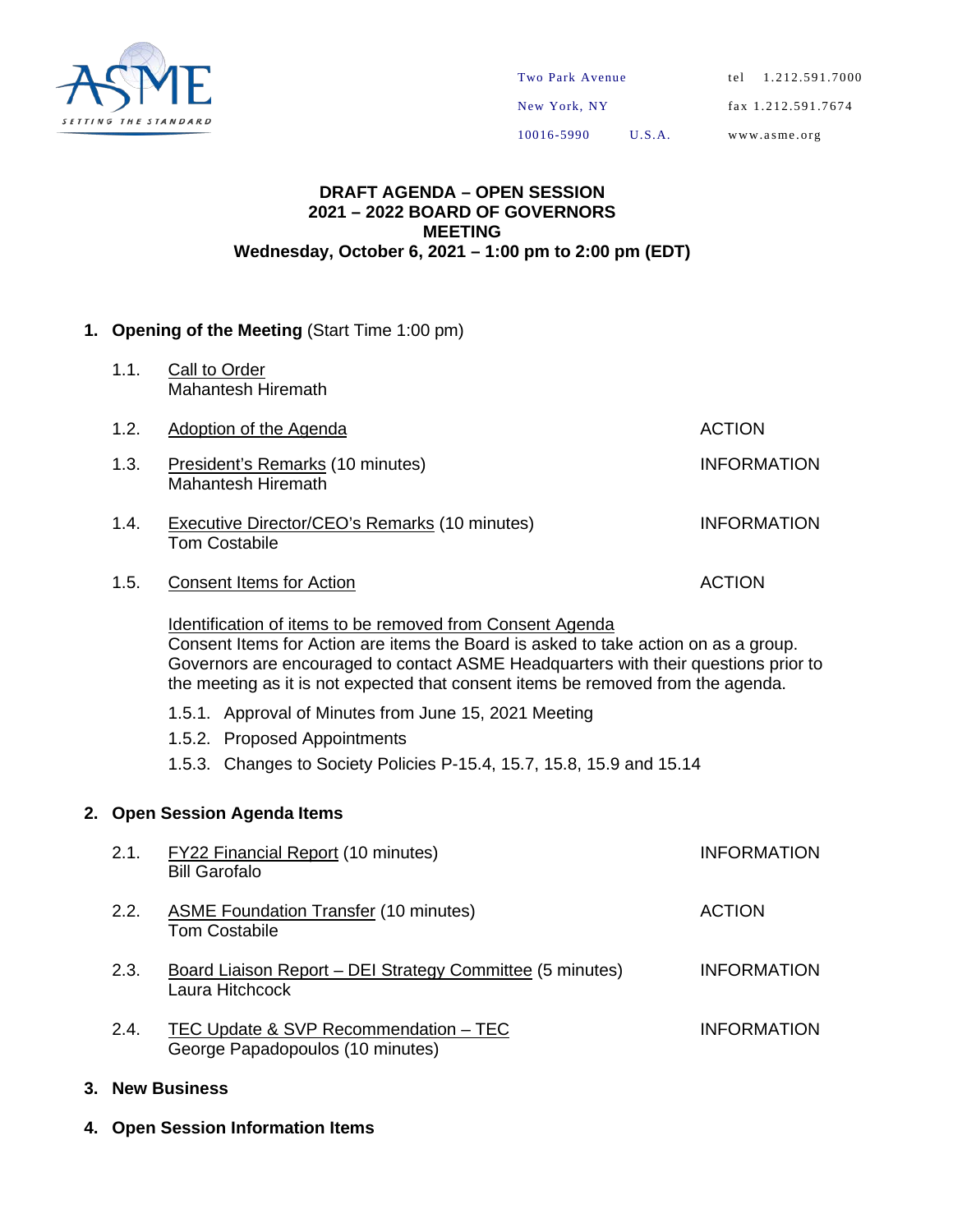#### 4.1. Dates of Future Meetings

| <b>DATE</b>       | <b>DAY</b> | <b>TIME</b>              | <b>LOCATION</b>  |
|-------------------|------------|--------------------------|------------------|
| November 14, 2021 | Sunday     | 12:30 pm $-$ 4:30 pm EST | Video Conference |
| February 16, 2022 | Wednesday  | 1:00 pm $-$ 3:00 pm EST  | Video Conference |
| April 19, 2022    | Tuesday    | 1:00 pm $-$ 4:00 pm EDT  | Video Conference |
| June 19, 2022     | Sunday     | TBD                      | Scottsdale, AZ   |
| June 21, 2022     | Tuesday    | <b>TBD</b>               | Scottsdale, AZ   |

#### **5. Adjournment of Open Session**

#### **List of Appendices**

- 1.5.2 Proposed Appointments
- 1.5.3 Changes to Society Policies P-15.4, 15.7, 15.8, 15.9 and 15.14<br>2.2 ASME Foundation Transfer
- 2.2 ASME Foundation Transfer<br>2.3 Board Liaison Report DEI
- 2.3 Board Liaison Report DEI Strategy Committee<br>2.4 TEC Update & SVP Recommendation TEC
- TEC Update & SVP Recommendation TEC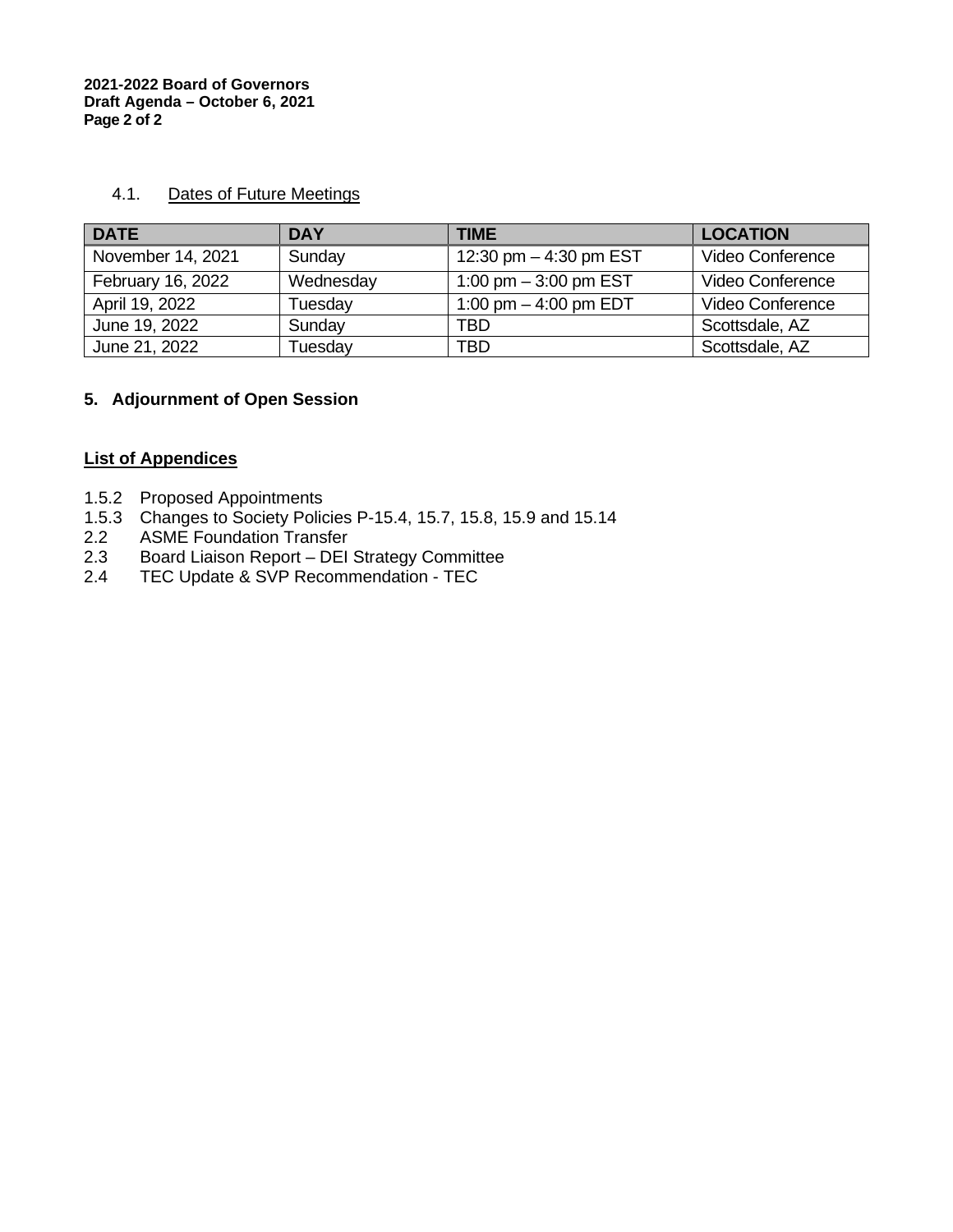#### **ASME Board of Governors Agenda Item Cover Memo**

**Date Submitted: September 9, 2021 BOG Meeting Date: October 6, 2021** 

**To: Board of Governors From: Committee on Organization and Rules Presented by: Emily Boyd Agenda Title: Proposed Appointments** 

#### **Agenda Item Executive Summary:**

Proposed appointments reviewed by the COR on September 9, 2021.

#### **Proposed motion for BOG Action:**

To approve the attached appointments.

**Attachments:** Document attached.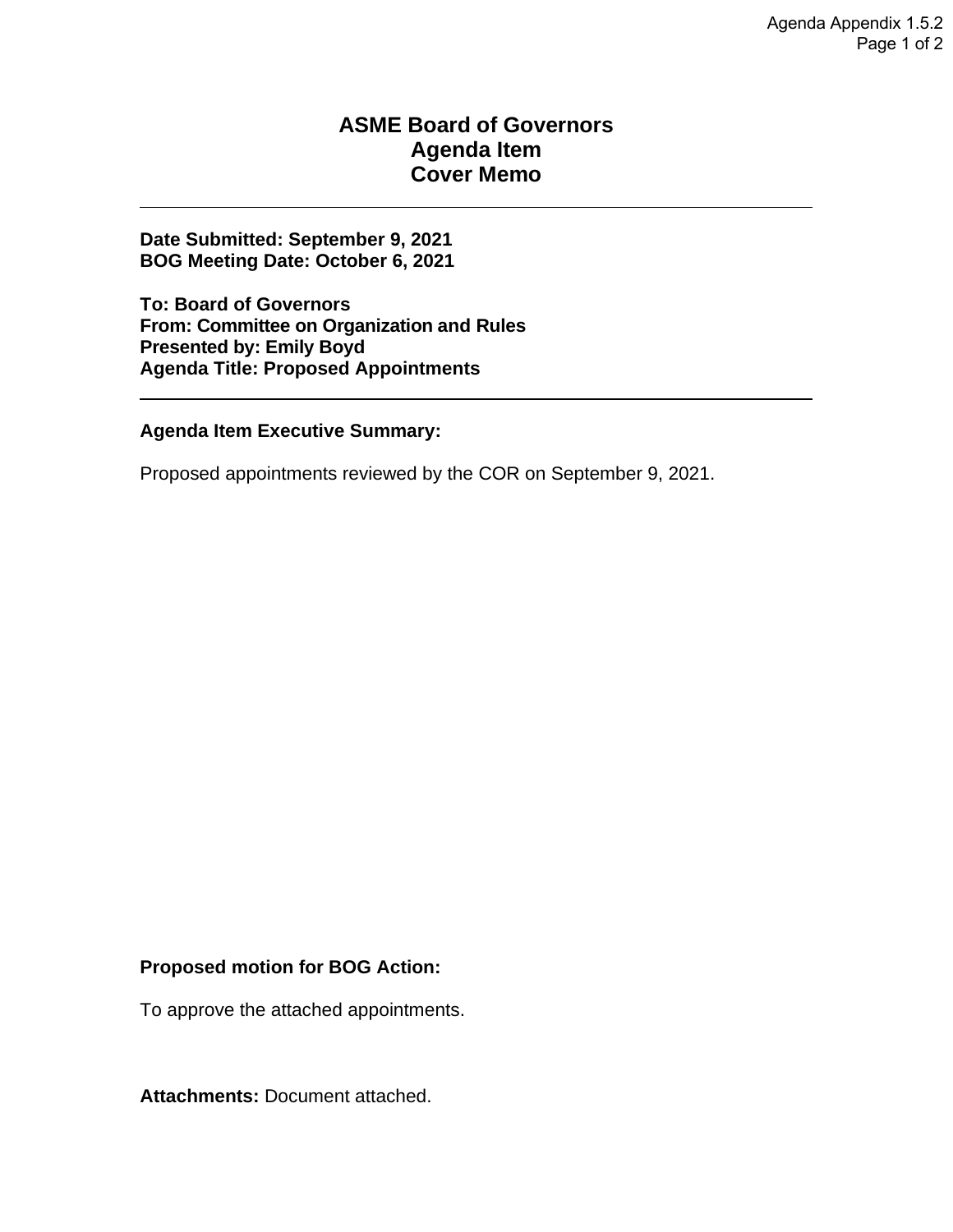#### **OCTOBER 2021 PROPOSED APPOINTMENT TO ASME UNIT**

| <b>Internal Unit</b>   | <b>Nominee</b> | Appointment<br><b>Position/Title</b> | Appointment<br><b>Term/Category</b> | Appointment<br>Type | <b>History</b>                 |
|------------------------|----------------|--------------------------------------|-------------------------------------|---------------------|--------------------------------|
| Committee on           | Parisa Saboori | Member-at-Large                      | October 2021 - June                 | Initial             | <b>ECLIPSE Intern</b>          |
| Organization and Rules |                |                                      | 2022                                |                     | <b>Bioengineering Division</b> |
|                        |                |                                      |                                     |                     | <b>Executive Committee</b>     |

#### **OCTOBER 2021 PROPOSED APPOINTMENTS TO EXTERNAL ORGANIZATIONS**

| <b>External Unit</b>  | <b>Nominee</b>           | <b>Appointment</b><br><b>Position/Title</b> | <b>Appointment</b><br><b>Term/Category</b> | <b>Appointment</b><br><b>Type</b> | <b>History</b>                       |
|-----------------------|--------------------------|---------------------------------------------|--------------------------------------------|-----------------------------------|--------------------------------------|
| Daniel Guggenheim     | Erdogan Madenci          | ASME                                        | October 2021 - September                   | Re-Appointment                    | <b>Aerospace Division Structures</b> |
| Board of Award        |                          | Representative                              | 2024                                       |                                   | and Materials Committee              |
| Daniel Guggenheim     | Ozden Ochoa              | ASME                                        | October 2021 - September                   | Re-Appointment                    | Ralph Coats Roe Committee            |
| Board of Award        |                          | Representative                              | 2024                                       |                                   | <b>Fellow Review Committee</b>       |
| Hoover Board of Award | Melissa Nairn            | <b>Voting Member</b>                        | October 2021 - September<br>2027           | <b>New</b><br>Appointment         | <b>Hoover Board Alternate</b>        |
| Hoover Board of Award | Minh Le                  | <b>Alternate Member</b>                     | October 2021 - September                   | <b>New</b>                        | Long Island Section Treasurer        |
|                       |                          |                                             | 2027                                       | Appointment                       |                                      |
| Hoover Board of Award | <b>Wayne Oaks</b>        | Alternate Member                            | October 2021 - September                   | <b>New</b>                        | Long Island Section Secretary        |
|                       |                          |                                             | 2027                                       | Appointment                       |                                      |
| Hoover Board of Award | James Scire              | <b>Alternate Member</b>                     | October 2021 - September                   | <b>New</b>                        | New York Institute of                |
|                       |                          |                                             | 2027                                       | Appointment                       | <b>Technology Section Advisor</b>    |
| Max Jakob Board of    | Portonovo Ayyaswamy      | ASME                                        | July 2021 - June 2024                      | Re-Appointment                    | Editor of the ASME Journal of        |
| Award                 |                          | Representative                              |                                            |                                   | <b>Heat Transfer</b>                 |
| Max Jakob Board of    | <b>Richard Goldstein</b> | ASME                                        | July 2021 - June 2024                      | <b>New</b>                        | <b>Committee of Past Presidents</b>  |
| Award                 |                          | Representative                              |                                            | Appointment                       | Member, Nancy Deloye Fitzroy         |
|                       |                          |                                             |                                            |                                   | and Roland V. Fitzroy Medal          |
|                       |                          |                                             |                                            |                                   | Committee                            |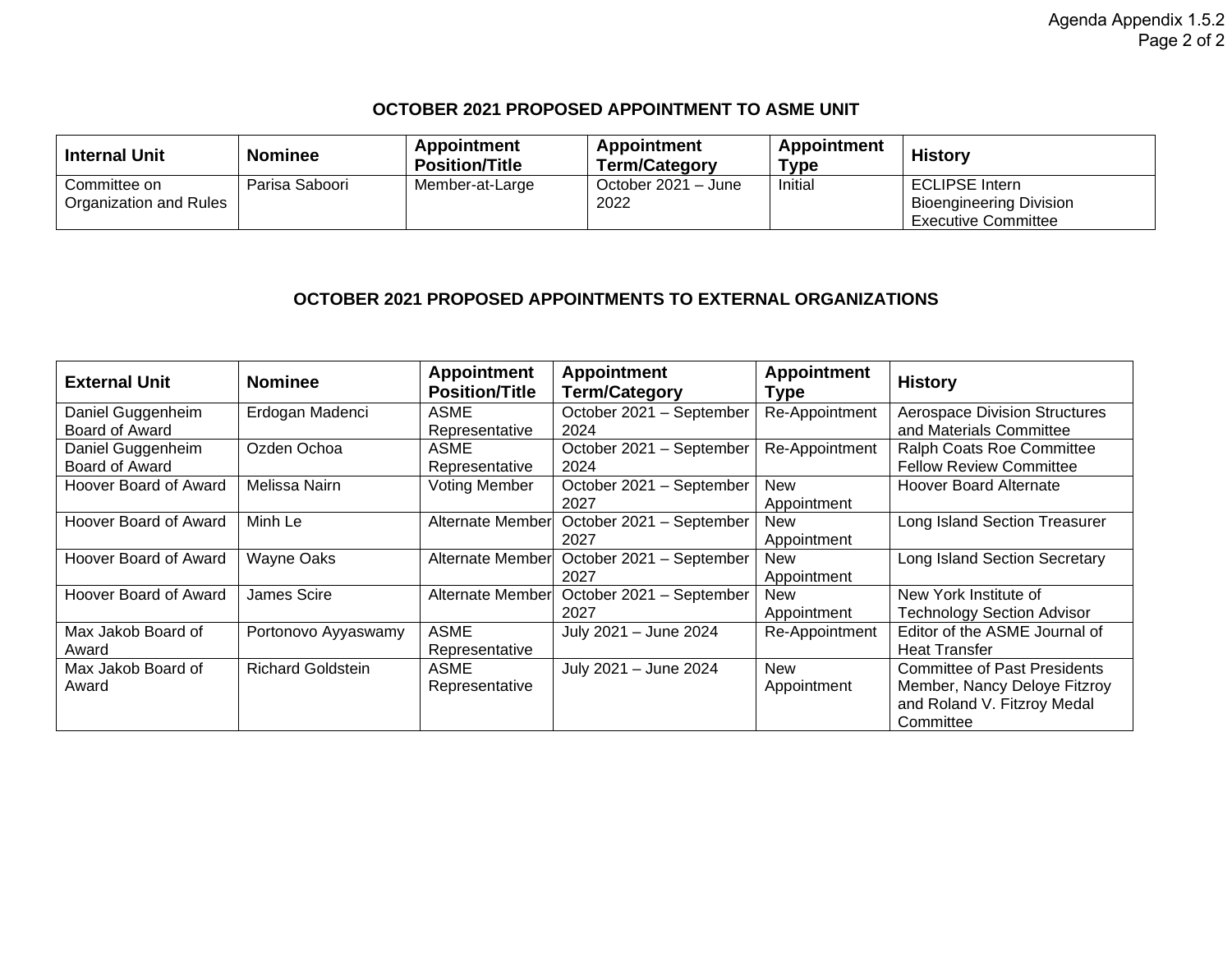

#### **Board of Governors Meeting Agenda Item Cover Memo**

| Date Submitted:<br>September 9, 2021         |                           |  |                                                                        |  |  |
|----------------------------------------------|---------------------------|--|------------------------------------------------------------------------|--|--|
| <b>BOG Meeting Date:</b>                     |                           |  | October 6, 2021                                                        |  |  |
| To:                                          | <b>Board of Governors</b> |  |                                                                        |  |  |
| Committee on Organization and Rules<br>From: |                           |  |                                                                        |  |  |
| Presented by:<br><b>Emily Boyd</b>           |                           |  |                                                                        |  |  |
| Agenda Title:                                |                           |  | Changes to Society Policies P-15.4, P-15.7, P-15.8, P-15.9 and P-15.14 |  |  |

Agenda Item Executive Summary:

The Ethics Committee, which reports to the Committee of Past Presidents, recommended changes to Society Policies related to ethics on August 25, which then went to the Committee of Past Presidents, which approved the recommendations on September 2.

All of the Society Policies referencing Ethics are now cross-referenced within the Policies themselves.

The policy is amended to provide for the Executive Committee of the Board of Governors to decide on the appropriate Society Policy to address an alleged violation.

Section IV.B.1 of P-15.4 now clarifies that a person contemplating a complaint is not required to use the consultative procedure. Sections IV.B.4 and 6 address the notification requirements with respect to the Ethics Committee in the event a case is barred by policy. Section IV.B.9.b states the member subject to the complaint receives a copy of the complaint. Section IV.B.9.e states that members of the Ethics Committee cannot serve on an Investigative Panel. Requirements relating to confidentiality throughout the process are defined and changes are made throughout the applicable Policies. These apply inter alia to members of the Investigative Panel, members of the Ethics Committee, those appearing before an Investigative Panel, the complainant, and the member subject to the complaint.

Section 10 of P-15.7 clarifies and restates the requirement for ASME members to abide by the ASME Constitution, By-Laws, and Policies.

The changes to P-15.8 are all editorial in nature.

The responsibility for P-15.9 is transferred from the Ethics Committee to the Executive Committee of the Board of Governors. All members of the Executive Committee are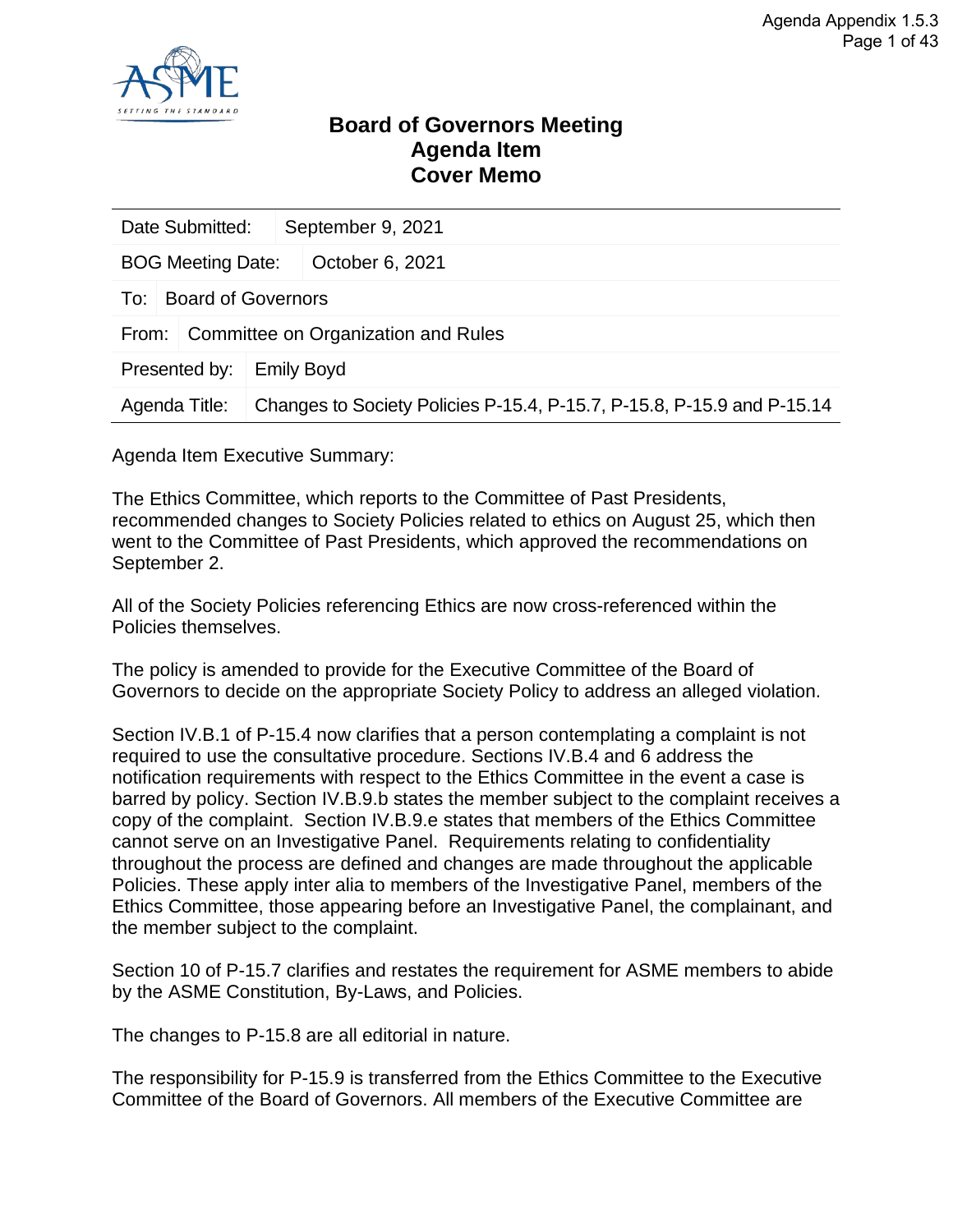members of the Board of Governors. The rationale for this change is that there may be occasions where immediate action needs to be taken.

Section IV.A. of P-15.14 clarifies and restates the requirement applicable to all members to report violations of the Code of Conduct.

The amended Policies add an additional avenue of notification to the Human Resources staff in the event the complainant is not comfortable notifying a member of the Executive Committee.

In addition, there were editorial changes to clarify it is the Executive Committee of the Board of Governors that has responsibility for some ethical conduct issues, to reflect the new title of Executive Director/CEO, to specify the use of certified mail with return receipt, and to delete units that no longer exist.

Proposed motion for Board of Governors Action: To approve the changes to Society Policies P-15.4, P-15.7, P-15.8, P-15.9 and P-15.14.

Attachment(s): Society Policy changes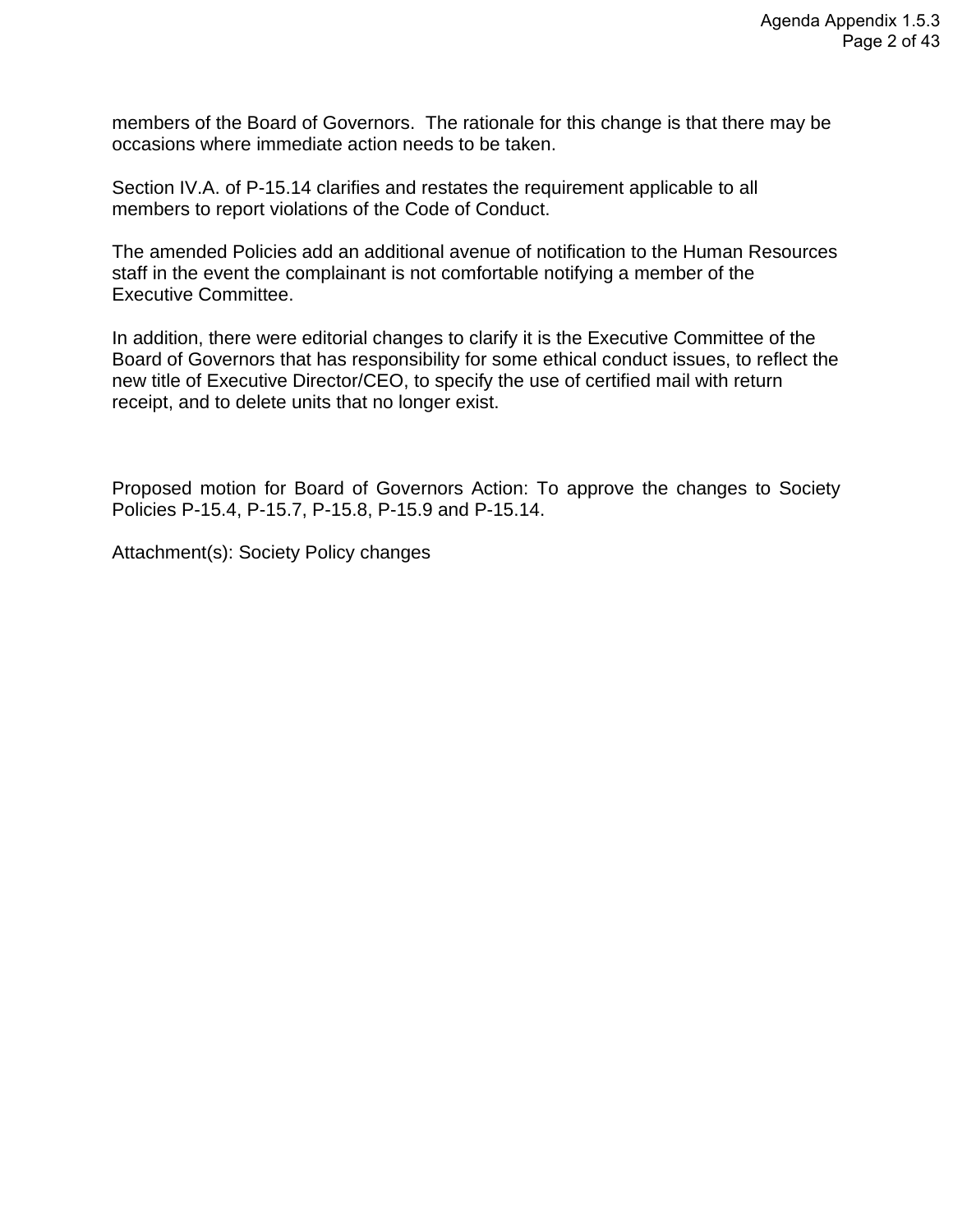

P-15.4 11/2019

#### **SOCIETY POLICY**

#### **ETHICAL CONDUCT VIOLATION PROCEDURES**

#### **I. PREFACE**

- A. Article C2.1.1 of the Constitution states in part, "The purposes of this Society are to: ... Promote a high level of ethical practice. In all professional and business relations the members of the Society shall be governed by the Code of Ethics as stated in the Society Policies."
- B. By-Law B2.1 states in part: "To promote the art, science and practice of mechanical and multidisciplinary engineering and allied sciences to diverse communities throughout the world the Society shall:...

#### **ETHICAL PRACTICE**

Maintain a Code of Ethics of Engineers consistent with the standards of the profession.

Promote and encourage practice in the profession within this code.

Arrange for adjudication within the structure of the Society for violations of the code brought to its attention."

- C. By-Law B3.3.1 states: "Any member who has been found to have violated the Constitution, By-Laws, Code of Ethics or Code of Conduct of the Society, may be expelled by the affirmative vote of seven members of the Board of Governors."
- D. ASME requires ethical conduct by its members and adherence to the provisions of the Constitution, By-Laws, and Policies of the Society. There may be occasions when a complaint of unethical conduct is filed against a member of the Society, and the following procedure is designed to ensure a prompt, thorough investigation and disposition of the matter. It is in the best interests of the member against whom a complaint has been filed, the Society, and the profession that such matters be handled in an impartial and confidential manner. Members and staff involved in the investigation and disposition of such cases shall not disclose particulars of any case except as required by their assigned duties as outlined in this Society Policy.
- E. Occasionally, complaints are brought to the attention of the Society rising out of a dispute between an employer or employee or between the parties to a contract. Ordinarily, such disputes are properly resolved through legal and commercial channels and not through an ethics complaint and inquiry.
- F. The Ethics Committee and the Executive Director/CEO of the Society have the responsibility for implementing the procedure defined in this Society Policy.
- G. At any phase of a complaint the Executive Director/CEO may, at his or her discretion, request the advice of Legal Counsel.

| <b>Formatted:</b> Indent: Left: 1", No bullets or numbering |  |
|-------------------------------------------------------------|--|
|                                                             |  |
| Deleted: Society                                            |  |

**Deleted:** , and the Code of Ethics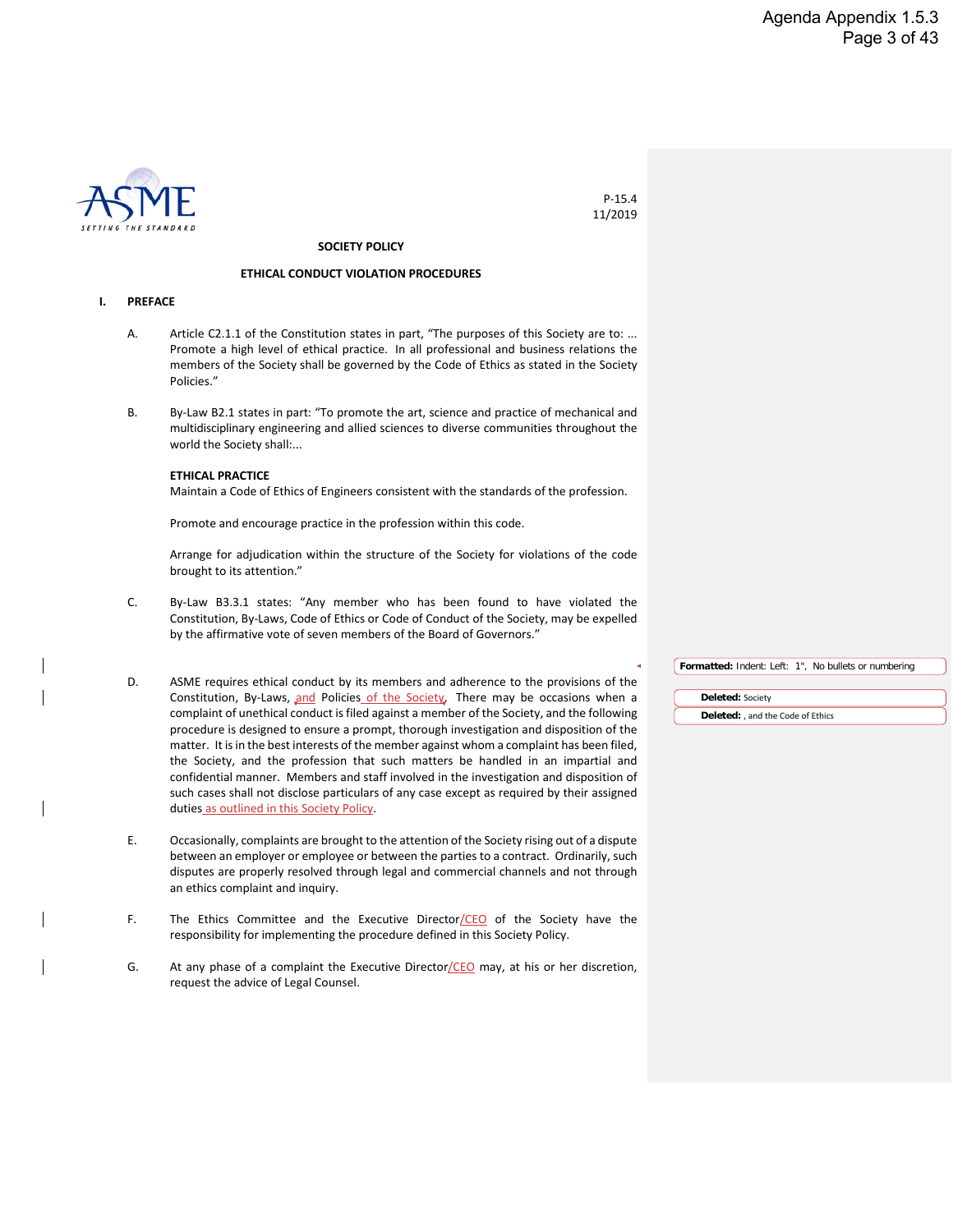**Deleted:** Code of Ethics and Conflicts of Interest

**Deleted:** Code of Ethics and alleged violation of the Conflicts

**Deleted:** Code of Ethics or the Conflicts of Interest Policy

**Deleted:** Society's policies

**Deleted:** the

of Interest Policy **Deleted:** the

P-15.4 11/2019

**i.** An individual's ethical conduct shall be evaluated on the basis of the Society Policies in effect on the date when a given action or omission took place. The review of such conduct, however, shall be conducted in accordance with the Ethical Conduct Violation Procedures in effect on the first date when a complaint is submitted. If the Ethical Conduct Violation Procedures are amended prior to the completion of the review process, such amendments shall not affect the review of pending matters except insofar as the Board of Governors, in amending the Ethical Conduct Violation Procedures, specifically approves retroactive effect for any portion or all of the amended Procedures.

#### **II. PURPOSE**

- A. To state the procedures related to alleged violation of Society Policies related to ethical **conduct**
- B. To provide a fair and responsible procedure for handling complaints and charges of violation of Society Policies related to ethical conduct.

#### **III. RESIGNATION**

If a member against whom a complaint has been filed resigns prior to the final disposition of the case, or is administratively dropped from the Society's membership rolls (for reasons such as not paying dues in a timely manner, not signing a conflict of interest statement, etc.), the Society will accept the resignation or may initiate the termination of membership with the stipulation that the person may not reapply for membership. At its discretion the Society may continue the investigation and disposition of the case in accordance with this Society Policy. Member records of persons removed for unethical conduct violations, or administratively dropped while subject to the ethics violation process shall be kept by the Society for not less than ten years

#### **IV. PROCEDURE**

#### A. Initial Review

**B.** Complaint Phase

Any alleged violation of this Society Policy shall be reported to either the Executive Director/CEO or any member of the Executive Committee of the Board of Governors or ASME Human Resources who shall promptly notify the full Executive Committee. The Executive Committee shall initially determine whether the alleged violation shall be addressed through this Policy or Policy 15.7 "Ethics" or Policy 15.8 "Conflicts of Interest" or Policy 15.9 "Policy Against Discrimination (including Discriminatory Harassment) – Members" or Policy P-15.14 "Code of Conduct." There may be situations where actions are taken pursuant to one or more Society Policies.

**Formatted:** Justified, Indent: Left: 1", Hanging: 0.5"

**Commented [DJS1]:** To be consistent with IV.C.8 below

**Commented [DJS2]:** The first reference in the policies to Executive Committee needs "of the Board of Governors" following it.

#### $\overline{\phantom{0}}$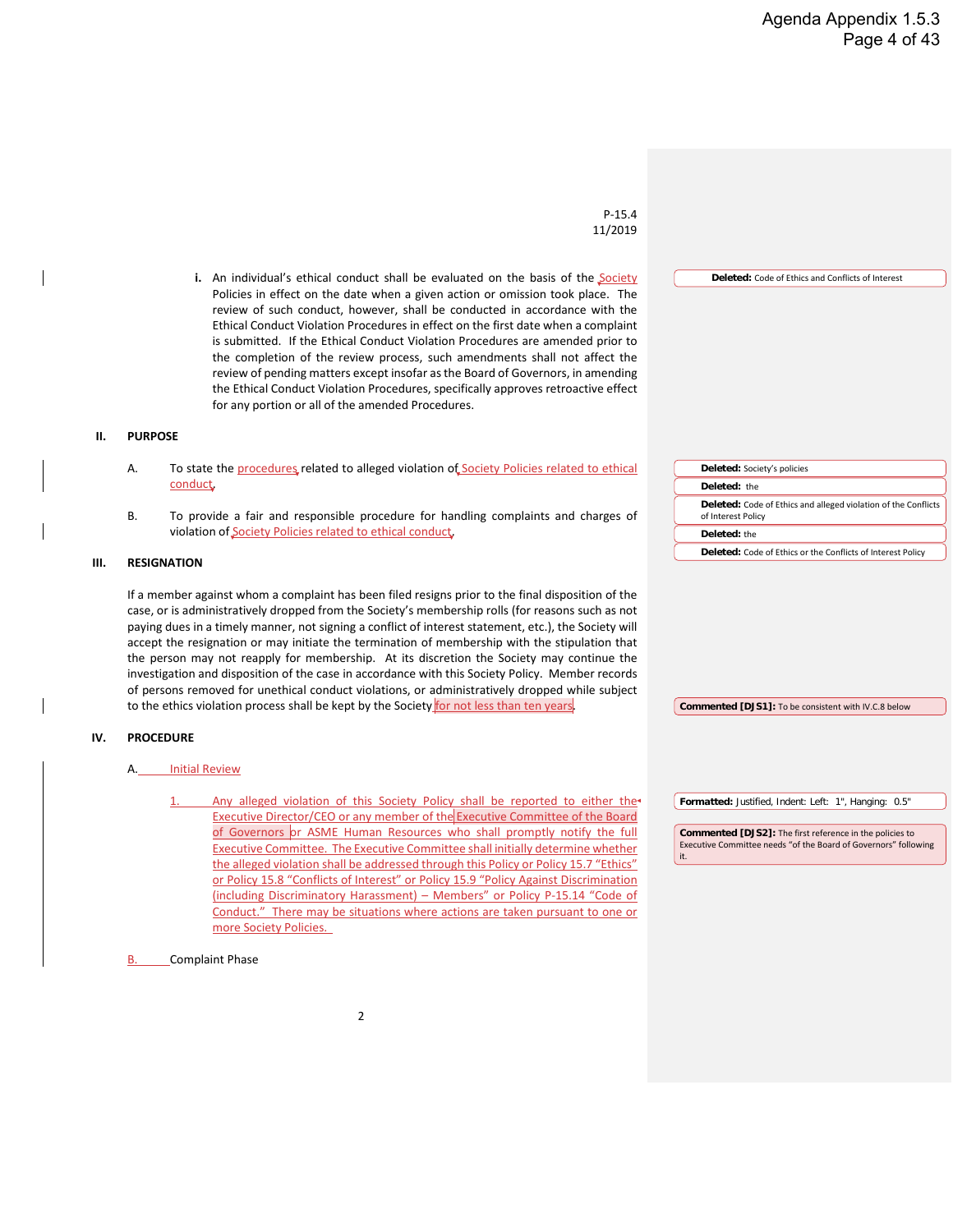#### P-15.4 11/2019

- 1. Any person contemplating a complaint under this Society Policy may (but is not required to) participate in the following consultative procedure prior to the submission of his or her complaint. Any person contemplating a complaint who chooses not to use the following consultative procedure can go directly to the procedure in Section IV.B.2 of this Society Policy.
	- a. The person shall notify the Society's Managing Director, Governance, orally or in writing that he or she is considering the filing of an ethics complaint and wishes to participate in the Society's pre-complaint consultative procedure. This notification shall include the name(s) of the person(s) contemplating the complaint and the person(s) who would be subject to the complaint.
	- b. The Managing Director, Governance, shall promptly notify the members of the Ethics Committee, whereupon those members of the Committee who have no conflict of interest with respect to the possible complaint(s) shall promptly draw lots to determine which of their number will provide pre-complaint consultation.
	- c. Within thirty (30) days of the initial notification to the Managing Director, Governance, the Committee member selected by lot to provide precomplaint consultation (the "consulting member") shall notify the person contemplating a complaint and provide consultation to him or her with respect to:
		- i. The identification and clarification of the ethical issues, if any, presented by the proposed complaint.
		- ii. The completion of the Society's complaint form in a manner that fulfills as nearly as possible the requirements of this Society Policy for complaints.
		- iii. The applicable procedures under this Society Policy, with the objective of assisting the person contemplating a complaint to understand the phases and nature of an ethics complaint under this Society Policy.
	- d. The consulting member shall at all times maintain neutrality and shall explain to the person contemplating a complaint that the role of the consulting member is limited to assisting the Society's membership to ensure that there is fair access to a forum for the impartial consideration of good-faith ethics complaints.
	- e. Once a complaint is filed, the consultation period shall be concluded, and the consulting member shall thereupon recuse himself or herself from further review of or participation in the matter. Without limiting the

**Deleted:** : **Commented [DJS3]:** To make it clear that this consultative procedure is not required.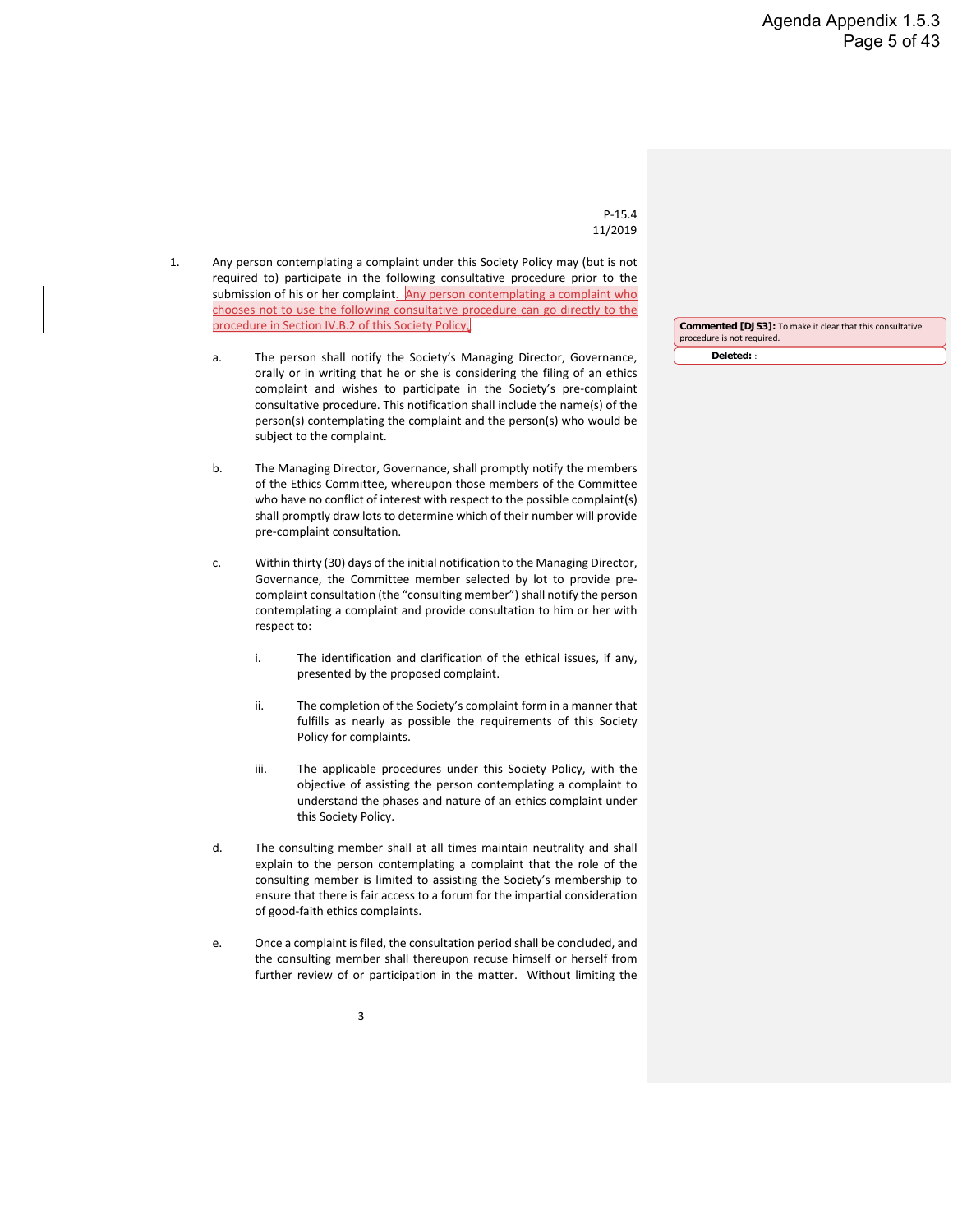P-15.4 11/2019

generality of the foregoing, there may be no post-complaint consultation by the consulting member. Additionally, the consulting member may terminate the consultation period at any time at his or her discretion, without regard to whether a complaint is filed, if he or she concludes that further consultation would not serve a useful purpose.

2. To initiate action, a signed and dated written complaint shall be filed with the Executive Director/CEO of the Society. The written complaint must be prepared using the form of complaint supplied by the Society for this purpose and state with particularity (a) the name or names of those members of the Society who are the subject of the complaint (referred to hereinafter collectively as the "member subject to the complaint"), (b) those specific provisions of the Society, Policies that the member subject to the complaint is alleged to have violated, and (c) the alleged facts that are alleged to establish each such alleged violation (including without limitation those specific provisions of the Constitution, By-Laws or Policies of the Society, if any, by which the subject(s) of the complaint have allegedly failed to abide). The complaint may be filed by any interested person or group within or outside the Society. The complaint shall conclude with the following statement by the complainant:

> "All facts alleged in this complaint are, to the best of my knowledge, true, correct and complete, and I have neither knowingly misrepresented nor knowingly omitted any information that would be material to the evaluation of the merits of this complaint. I understand that if the foregoing statements are untrue and if I am a member of the American Society of Mechanical Engineers, I may have violated the Society's Code of Ethics. I understand that the entire contents of my complaint including my identity may be disclosed to the individual or individuals referenced in my complaint during the course of any review of my complaint, and I consent to such disclosures."

- 3. No complaint shall be maintained or upheld pursuant to this Society Policy unless such complaint is submitted to the Society pursuant to this Society Policy within three (3) years after:
	- a. the date of the incident (or last of a series of related incidents) constituting the alleged violation; or, if later,
	- b. the earliest date on which the complainant had knowledge, or on which a member of the Society reasonably should have had knowledge, that any such incident (or series of related incidents) might constitute a violation reportable under this Society Policy.
- 4. The Executive Director/CEO, upon receipt of a complaint of alleged unethical conduct, shall within thirty (30) days:

**Deleted:** 's **Deleted:** Code of Ethics or the Conflicts of Interest Policy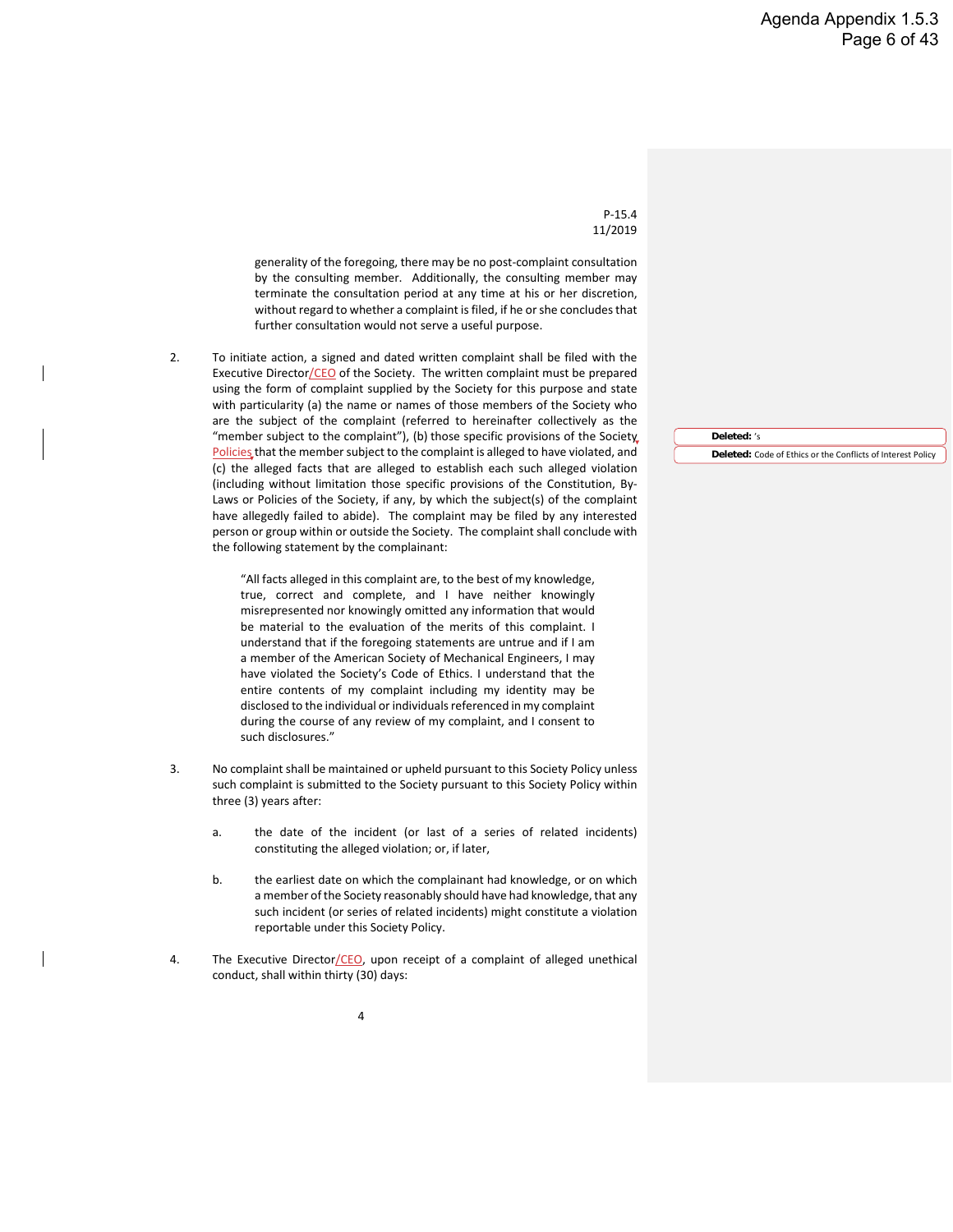| P-15.4  |
|---------|
| 11/2019 |

| a. |      | acknowledge receipt of the complaint to the complainant by certified                                                                                                              | Deleted: C                                                                                                                                                                         |
|----|------|-----------------------------------------------------------------------------------------------------------------------------------------------------------------------------------|------------------------------------------------------------------------------------------------------------------------------------------------------------------------------------|
|    |      | mail (return receipt requested),                                                                                                                                                  | Commented [DJS4]: To conform with similar reference in this<br>Policy.                                                                                                             |
| b. |      | ascertain whether the person against whom the complaint has been                                                                                                                  | Deleted: M                                                                                                                                                                         |
|    |      | made is currently a member of the Society,                                                                                                                                        |                                                                                                                                                                                    |
| c. |      | determine whether the complaint fulfills the requirements of IV.B <sub>2</sub> , and                                                                                              | Deleted: A                                                                                                                                                                         |
|    |      |                                                                                                                                                                                   |                                                                                                                                                                                    |
| d. |      | if the requirements of either IV.B.4.b or IV.B.4.c or both of them are not                                                                                                        | Deleted: A                                                                                                                                                                         |
|    |      | met, notify the complainant by certified mail (return receipt requested)<br>that the complaint has been rejected because it fails to fulfill either                               | Deleted: A                                                                                                                                                                         |
|    |      | IV.B.4.b or IV.B.4.c or both of them, as the case may be. If arrangements                                                                                                         | Deleted: A                                                                                                                                                                         |
|    |      | for a consultation were made under Section IV.B.1, the members of the                                                                                                             | Deleted: A                                                                                                                                                                         |
|    |      | Ethics Committee shall be notified that the complaint was barred.<br>The                                                                                                          | Commented [DJS5]: Given that the members of the Ethics                                                                                                                             |
|    |      | members of the Ethics Committee must maintain confidentiality.                                                                                                                    | Committee will be aware of a case if they were asked to be involved<br>in a pre-complaint consultation based on Section IV.A.1.b, they<br>should be told of the case being barred. |
|    |      | Such complaint may be revised and resubmitted, and the date of any such<br>resubmission shall be the submission date for purposes of IV.B.3.                                      | Deleted: A                                                                                                                                                                         |
|    |      |                                                                                                                                                                                   |                                                                                                                                                                                    |
|    |      | If the complaint is not rejected pursuant to IV.B.4, the Executive Director/CEO                                                                                                   | Deleted: A                                                                                                                                                                         |
|    |      | shall within sixty (60) days of receipt of the complaint:                                                                                                                         |                                                                                                                                                                                    |
| a. | and  | send the Chair of the Ethics Committee a copy of the complaint received,                                                                                                          |                                                                                                                                                                                    |
| b. |      | decide, with concurrence of the Chair of the Ethics Committee, whether<br>the complaint is barred from further consideration                                                      |                                                                                                                                                                                    |
|    | i.   | by reason of IV.B <sub>3</sub> ,                                                                                                                                                  | Deleted: A                                                                                                                                                                         |
|    | ii.  | because it involves a dispute between an employer or employee<br>or between the parties to a contract which dispute is properly<br>resolved through legal or commercial channels, |                                                                                                                                                                                    |
|    | iii. | because it raises issues that are trivial, frivolous or harassing in<br>nature, or                                                                                                |                                                                                                                                                                                    |
|    | iv.  | because the facts alleged in the complaint, even if true, would<br>not constitute violations of the Society Policies.                                                             | <b>Deleted:</b> Code of Ethics or the Conflicts of Interest<br>Policy                                                                                                              |
|    |      |                                                                                                                                                                                   |                                                                                                                                                                                    |
|    |      | If the complaint is barred as provided in IV.B, 5.b, the Executive Director/CEO shall<br>notify the complainant by certified mail (return receipt requested) that the             | Deleted: A                                                                                                                                                                         |
|    |      | complaint is barred for such of the reasons set forth in IV.B 5.b as shall apply. If                                                                                              | Deleted: C                                                                                                                                                                         |
|    |      | arrangements for a consultation were made under Section IV.B.1, the members                                                                                                       | Deleted: M                                                                                                                                                                         |
|    |      |                                                                                                                                                                                   | Deleted: A                                                                                                                                                                         |

 $\overline{\phantom{a}}$ 

 $\overline{1}$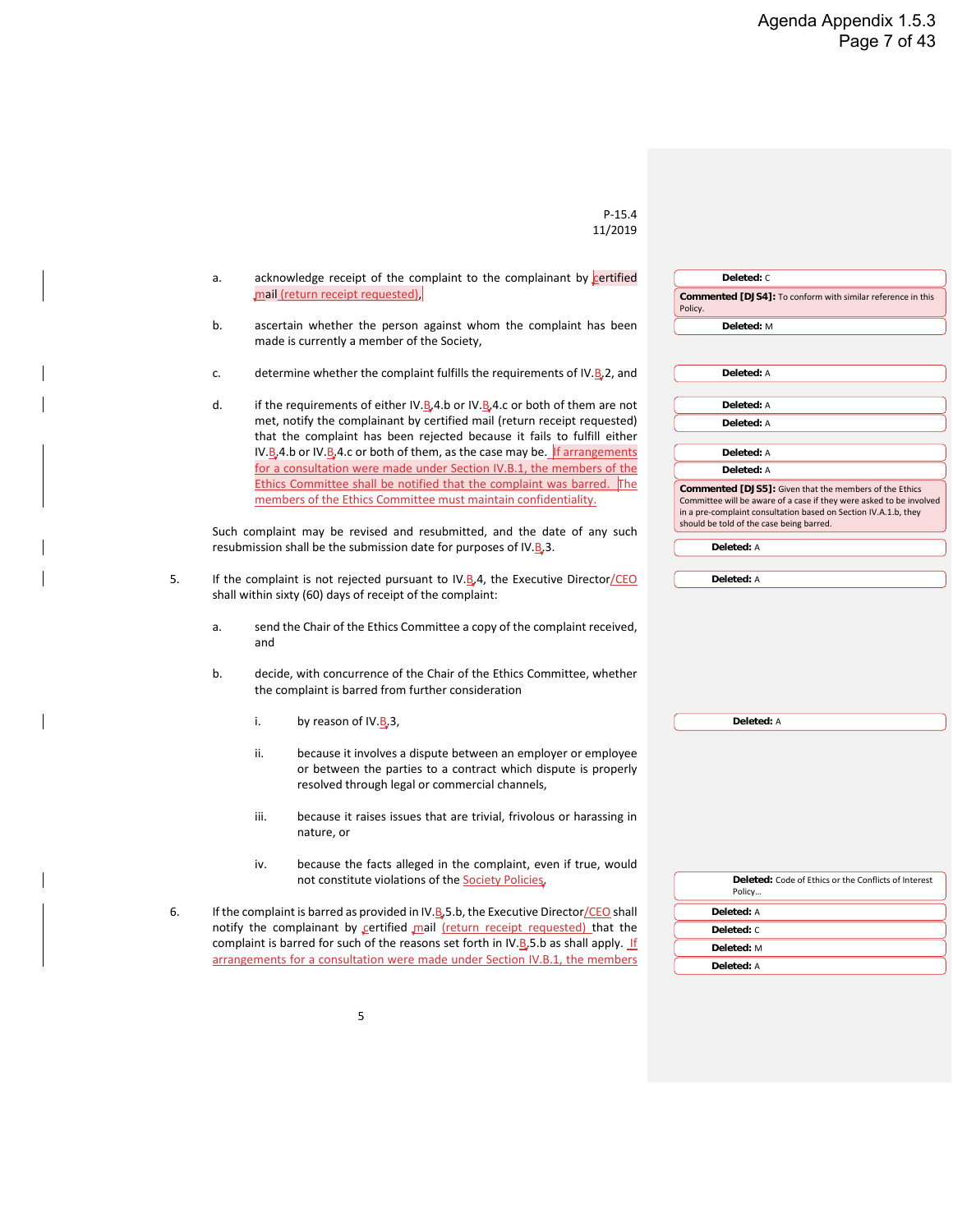P-15.4 11/2019 6 of the Ethics Committee shall be notified that the complaint was barred. The members of the Ethics Committee must maintain confidentiality. 7. If the Executive Director/CEO and the Chair of the Ethics Committee do not concur as to any matter for which their concurrence is required under IV. $B$ <sub>5</sub>5.b, the matter shall be presented to the President of the Society, whose determination shall govern and may not be appealed, or, if the complaint shall involve the President, Executive Director/CEO or Chair of the Ethics Committee as either a witness or the member subject to the complaint, the matter shall be presented to the Board of Governors (other than the President if they are the individual subject to the complaint), whose determination shall govern and may not be appealed. 8. If the complaint is not rejected pursuant to IV.B.4 or IV.B.5, the Executive Director/CEO shall notify the complainant that the matter is being referred to the Ethics Committee within thirty (30) days of the determination by the Executive Director/CEO and Chair of the Ethics Committee, per Section IV.B.5, or by the President or Board of Governors per Section IV. $B$ , 7 that the complaint is not barred. 9. Within sixty (60) days of the notice sent to the complainant per Section IV.B.8, the Executive Director/CEO and the Chair of the Ethics Committee shall prepare (in consultation with legal counsel) a statement of preliminary charges and the Executive Director/CEO shall: a. Notify the member subject to the complaint, by certified mail (return receipt requested), that an ethics complaint has been filed, b. Include with the notification a copy of the statement of preliminary charges, the complaint and the following statement: i. That the preliminary charges allege matters to be within the scope of the **Society Policies** ii. That an investigation will be made to determine if the complaint is substantiated by the facts, and iii. That the member is encouraged to submit a written response (of not more than ten (10) double-spaced letter-sized pages in Times New Roman type with a minimum font size of 10) to the complaint within thirty (30) days and to inform the Society of his or her preferred address. c. In consultation with the Chair of the Ethics Committee, designate an Investigative Panel of no more than five members from the Society's staff or membership (or both) to conduct an investigation of the matter, and **Deleted:** A **Deleted:** A **Deleted:** A **Deleted:** A **Deleted:** A **Deleted:** A **Commented [DJS6]:** Section IV.B.9.iii notes that the member may respond to the complaint, so it must be sent to the members subject to the complaint. **Deleted:** Code of Ethics or Conflicts of Interest Policy of the Society…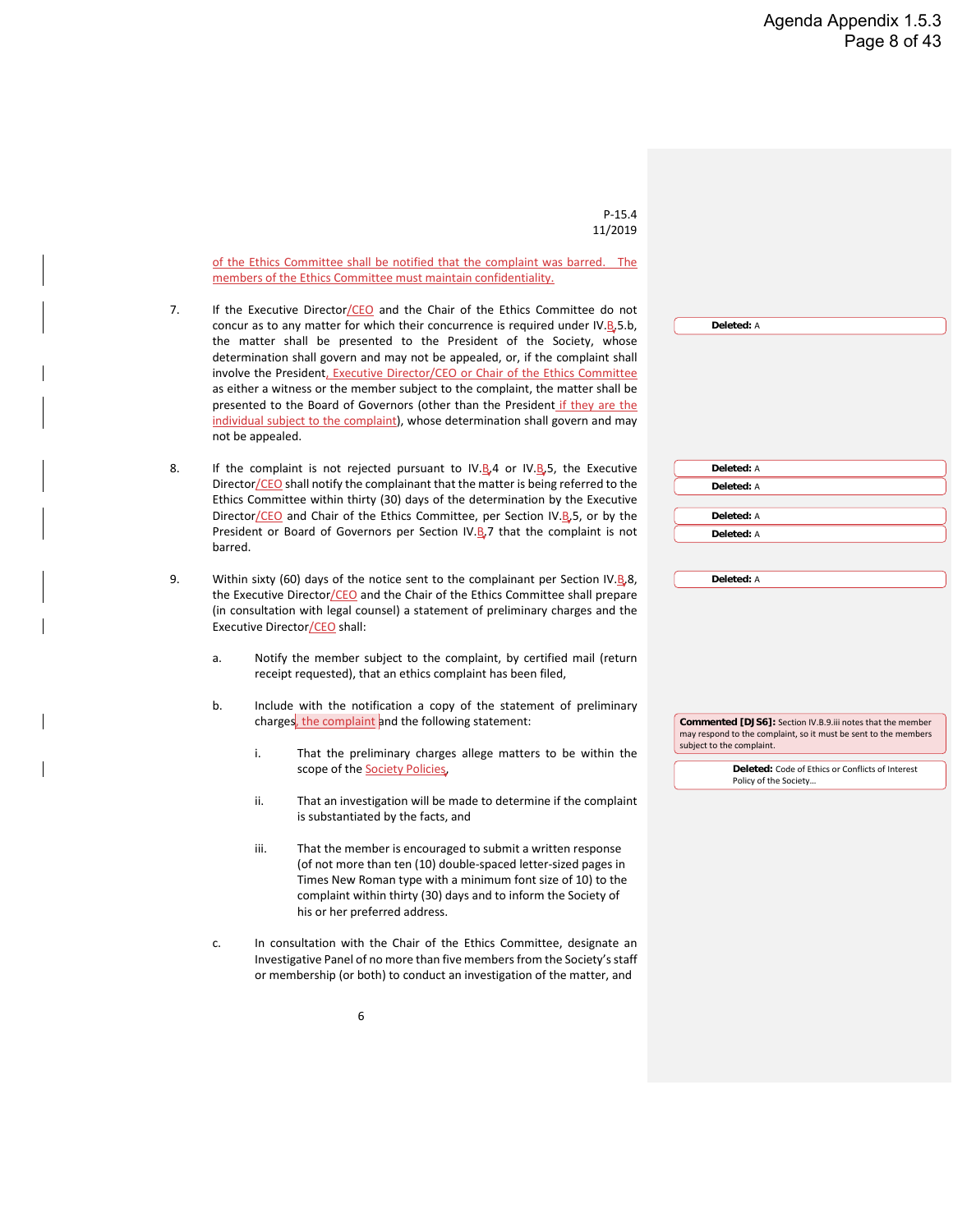**Deleted:** Code of Ethics or the Conflicts of Interest

P-15.4 11/2019

d. Provide the Investigative Panel with a copy of the complaint and a copy of the statement of preliminary charges (the complaint and preliminary charges shall not foreclose the Investigative Panel from determining that there may have been violations of provisions of the **Society Policies** other than or in addition to those cited in the complaint or the preliminary charges).

Members of the Ethics Committee are not eligible to serve on an Investigative Panel.

- 10. Reasonable expenses incurred by the Investigative Panel shall be paid by the Society.
- 11. In any case in which a complaint or other written or oral submission in connection with the submission, investigation and review of an ethics complaint contains statements or makes omissions that may give rise to an ethics complaint against the individual making the complaint or other submission, the Executive Director/CEO shall submit the relevant information to the Secretary of the Society, whose responsibility it shall be to evaluate the information and determine whether to make an ethics complaint in respect of such individual's conduct. This Section IV. $B<sub>n</sub>11$  shall not limit the right of any other person to make a complaint in respect of such individual's conduct, provided the person making the complaint has properly obtained the information on which his or her complaint is based.
- 12. Upon becoming a member of the Investigative Panel, each member shall state in writing adherence to the conditions of Appendix I of this Society Policy, "the Confidentiality Policy."

#### B. C. Investigative and Review Phase

- 1. The Investigative Panel shall hold individual conferences on the subject matter of the complaint with the member against whom a complaint has been filed, the complainant and any other persons known or believed to have knowledge of the matter (such other persons, the "witnesses"). In the conduct of these informal conferences, the following should be kept in mind by all concerned:
	- a. the purpose is to determine if there is cause for further action by the Society,
	- b. the investigation is not a legal hearing, but an informal conference to determine the facts in the matter, and the member is not "accused" by the Society in a legal sense,
	- c. the greatest tact must be exercised by the Investigative Panel,

**Deleted:** A

Policy…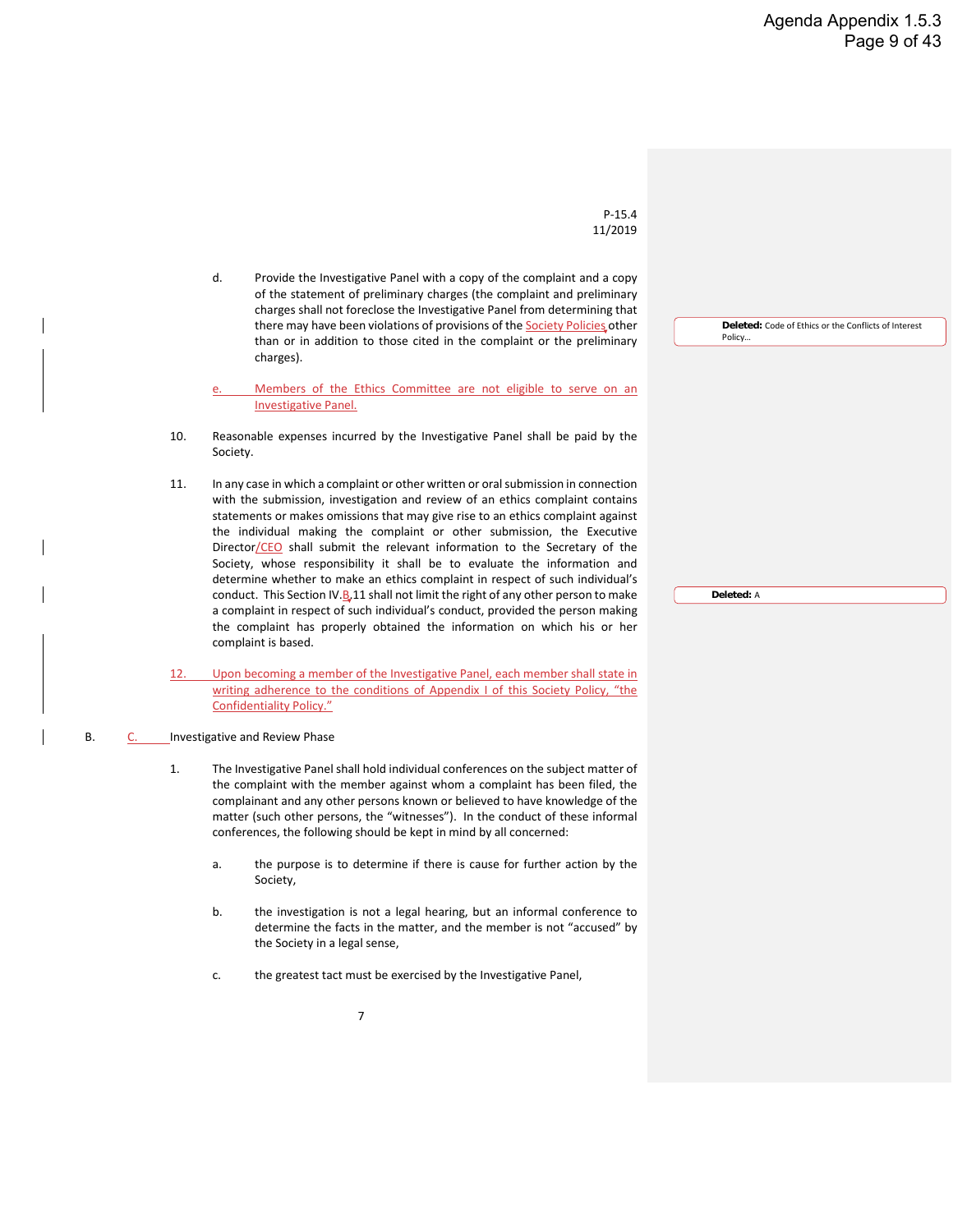d. if, during the conference, information is obtained that suggests the need to broaden the scope of the investigation, the Investigative Panel shall conduct such additional investigation before completing the investigation of the matter, and e. at the start of each conference, the Investigative Panel shall advise each witness that the information may or may not be used in a written report and it may be furnished to the member subject to the complaint. those appearing before the Investigative Panel must maintain confidentiality. 2. After the Investigative Panel is assured that all pertinent information concerning the matter has been secured, the Investigative Panel shall prepare a detailed written report giving all data concerning the matter. The Investigative Panel shall make one (1) of the following determinations: a. That the facts, as found by the Investigative Panel, do not support the complaint and as such do not provide a sufficient basis for any further action by the Society, in which case the matter shall be handled as provided in IV.C.3, or b. That the facts, as found by the Investigative Panel, appear to establish a violation of the **Society Policies** that is minor and as such does not warrant suspension or expulsion of the member subject to the complaint, in which case the matter shall be handled as provided in IV.C.4, or c. That the facts, as found by the Investigative Panel, appear to establish a violation of the **Society Policies** that is more than minor and as such may warrant suspension or expulsion of the member subject to the complaint, pursuant to a formal statement of charges adopted by the Investigative Panel as a part of its determination, in which case the matter shall be handled as provided in IV. $C$ <sub>5</sub>. Within thirty (30) days of a determination under this Section IV.C<sub>2</sub>, the Investigative Panel shall notify in writing the Chair of the Ethics Committee, and the Executive Director/CEO of such determination. Such notification, in the case of a determination described in IV.C<sub>2</sub>2.c, should include the formal statement of charges adopted pursuant to IV. $C<sub>2</sub>$ 2.c. 3. If there is a determination, pursuant to IV. $C<sub>4</sub>$ 2.a, that the facts, as found by the Investigative Panel, do not support the complaint and as such do not provide a sufficient basis for any further action by the Society, the Executive Director/CEO shall within thirty (30) days of receiving the notification specified in IV. $\mathbf{\mathcal{C}}$ , 2: **Deleted:** and **Deleted:** send the report to the Chair of the Ethics Committee… **Deleted:** B **Deleted:** Code of Ethics or Conflicts of Interest Policy **Deleted:** B **Deleted:** Code of Ethics or Conflicts of Interest Policy **Deleted:** B **Deleted:** B **Deleted:** shall notify **Deleted:** in writing **Deleted:** B **Deleted:** to **Deleted:** B **Deleted:** B **Deleted:** B

P-15.4 11/2019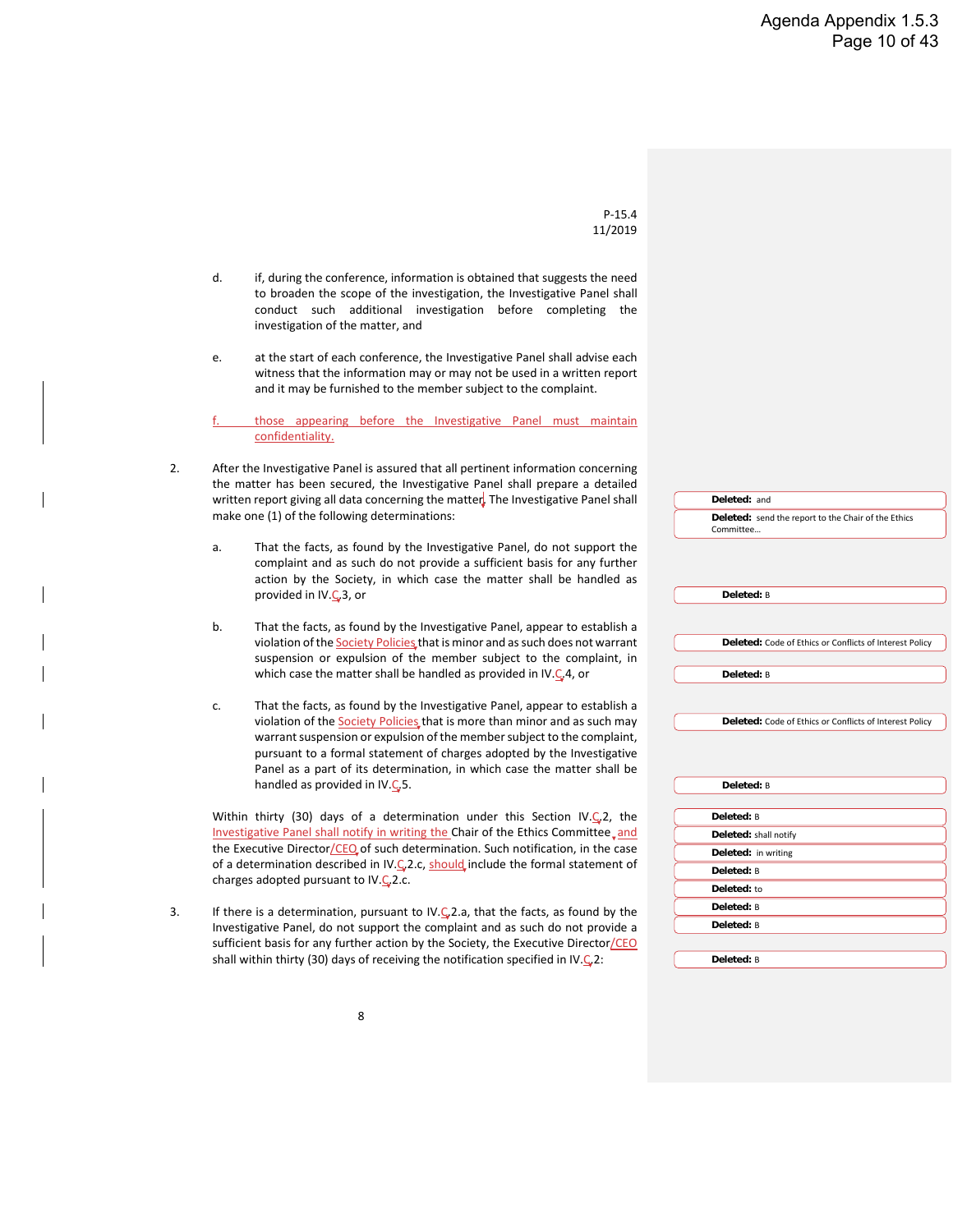P-15.4 11/2019 a. notify the Board of Governors of the determination, b. by certified mail (return receipt requested), notify the complainant, the member subject to the complaint and all witnesses who have been interviewed by the Investigative Panel that the matter is closed pursuant to this Section IV. $\frac{1}{2}$ , and the resolution of the matter shall be held confidential and not revealed to any other party by the complainant or the member subject to the complaint, and c. close the official file on the matter and retain the file in the records of the Society for not less than ten (10) years from the date on which the initial complaint was received by the Society. A complaint disposed of pursuant to this Section IV.C<sub>3</sub>, even if the complaint is revised, may not be resubmitted. 4. If there is a determination by the Investigative Panel, pursuant to IV. $\mathsf{C}_2$ 2.b, that the facts, as found by the Investigative Panel, appear to establish a violation of the Society Policies, that is minor and as such does not warrant suspension or expulsion of the member subject to the complaint, the Executive Director/CEO on behalf of the Investigative Panel shall within thirty (30) days of such determination send a letter of warning/admonishment to the member subject to the complaint by certified mail (return receipt requested) and a. notify the Board of Governors of the determination, b. by certified mail (return receipt requested), notify the complainant of the determination that the matter is closed pursuant to this Section IV.C.4 and that the resolution of the matter shall be held confidential and not revealed to any other party by the complainant. c. by certified mail (return receipt requested), notify all witnesses who have been interviewed by the Investigative Panel that the matter has been resolved and is closed, and d. close the official file on the matter and retain in the file records of the Society for not less than ten (10) years from the date on which the initial complaint was received by the Society. 5. If there is a determination, pursuant to IV. $C<sub>2</sub>$ 2.c, that the facts, as found by the Investigative Panel, appear to establish a violation of the Society Policies that is more than minor and as such may warrant suspension or expulsion of the charged, the Executive Director/CEO, within thirty (30) days of receipt of the notification described in IV. $C<sub>e</sub>$ 2 shall notify the President in writing that the matter will be submitted to the Board of Governors for determination. In making its determination, the Board of Governors shall not be bound by the **Deleted:** B **Commented [DJS8]:** The complainant and the member subject to the complaint are told the outcome, but the witnesses are not told the outcome. **Deleted:** B **Deleted:** B **Deleted:** Code of Ethics or Conflicts of Interest Policy **Deleted:** B **Deleted:** if the matter is not resolved publicly **Deleted:** B **Deleted:** Code of Ethics or Conflicts of Interest Policy **Deleted:** B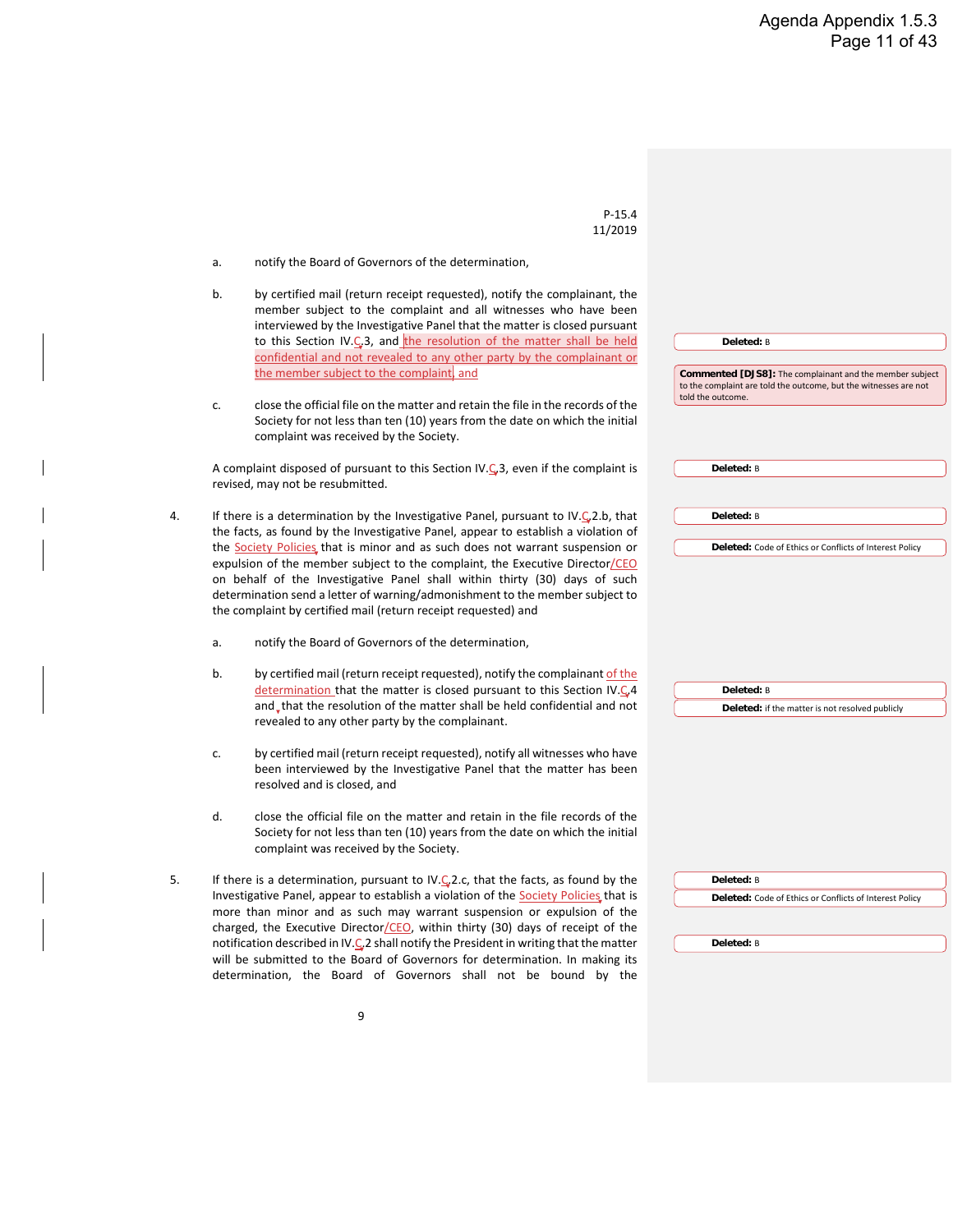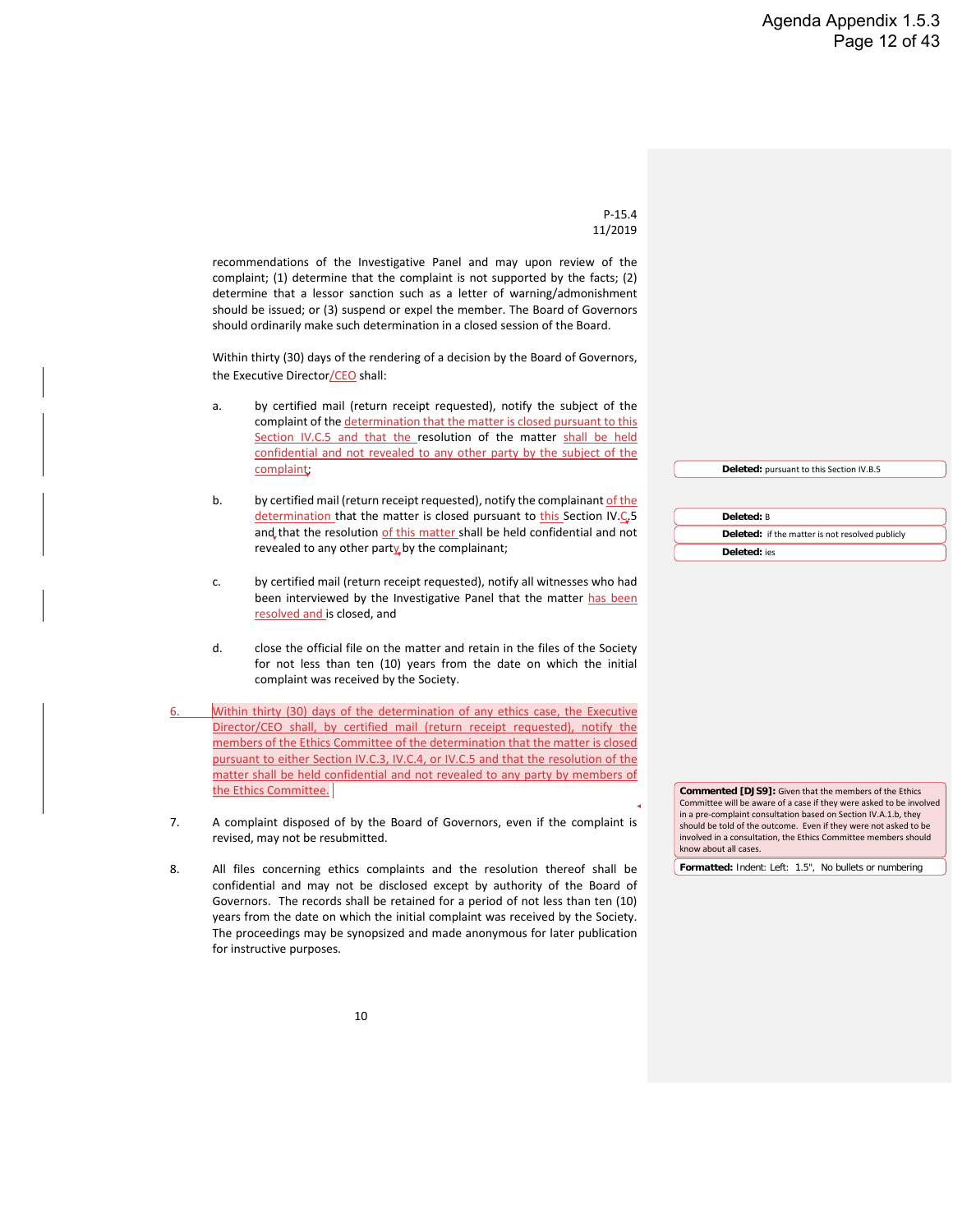P-15.4 11/2019

9. The membership shall be notified of all disciplinary actions taken by the Board of Governors under this Section IV.C.5 for violations of the Society Policies, by publication of a suitable notice in MECHANICAL ENGINEERING or ASME NEWS. The name of the disciplined member shall not be published. However, the action of the Board of Governors, including the name of the disciplined member, shall be reported to the section chair and appropriate Society officers.

Responsibility: Committee of Past Presidents/Ethics Committee

Reassigned from Centers Board of Directors/Center for Career and Professional Advancement/Committee on Ethical Standards and Review 2/2012

Reassigned from Centers Board of Directors/Center for Professional Development, Practice & Ethics/Committee on Ethical Standards and Review 4/23/09

Reassigned from Council on Member Affairs/Board on Professional Practice & Ethics 6/1/05

- Adopted: June 18, 1975
- Revised: September 29, 1978 June 25, 1980 November 17, 1983 (editorial changes 3/84)) June 14, 1985 (editorial changes 6/87) (editorial changes 3/88) June 18, 1989 June 6, 1990 (editorial change 2/94 November 21, 1996 (editorial changes 9/97) June 9, 1999 (editorial changes 6/02) (editorial changes September 23, 2005 November 5, 2006 (editorial changes in responsible unit 4/09) (Unit Reassignment Due to Reorganization 2/12) November 15, 2013 November 10, 2019

**Commented [DJS10]:** The BOG only takes disciplinary action under IV.C.5, and not under IV.C.3 or 4. That is, under IV.C.3 or 4 the BOG is simply notified, so there is a need to notify the membership of actions taken under IV.C.3 or 4.

**Deleted:** B

**Deleted:** Code of Ethics or Conflicts of Interest Policy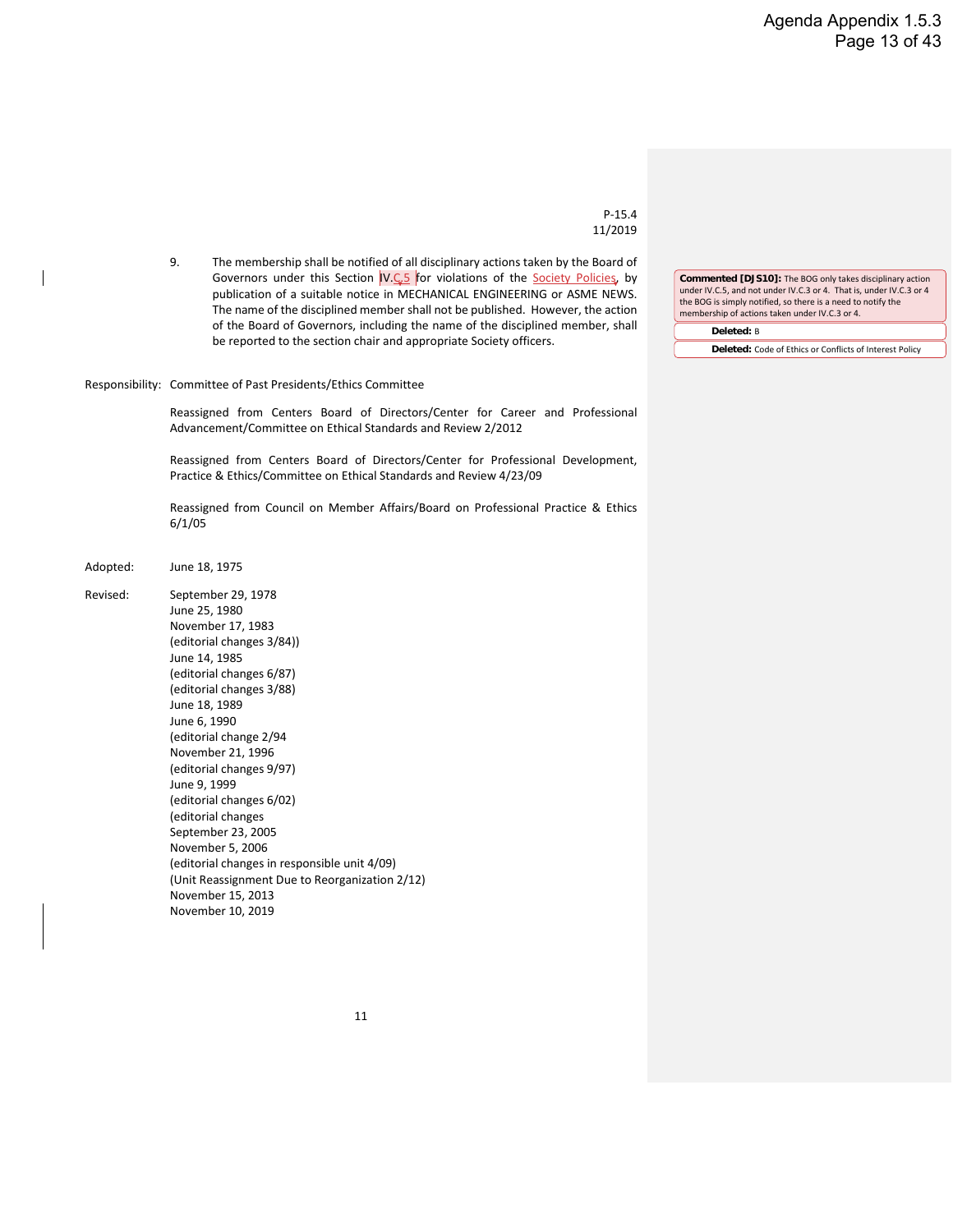#### Agenda Appendix 1.5.3 Page 14 of 43

| $P-15.4$<br>11/2019                                                                                                                                                                                                                                                    |                                                                                     |
|------------------------------------------------------------------------------------------------------------------------------------------------------------------------------------------------------------------------------------------------------------------------|-------------------------------------------------------------------------------------|
| <b>APPENDIX I</b>                                                                                                                                                                                                                                                      | <b>Commented [DJS11]:</b> The Ethics Committee recommended<br>adding this Appendix. |
| <b>INVESTIGATIVE PANEL</b>                                                                                                                                                                                                                                             |                                                                                     |
| <b>CONFIDENTIALITY POLICY</b>                                                                                                                                                                                                                                          |                                                                                     |
| The Business of the Society as it relates to the review of any ethics case shall be strictly confidential. The<br>unauthorized dissemination of information related to this activity is prohibited.                                                                    |                                                                                     |
| In no case shall information concerning a review of an alleged ethical violation be used other than for<br>the purpose of reviewing said allegation in accordance with applicable procedures.                                                                          |                                                                                     |
| All information regarding questions on the review of alleged violations, including all discussions and<br>material distributed at meetings, is strictly confidential, and shall not be discussed nor sent to anyone<br>not authorized to have access to the questions. |                                                                                     |
| Agreeing to comply with these requirements is not to be interpreted as a preemption of one's obligation<br>to adhere to the Constitution or Charter of ASME, nor to laws or regulations of any country, state,<br>province or municipality or residence.               |                                                                                     |
| TO: Executive Director/CEO, ASME                                                                                                                                                                                                                                       |                                                                                     |
| I have read and agree to adhere to this Confidentiality Policy.                                                                                                                                                                                                        |                                                                                     |
| Name:<br>Print<br>Signature<br><b>Date</b>                                                                                                                                                                                                                             |                                                                                     |
|                                                                                                                                                                                                                                                                        |                                                                                     |
|                                                                                                                                                                                                                                                                        | Formatted: Font: Not Bold                                                           |
|                                                                                                                                                                                                                                                                        | Formatted: Indent: Left: 0", First line: 0"                                         |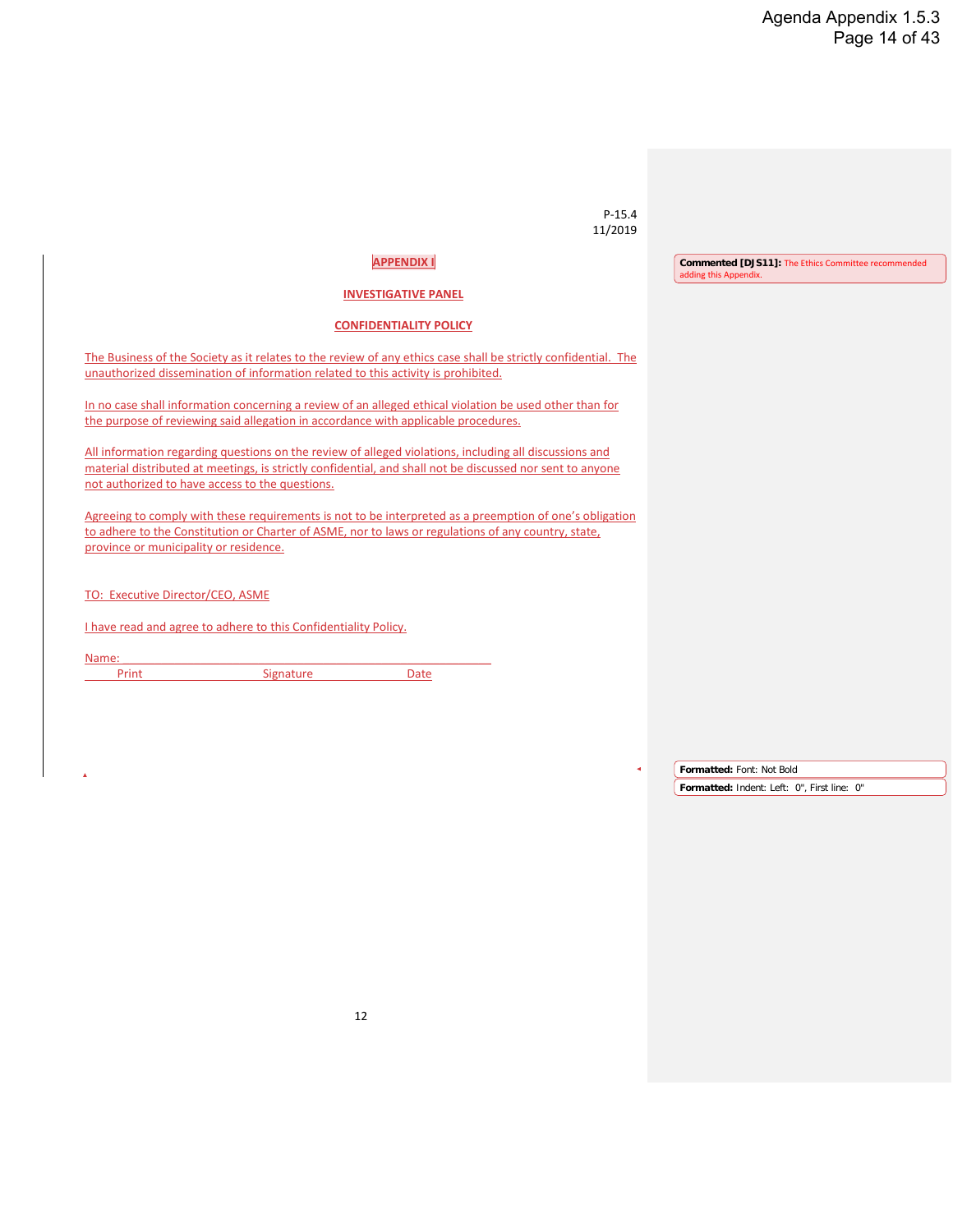

P-15.7 2/1/12

#### **SOCIETY POLICY**

#### **ETHICS**

ASME requires ethical practice by each of its members and has adopted the following Code of Ethics of Engineers as referenced in the ASME By-Law B2.1.

#### **CODE OF ETHICS OF ENGINEERS**

#### The Fundamental Principles

Engineers uphold and advance the integrity, honor and dignity of the engineering profession by:

- I. using their knowledge and skill for the enhancement of human welfare;
- II. being honest and impartial, and serving with fidelity their clients (including their employers) and the public; and
- III. striving to increase the competence and prestige of the engineering profession.

#### The Fundamental Canons

- 1. Engineers shall hold paramount the safety, health and welfare of the public in the performance of their professional duties.
- 2. Engineers shall perform services only in the areas of their competence; they shall build their professional reputation on the merit of their services and shall not compete unfairly with others.
- 3. Engineers shall continue their professional development throughout their careers and shall provide opportunities for the professional and ethical development of those engineers under their supervision.
- 4. Engineers shall act in professional matters for each employer or client as faithful agents or trustees, and shall avoid conflicts of interest or the appearance of conflicts of interest.
- 5. Engineers shall respect the proprietary information and intellectual property rights of others, including charitable organizations and professional societies in the engineering field.
- 6. Engineers shall associate only with reputable persons or organizations.

**Commented [DJS1]:** To note the reference to the "Code of Ethics of Engineers" is in the By-Laws. The "Code of Ethics" is referenced in the Constitution.

**Deleted:** Constitution, Article C2.1.1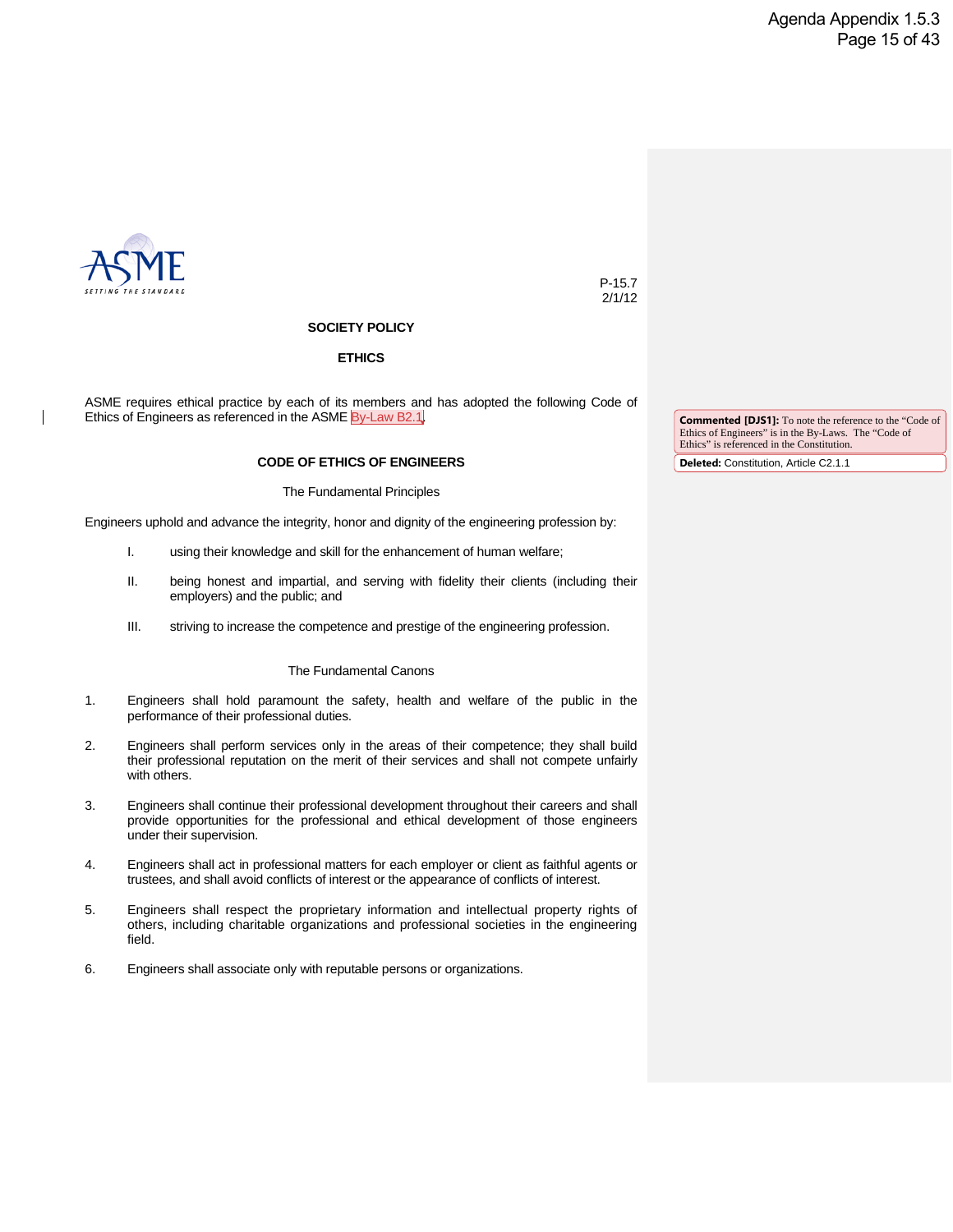2 P-15.7

2/1/12

- 7. Engineers shall issue public statements only in an objective and truthful manner and shall avoid any conduct which brings discredit upon the profession.
- 8. Engineers shall consider environmental impact and sustainable development in the performance of their professional duties.
- 9. Engineers shall not seek ethical sanction against another engineer unless there is good reason to do so under the relevant codes, policies and procedures governing that engineer's ethical conduct.
- 10. Engineers who are members of the Society shall abide by the Constitution, By-Laws and Policies of the Society, and they shall disclose knowledge of any matter involving another member's alleged violation of the Policies of the Society in a prompt, complete and truthful manner to either the Executive Director/CEO or any member of the Executive Committee of the Board of Governors or ASME Human Resources who shall promptly notify the full Executive Committee. The Executive Committee shall initially determine whether the alleged conduct shall be addressed through this Policy or Policy 15.4 "Ethical Conduct Violation Procedures" or Policy P15.8 "Conflicts of Interest" or Policy 15.9 "Policy Against Discrimination (Including Discriminatory Harassment) -Members" or Policy 15.14 "Code of Conduct." There may be situations where actions are taken pursuant to one or more Society Policies.

The Ethics Committee maintains an archive of interpretations to the ASME Code of Ethics (P-15.7). These interpretations shall serve as guidance to the user of the ASME Code of Ethics and are available on the Committee's website or upon request.

Responsibility: Committee of Past Presidents/Ethics Committee

Reassigned from Centers Board of Directors/Center for Career and Professional Advancement/Committee on Ethical Standards and Review

Reassigned from Centers Board of Directors/Center for Professional Development, Practice and Ethics/Committee on Ethical Standards and Review 4/23/09

Reassigned from Council and Member Affairs/Board on Professional Practice & Ethics 6/1/05

Adopted: March 7, 1976

Revised: December 9, 1976 December 7, 1979 November 19, 1982 June 15, 1984 (editorial changes 7/84) June 16, 1988 September 12, 1991 September 11, 1994 June 10, 1998 September 21, 2002

**Deleted:** endeavor to

**Deleted:** this Code of Ethics or the Society's Conflicts of Interest Policy in a prompt, complete and truthful

**Deleted:** chair of the Ethics Committee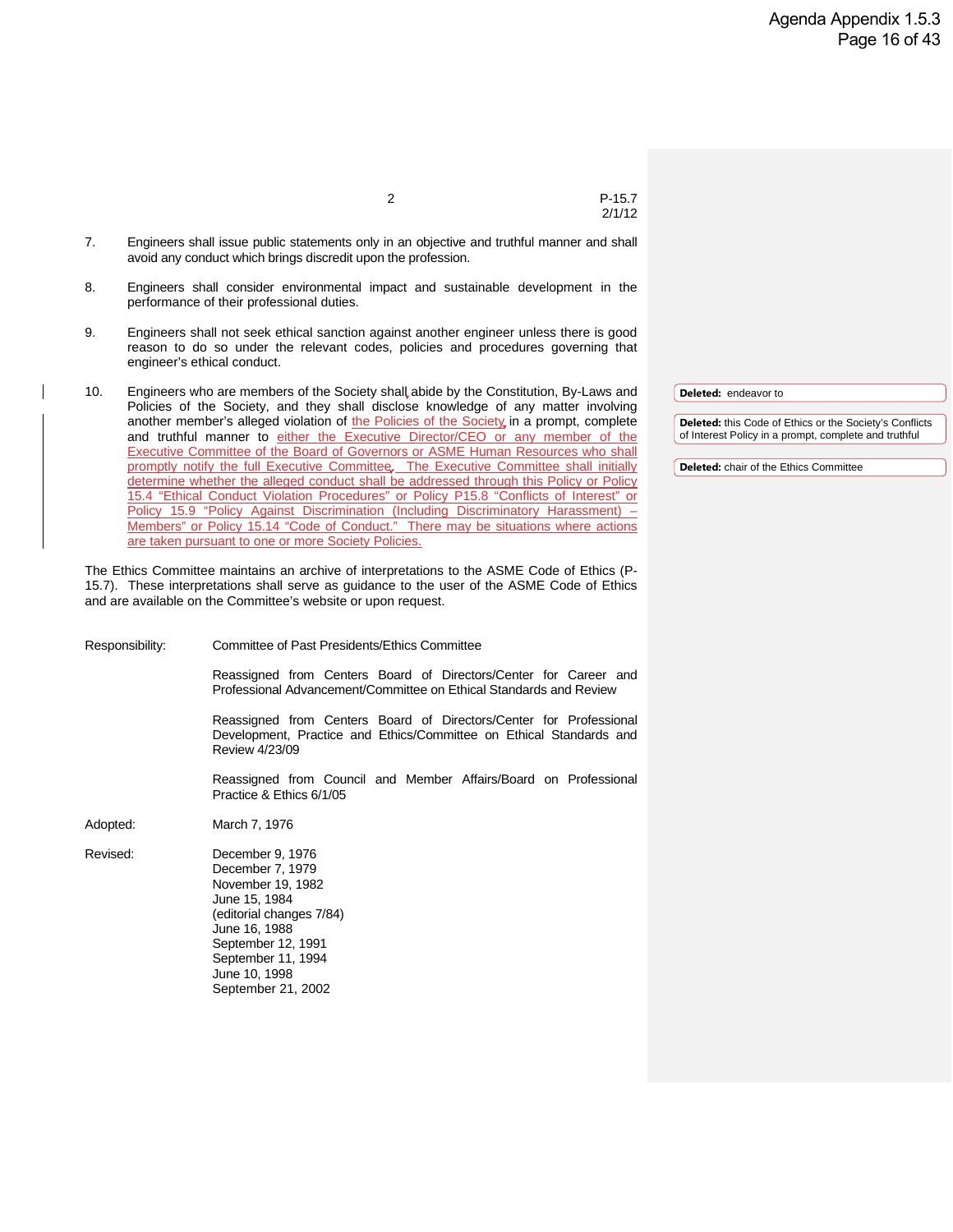Agenda Appendix 1.5.3 Page 17 of 43

3 P-15.7  $2/1/12$ 

September 13, 2003 (editorial changes 6/1/05) November 5, 2006 (editorial changes to the responsible unit 4/09) (Unit Realignment Due to Reorganization 2/12)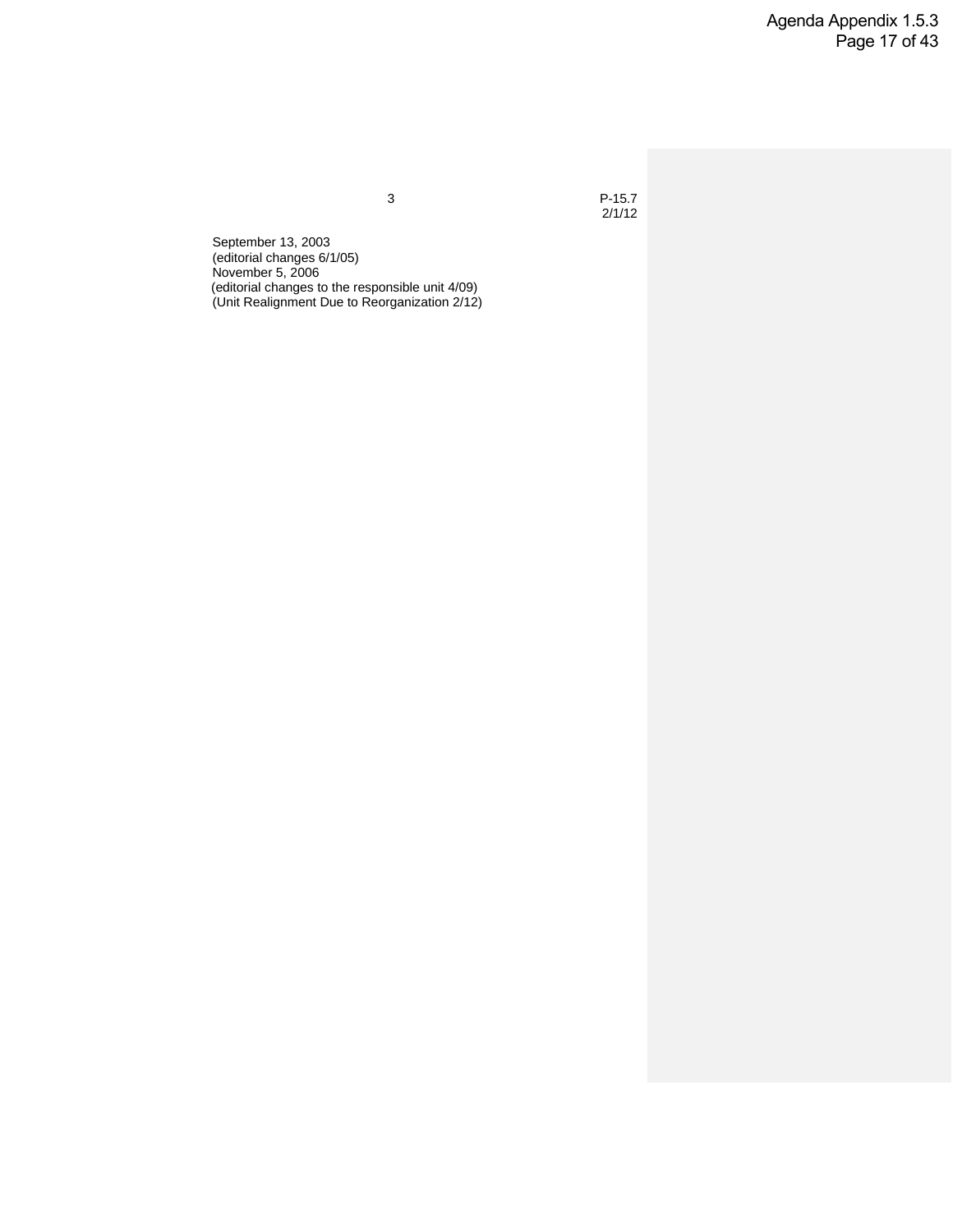|    |                | $P-15.8$                                                                                                                                                                                                                                                                                                                                                                                                                                                             |                                             |
|----|----------------|----------------------------------------------------------------------------------------------------------------------------------------------------------------------------------------------------------------------------------------------------------------------------------------------------------------------------------------------------------------------------------------------------------------------------------------------------------------------|---------------------------------------------|
|    |                | 3/18                                                                                                                                                                                                                                                                                                                                                                                                                                                                 |                                             |
|    |                | <b>SOCIETY POLICY</b>                                                                                                                                                                                                                                                                                                                                                                                                                                                |                                             |
|    |                | <b>CONFLICTS OF INTEREST</b>                                                                                                                                                                                                                                                                                                                                                                                                                                         |                                             |
| Ι. | <b>PREFACE</b> |                                                                                                                                                                                                                                                                                                                                                                                                                                                                      |                                             |
|    |                | A. Article C2.1.1 of the Constitution lists the following as one purpose of the Society: To<br>"[p]romote a high level of ethical practice."                                                                                                                                                                                                                                                                                                                         |                                             |
|    |                | B. Article C2.1.1 states in part "[i]n all professional and business relations the members of<br>the Society shall be governed by the Code of Ethics."                                                                                                                                                                                                                                                                                                               | Deleted: further provides that              |
|    |                | C. Society Policy P-15.7 states in part, "Engineers shall act in professional matters for each<br>employer or client as faithful agents or trustees, and shall avoid conflicts of interest or the<br>appearance of conflicts of interests."                                                                                                                                                                                                                          | Deleted: s                                  |
| н. | <b>PURPOSE</b> |                                                                                                                                                                                                                                                                                                                                                                                                                                                                      |                                             |
|    |                |                                                                                                                                                                                                                                                                                                                                                                                                                                                                      |                                             |
|    |                | Each individual acting for or in the name of the American Society of Mechanical Engineers ("ASME"<br>or the "Society") is in a position of trust. This Society Policy is intended:                                                                                                                                                                                                                                                                                   |                                             |
|    |                | A. To further assure the objectivity and public confidence in the integrity of all Society<br>deliberations and statements, by establishing guidelines and procedures concerning conflicts<br>of interest. It is acknowledged and understood that competent and knowledgeable<br>individuals of recognized abilities, qualifications and interest who participate in professional<br>activities may have potential conflicts of interest.                            |                                             |
|    |                | B. To establish guidelines and procedures to enable individuals to act ethically and to uphold<br>the integrity of the Society's policies, rules, codes and standards.                                                                                                                                                                                                                                                                                               |                                             |
|    |                | C. To ensure that individuals act in the Society's best interest and comply with applicable legal<br>requirements.                                                                                                                                                                                                                                                                                                                                                   |                                             |
| Ш. |                | POLICY APPENDIX A & APPENDIX B                                                                                                                                                                                                                                                                                                                                                                                                                                       |                                             |
|    | А.             | Appendix A (Technical or Membership Matters)                                                                                                                                                                                                                                                                                                                                                                                                                         |                                             |
|    |                | Appendix A of this Society Policy applies to decisions or actions pertaining to ASME and<br>involving Technical or Membership Matters. A matter is a "Technical or Membership<br><b>Matter</b> " if it pertains primarily to a technical issue or a membership issue and is not a<br>Financial Matter. Generally speaking, matters coming before the following bodies within<br>ASME are Technical or Membership Matters: the Nominating Committee, the Committee on |                                             |
|    |                | Organization and Rules, Council on Standards and Certification and the Committee of Past                                                                                                                                                                                                                                                                                                                                                                             | Commented [A1]: Committee no longer exists. |
|    |                | Presidents as well as any units or sub-units of the Society that normally consider Technical<br>or Membership Matters.                                                                                                                                                                                                                                                                                                                                               | Deleted: the Strategy Advisory Committee,   |

 $\overline{\phantom{a}}$ 

 $\begin{array}{c} \hline \end{array}$ 

 $\begin{array}{c} \hline \end{array}$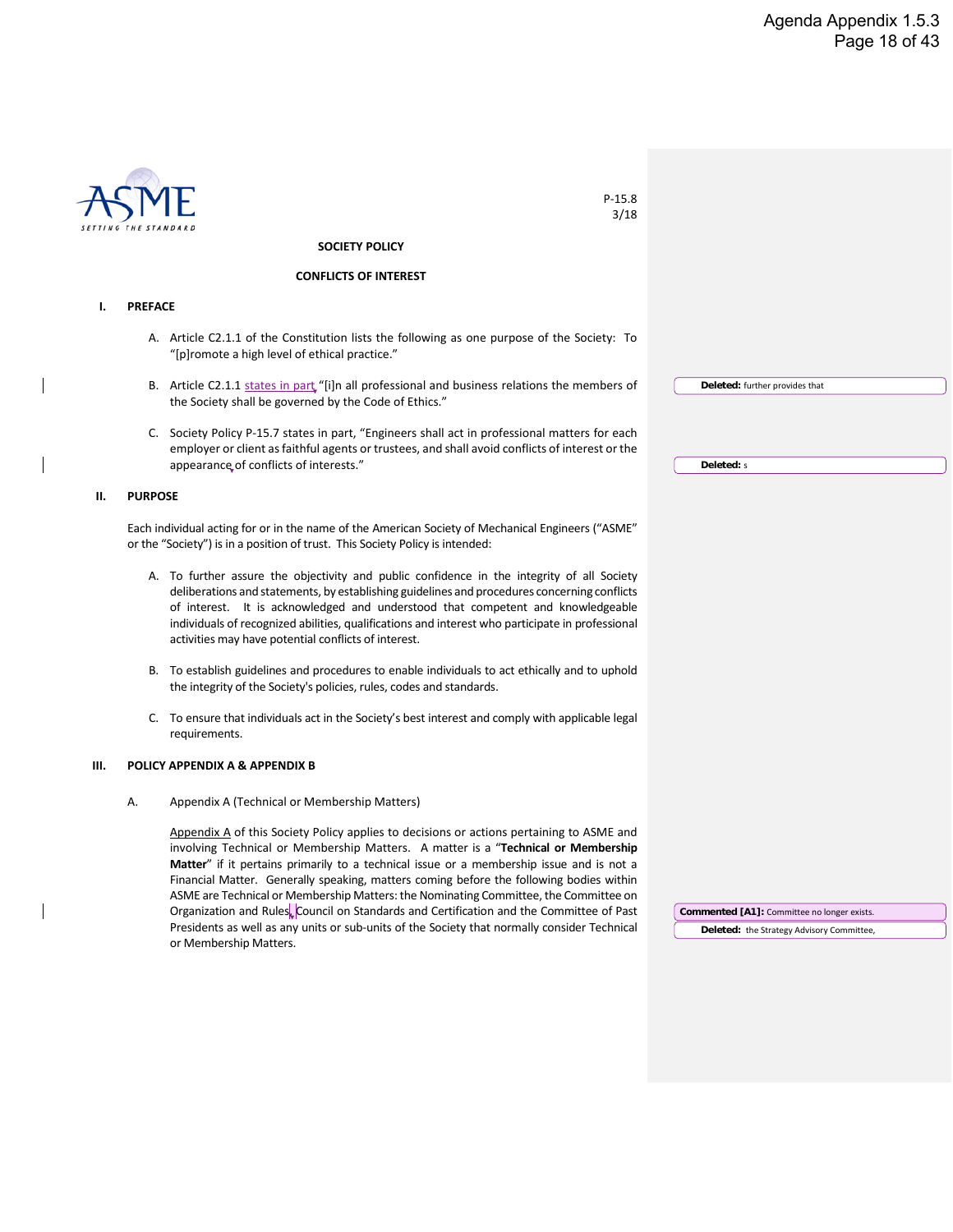#### B. Appendix B (Financial Matters)

Appendix B of this Society Policy applies to decisions or actions pertaining to ASME (or an ASME affiliate) and involving Financial Matters, but only if the Financial Matter is a "**Covered Arrangement**" as defined in Appendix B. The term "**Financial Matters**" means a matter involving the expenditure, augmentation, use, disposition or allocation of ASME's resources or the resources of an ASME affiliate. A Financial Matter includes (without limitation) any recommendation, advice, decision or action concerning:

- an expenditure by ASME (e.g., payment of compensation or a reimbursement, leasing or licensing property from third parties, buying property, contracting for services, and granting a prize or award);
- an augmentation of ASME's resources or capacity (e.g., accepting a gift or bequest of money or property, accepting the use of services, or joining forces with another organization); or
- the use, investment, disposition or allocation of ASME resources (e.g., selling ASME's property, leasing or licensing ASME property to third parties, selecting an investment advisor or manager, and allowing third parties to use ASME property or other resources such as staff time, endorsements, logos, or other intellectual property).

If a matter involves both Financial Matters and Technical or Membership Matters, it should be handled in a manner consistent with both Appendix A and Appendix B of this Society Policy to the extent possible, and in the event of uncertainty, in a manner consistent with Appendix B.

#### C. INTEGRAL PART AND USE OF DEFINED TERMS

Appendix A and Appendix B are incorporated in (and therefore are an integral part of) this Society Policy. Capitalized terms used in Appendix A or Appendix B and not defined in such Appendices have the meanings set forth above.

#### **IV. USE OF ASME NAME, SEAL, EMBLEM, INITIALS, TITLES, ETC.**

The use of Society titles for those holding elected and non-elected office within the Society shall follow the guidelines stated in paragraph III.D.4 of Society Policy P-14.6, Society Name, Seal, Emblem, Initials, Titles, Identification and Certificates. Violations of those guidelines by volunteers shall be considered under violations of the Code of Ethics. (See Society Policy P-15.7, Ethics.)

#### **V. USE OF ASME STATIONERY**

Society Policy P-14.6 Society Name, Seal, Emblem, Initials, Titles, Identification and Certificates contains provisions with respect to the use of ASME stationery in Paragraph III.B.4.

#### **VI. NOTICE, STATEMENT OF ADHERENCE, AND OVERSIGHT**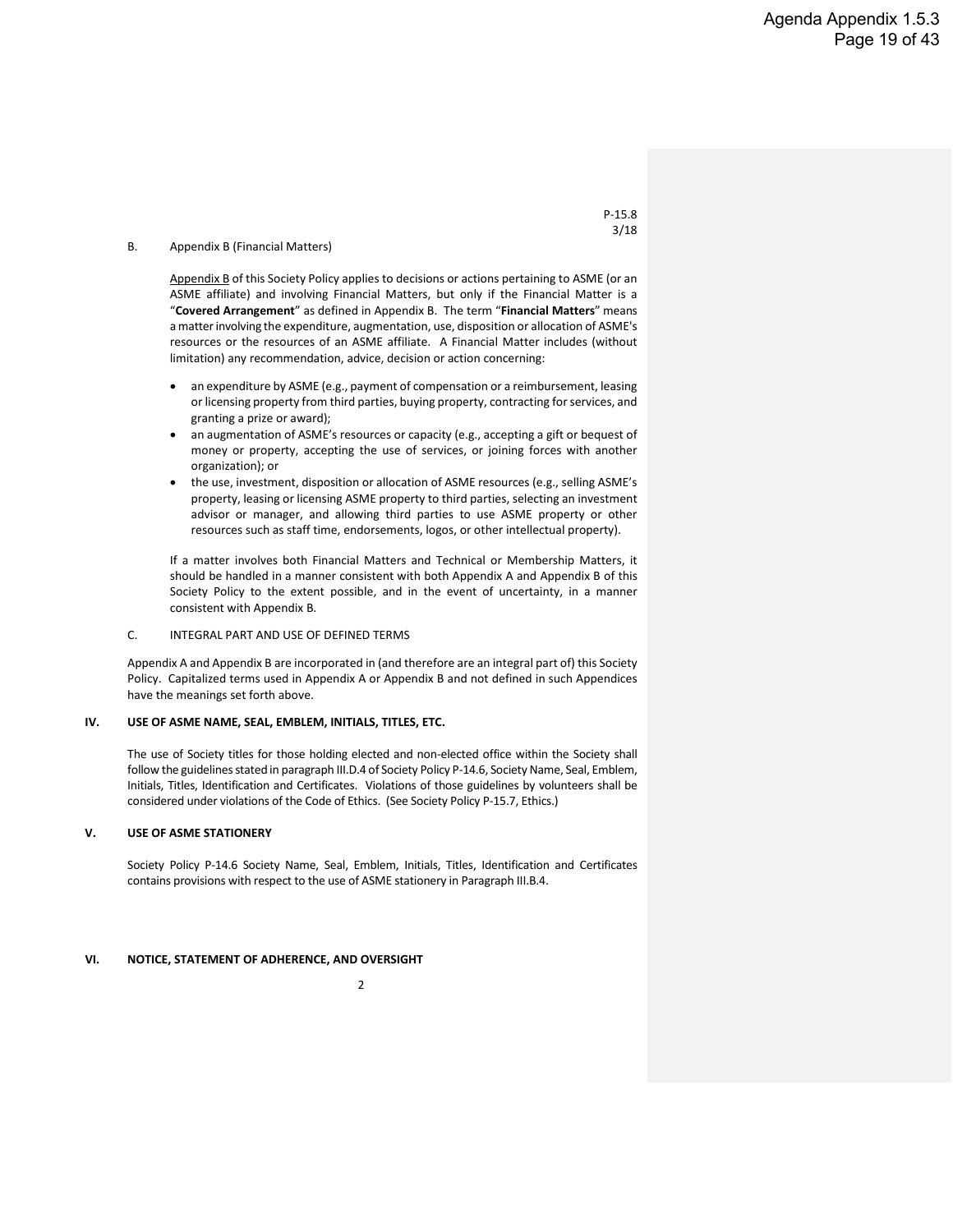A. *Notice.* Before taking office (including as a Governor-elect or President-elect), each member of a unit or sub-unit of the Society and each volunteer elected or appointed to represent ASME in some other capacity shall be sent by mail or as an electronic link, as appropriate, a copy of this Society Policy, Society Policy P-15.7, Ethics and Society Policy P-14.6, Society Name, Seal, Emblem, etc., and be directed to adhere to the applicable provisions of these policies as a condition of acting for or representing the Society.

B. *Statement of Adherence*. Before taking office (including as a Governor-elect or Presidentelect), unless there is in ASME's files a prior signed acceptance of Society Policy P-15.8, each member of a unit or sub-unit of the Society and each volunteer elected or appointed to represent ASME in some other capacity shall state in writing his or her commitment to adhere to the applicable provisions of this Society Policy. If this signed Statement of Adherence is not on file, the volunteer may not take office.

C. *Updated Statement of Adherence.* If either Policy P-14.6 or P-15.8 receives substantive revision as determined by the Board of Governors, all volunteers required to have a Statement of Adherence on file shall receive a copy of the revised Policy and shall be requested to sign an updated Statement of Adherence. Should there be any occurrence where a volunteer does not sign a new Statement of Adherence and forward it to the Society within 90 days, the Executive Director/CEO shall inform the pertinent board, committee, sector or other pertinent body that the volunteer is in violation of this provision of this Society Policy and may not continue in office or further represent ASME. When action is taken by a volunteer to comply with this Policy, that individual shall be reinstated to his or her position and allowed to represent ASME in his or her previous position.

D. Oversight. At least twice a year, the Executive Director/CEO of ASME shall submit a report to the Ethics Committee certifying that the requirements of subparagraphs (A), (B) and (if applicable) (C) have been met and shall include names of those volunteers not in compliance.

E. *Employees*. Notice to ASME employees and the handling of Statements of Adherence and Updated Statements of Adherence will be pursuant to ASME employment procedures determined by the Executive Director/CEO.

Initial Review. Any alleged violation of this Society Policy should be reported to either the Executive Director/CEO or any member of the Executive Committee of the Board of Governors or ASME Human Resources who shall promptly notify the full Executive Committee. The Executive Committee shall initially determine whether the alleged violation shall be addressed through this Policy or Policy 15.4 "Ethical Conduct Violation Procedures" or Policy 15.7 "Ethics" or Policy 15.9 "Policy Against Discrimination (including Discriminatory Harassment) – Members" or Policy 15.14 "Code of Conduct." There may be situations where actions are taken pursuant to one or more Society Policies.

**Commented [A2]:** Parallel wording to other Policies.

**VII. GUIDANCE**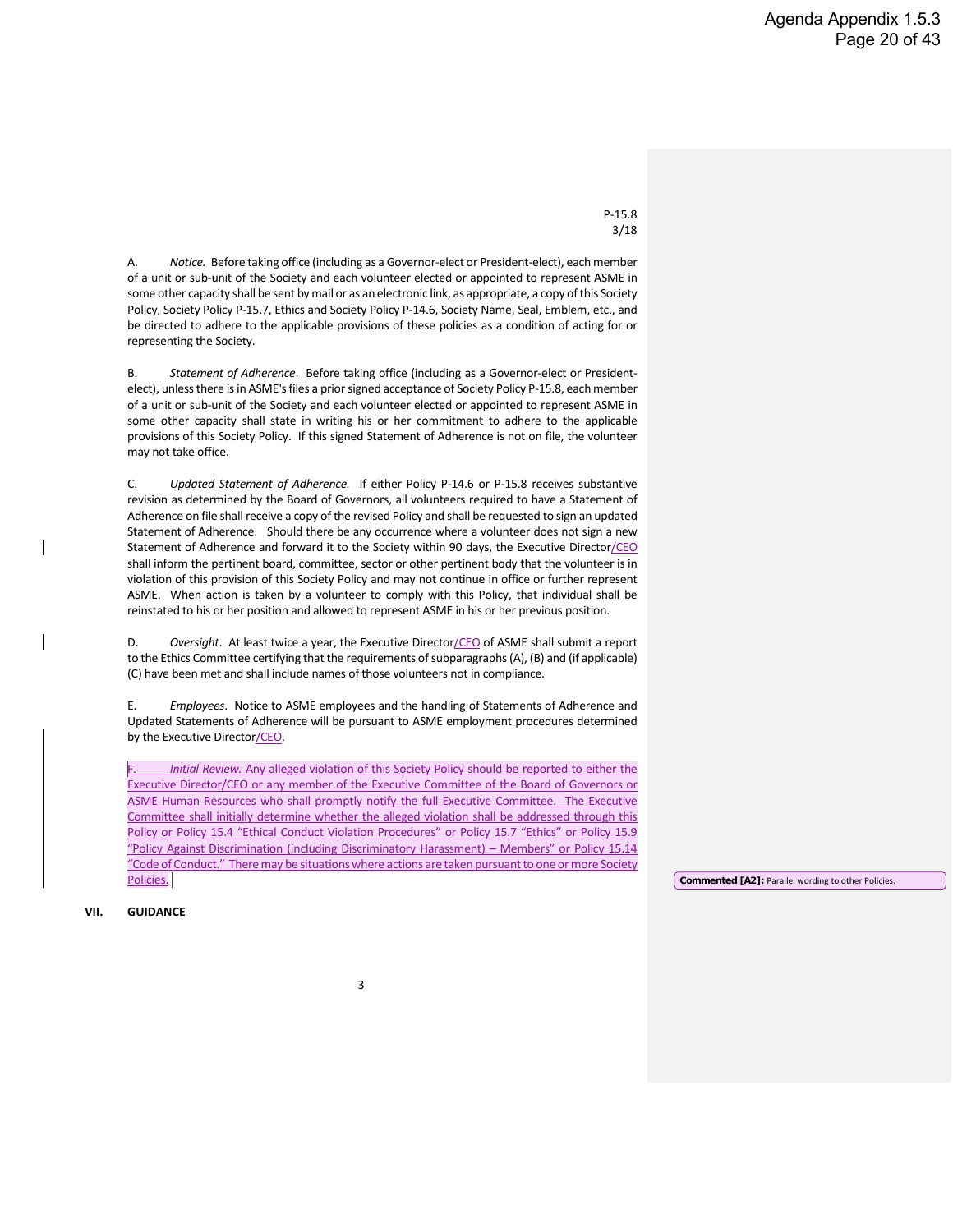Volunteers and employees are urged to seek prompt input from the Office of the General Counsel if they have a question about the proper application of this Society Policy, including a decision whether a matter is a Technical or Membership Matter, a Financial Matter, both, or neither.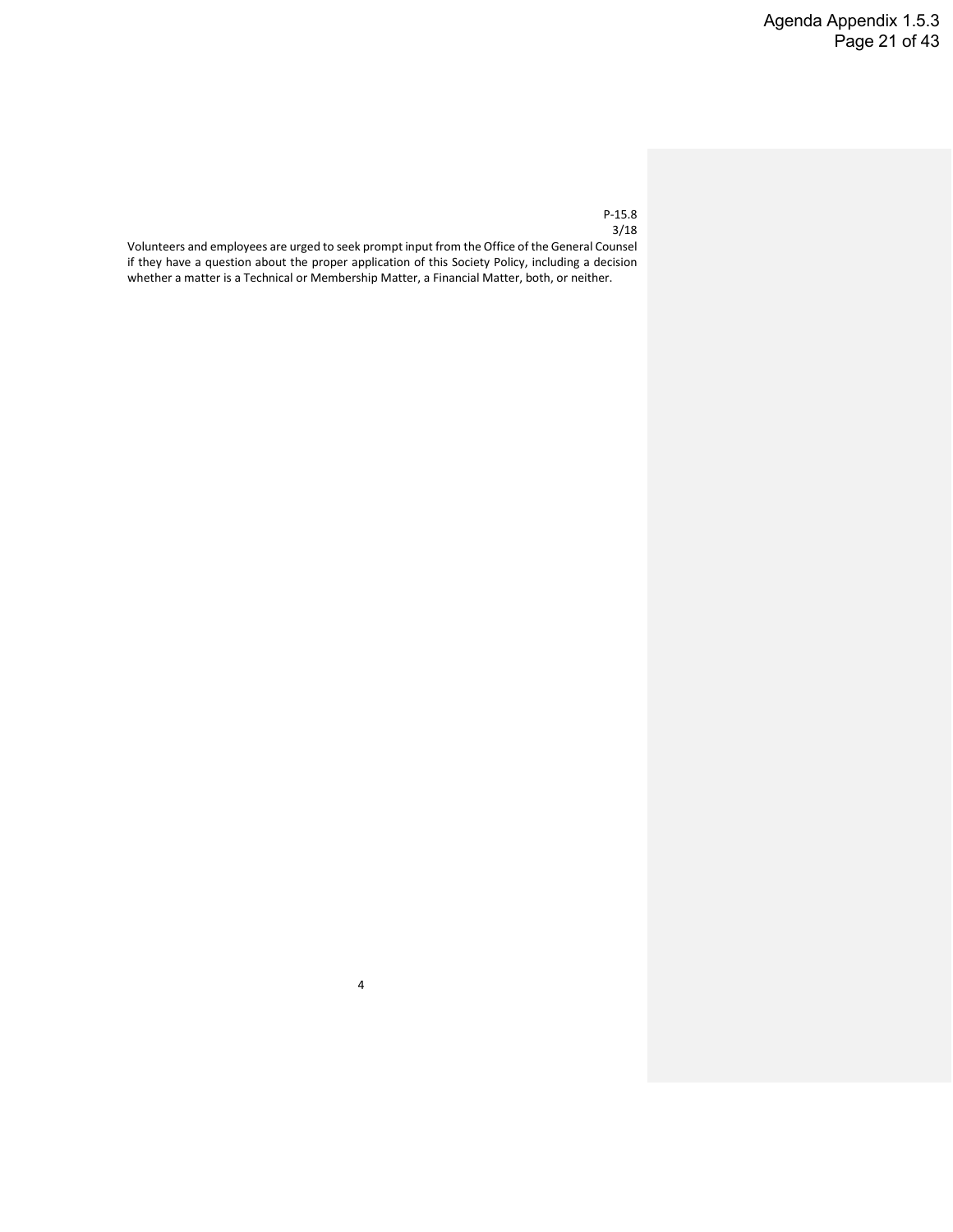#### **APPENDIX A (ASME Conflicts Policy for Technical or Membership Matters)**

#### 1. **PREAMBLE (for Technical or Membership Matters)**

Because ASME holds as paramount the safety, health, and welfare of the general public, each member and non-member (each, a "volunteer") participating in decisions with respect to Technical or Membership Matters has a fundamental responsibility to exercise impartial professional judgment to enhance the Society and the practice of mechanical engineering in the public interest. Appendix A applies to volunteers when there are discussions, deliberations or voting with respect to Technical or Membership Matters, whether or not arising during the formal session of a committee or other body within ASME.

This Appendix A is in addition to, and not in lieu of, any policy or operating guide applicable to a particular ASME activity (e.g., honors and awards) or body (e.g., a Sector Board or Council or a Board within a Sector). In the event of a conflict between the terms of any such policy or operating guide and this Appendix A, the terms of this Appendix A shall govern the matter.

Each individual has the primary responsibility for assuring his or her adherence to this Appendix A as well as to Appendix A and other applicable ASME policies or operating guides that address conflicts of interest.

#### 2. **DEFINITIONS (for Technical or Membership Matters)**

- a. "*Conflicts of Interest.*" The potential for a "conflict of interest" involving Technical or Membership Matters exists whenever a person owes a loyalty to multiple interests or organizations. Having different interests or loyalties does not constitute a conflict of interest when the action desired by each interest is the same. This situation may be described as a community of interest. A conflict of interest in Technical or Membership Matters occurs only when loyalty to one interest would impel a course of action different from that impelled by another interest. For example, while acting for or on behalf of the Society in a Technical or Membership Matter, a volunteer may be asked to consider a matter which directly affects the specific rather than the collective interests of the individual's employer or a competitor of the employer. In such instances, there could be a conflict of interest between exercise of the volunteer's independent professional judgment on behalf of ASME and the public and the individual's loyalties and responsibilities to his or her employer or another entity.
- b. "*Balance of Interest.*" In many ASME standards-writing committees and other committees, the procedures for appointment provide for a balanced or diversified representation among the various categories of interest within the scope of that committee's concern. This "balance of interest" minimizes the instances of appearance of conflict of interest in Technical or Membership Matters by preventing situations in which a single interest group could control the action on an issue. Accordingly, where general categories of interest were considered in appointing a balanced committee or other group, an individual's identification with the particular interest shall not be grounds for raising an issue of the appearance of a conflict of interest in Technical or Membership Matters. This is particularly so because the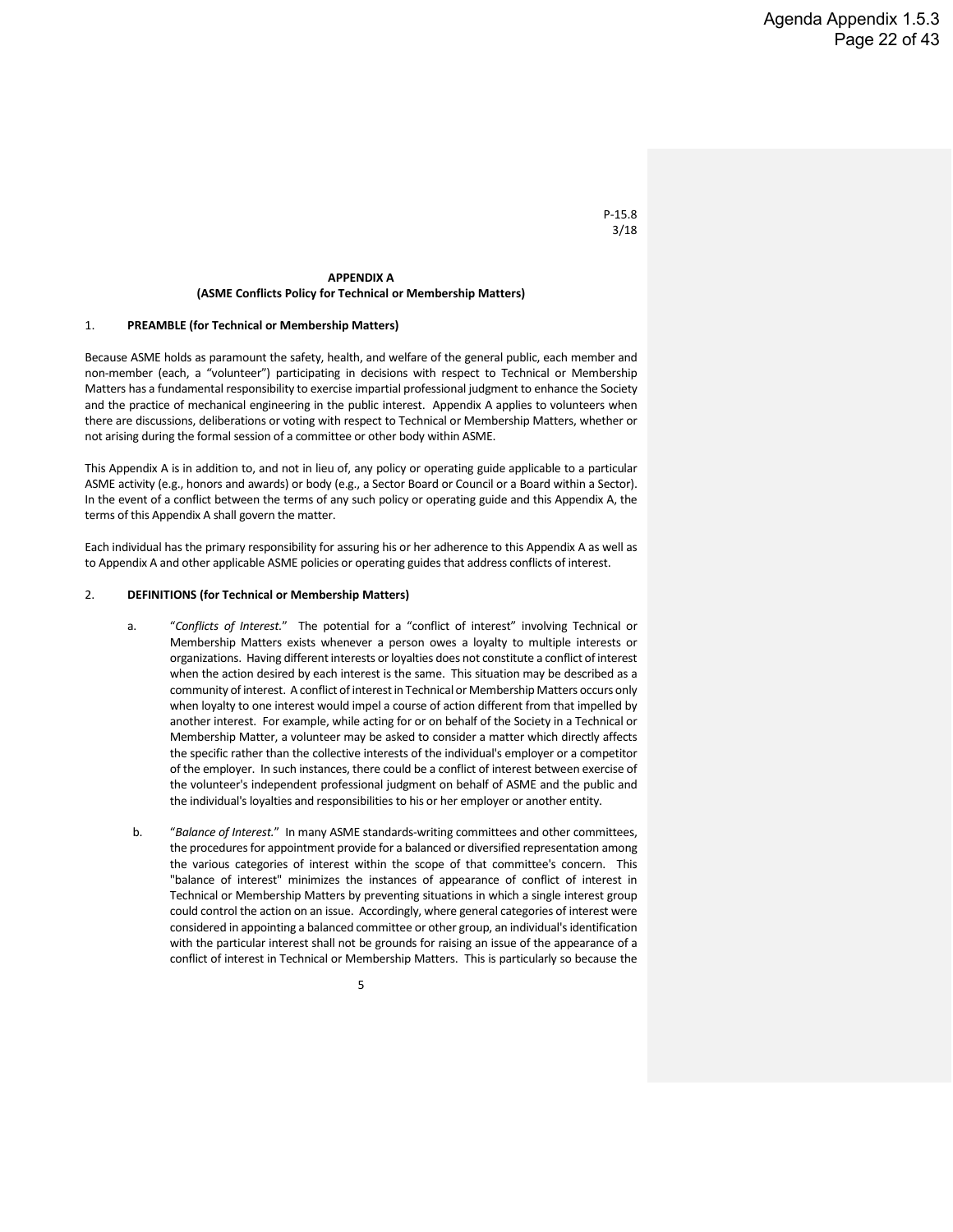removal of one or more individuals representing a particular category of interest on conflict of interest grounds could upset the planned balance of economic and technical interests.

#### 3. **DUTIES AND RESPONSIBILITIES (for Technical or Membership Matters)**

- a. It is the duty of volunteers acting for or on behalf of the Society in Technical or Membership Matters to be aware of the possibility of a conflict of interest between their responsibilities to ASME and the public on the one hand and to their employer or another entity on the other.
- b. All volunteers have a fundamental responsibility to refrain from participating in Society decision-making on Technical or Membership Matters when a competing interest precludes or inhibits the exercise of the volunteer's independent professional judgment on behalf of ASME, or when the nature of the competing interest is such that the volunteer's continued participation would unreasonably jeopardize the integrity of the decision-making process in Technical or Membership Matters.

#### 4. **PROCEDURES (for Technical or Membership Matters)**

- a. In instances where it is clear to an individual volunteer that his or her judgment with respect to a Technical or Membership Matter is controlled by his or her loyalty to a competing interest, he or she should disqualify himself or herself and refrain from influencing and participating in the deliberations and decision-making regarding the conflict-affected matter. This does not preclude the volunteer's attendance and participation at any meeting of a committee or other body on the same basis as any non-member of the committee or other body.
- b. In instances where an individual volunteer believes that there may be the appearance of a conflict of interest (a "possible conflict situation") involving a Technical or Membership Matter, although he or she believes that his or her independent judgment will not be affected by a competing interest, the volunteer should nevertheless take at least one of the following consultative courses of action:
	- i. If the individual is serving on a unit or sub-unit of the Society considering a Technical or Membership Matter, the individual should make certain that all concerned with the projected deliberations or decision-making on the Technical or Membership Matter clearly understand the facts and circumstances involved in this possible conflict situation. Then, following due consideration of the circumstances involved, unless a three-fourths majority concur by secret ballot that the individual's continued participation will not unreasonably jeopardize the integrity of the decision-making process, the individual shall not attempt to influence, be present at or participate in deliberations and decision-making regarding the conflict-affected matter. Such disqualification considerations may be either referred or appealed, in the first instance, to the appointing committee or supervisory body, if any, and then, if unresolved, the Executive Committee of the Board of Governors, pursuant to Section VI.F, may refer this to the Ethics Committee or other appropriate unit of ASME for action. Such referral and

**Commented [A3]:** The Executive Committee is now the initial unit reviewing ethical conduct issues.



#### 3/18

P-15.8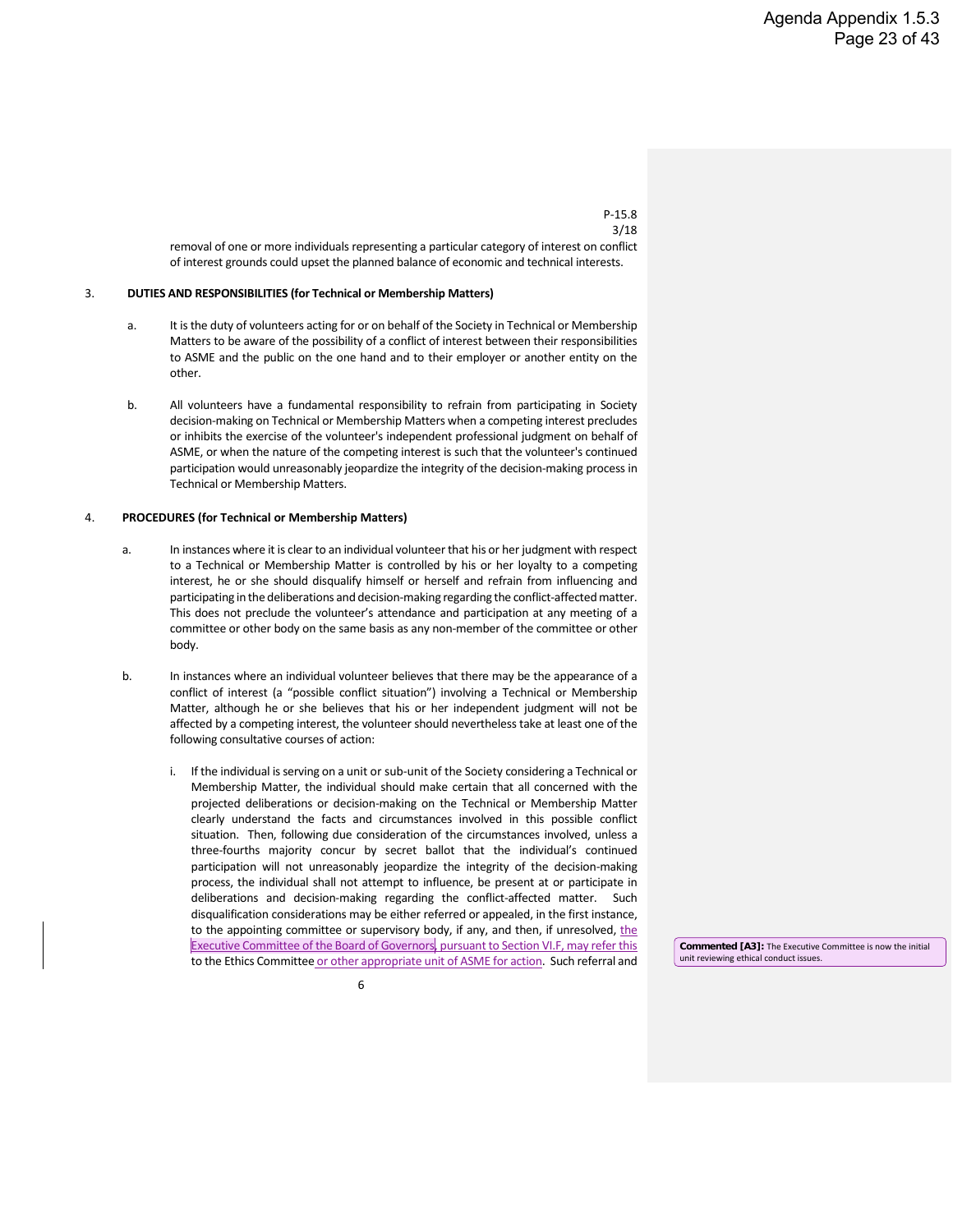appeals may be made by the chair of the unit or sub-unit**,** the individual volunteer or any other participant in the consideration of the possible conflict situation. Additionally, the member may elect to bypass the secret-ballot measure described above and take the matter directly to the appointing committee or supervisory body, if any, and then, if unresolved, to the **Executive Committee of the Board of Governors**, pursuant to Section VI.F, who may refer this to the Ethics Committee or other appropriate unit of ASME for action.

- ii. If the individual is acting for or on behalf of ASME other than in a committee or group participation capacity, the individual should bring the possible conflict situation directly to the attention of the appointing committee or supervisory body, if any, and then, if unresolved, to the Executive Committee of the Board of Governors, pursuant to Section VI.F, who may refer this to the Ethics Committee or other appropriate unit of ASME for action.
- c. Any member of a sector, board, division, committee, section, subcommittee or other decision-making body who believes that the continued participation of any other member of that body in a Technical or Membership Matter may unreasonably jeopardize the integrity of the decision-making process may call for the consultative courses of action set forth in Paragraph 4(b)(i) or (ii) above.

#### 5. **IMPLEMENTATION AND COMPLIANCE**

The Ethics Committee shall oversee the implementation of, and compliance with, this Appendix A. The Ethics Committee shall have authority to review questions of conflicts of interest under this Appendix A and to render opinions thereon. The Ethics Committee may authorize the Chair of the Ethics Committee to issue a letter of warning or admonishment to persons who violate this Appendix A or request that the Chair refer the matter to the Executive Director/CEO for processing as an ethics complaint under Society Policy P-15.4. A decision of the Ethics Committee shall be binding and final if a letter of warning or admonishment is the course of action.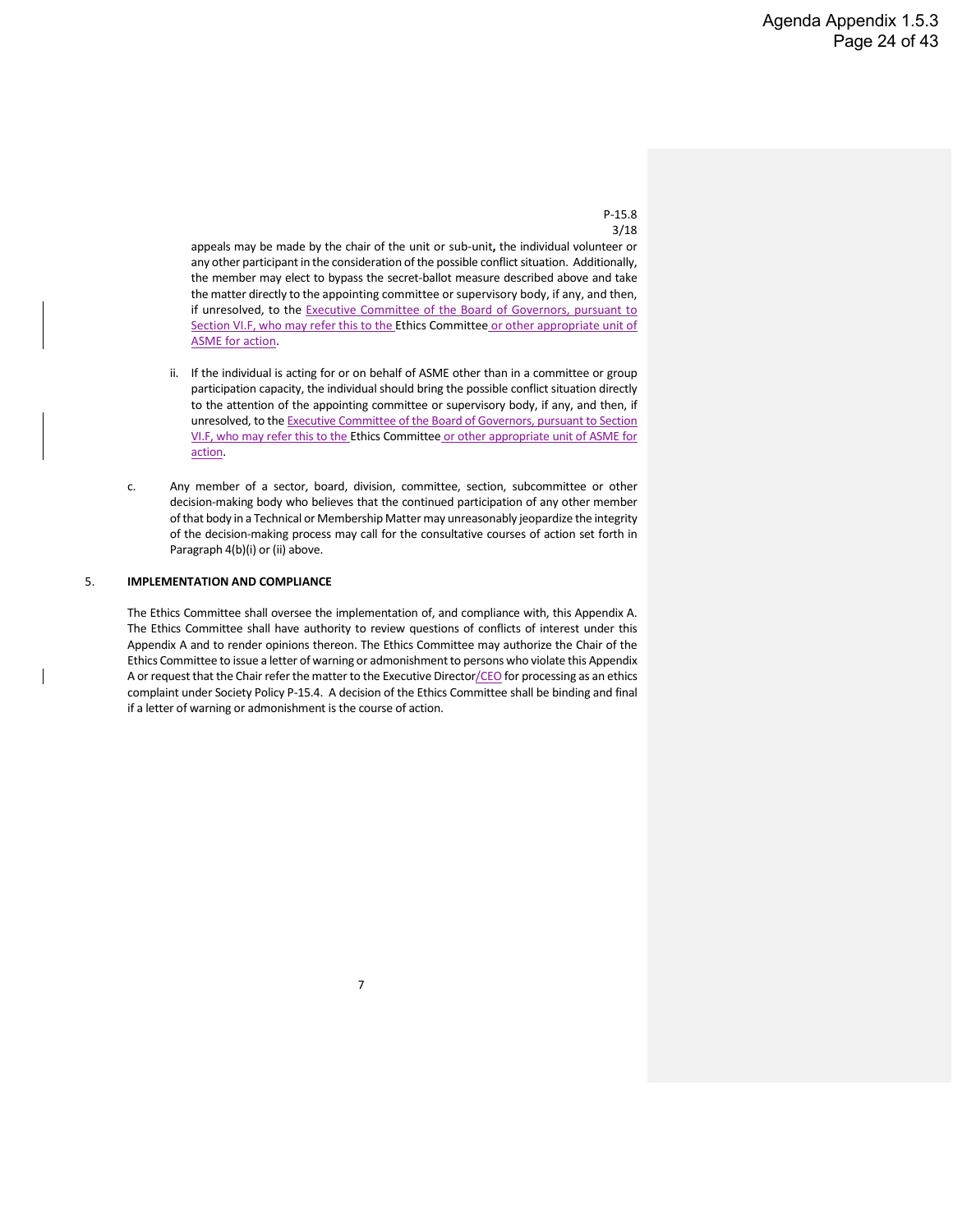#### **APPENDIX B**

#### **(ASME Conflicts Policy for Financial Matters)**

#### **1. PREAMBLE (for Financial Matters)**

Because ASME is a not-for-profit corporation formed under the laws of the State of New York, those who serve ASME have a duty to adhere to the purposes to which ASME is dedicated and to conduct the affairs of ASME in a manner consistent with those purposes and not to advance their personal financial interests when Financial Matters are under consideration. This Appendix B is intended to ensure that those who fulfill leadership roles with respect to Financial Matters act in ASME's best interest and comply with applicable legal requirements, despite the existence of a conflict of interest. This Appendix B is designed to promote the identification, disclosure, evaluation and disposition of any real, potential or apparent conflicts of interest that might, in fact or in appearance, call into question the duty of undivided loyalty owed to ASME by its leaders.

This Appendix B is in addition to, and not in lieu of, any conflict of interest policies promulgated by the Executive Director/CEO with respect to ASME employees and is also in addition to, and not in in lieu of, Appendix A and any policy or operating guide applicable to a particular ASME activity (e.g., honors and awards) or body (e.g., a Sector Board or Council or a Board within a Sector). In the event of a conflict between the terms of any policies, operating guides or Appendix A and this Appendix B, the terms of this Appendix B shall govern the matter.

Each individual has the primary responsibility for assuring his or her adherence to this Appendix B as well as to Appendix A and other applicable ASME policies or operating guides that address conflicts of interest.

#### **2. DEFINITIONS (for Financial Matters)**

- a. The term "**Authorized Body**" means any one of the following: (a) the ASME Board of Governors, (b) the Audit Committee, or (c) a Committee of the Board having delegated authority with respect to a given sphere of activity. If no Committee of the Board has delegated authority with respect to a given sphere of activity, the term "**Authorized Body**" means the ASME Board of Governors or the Audit Committee.
- b. The term "**Committee Member**" means each member of the following bodies: the Committee on Finance, the Committee on Executive Director/CEO Evaluation and Staff Compensation, the Audit Committee, Retirement Plan Committee, and any committee, task force, or similar body appointed or designated by the Board of Governors or the President.
- c. The term "**Committee of the Board**" is a committee appointed by the Board of Governors and whose voting membership consists of at least three individuals, all of whom are members of the Board of Governors. At the time of adoption of this Society Policy, the

**Deleted:** Pension Plan Trustees, **Commented [A4]:** The Pension Plan Trustees no longer exists. However, the Retirement Plan Committee needs to be added.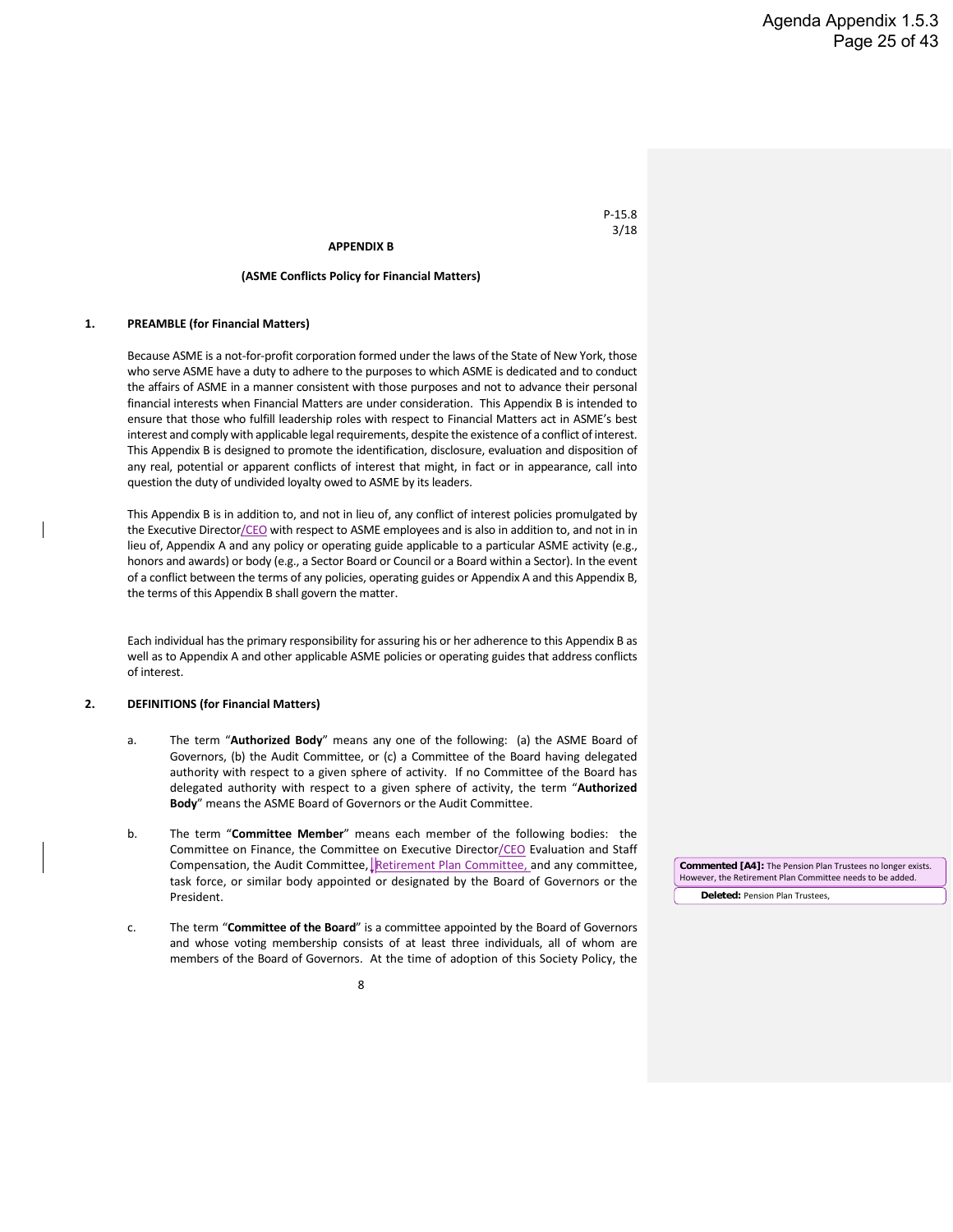only committees that are Committees of the Board are the Audit Committee, Executive Committee and the Executive Director/CEO Evaluation and Staff Compensation Committee. Because the Committee on Finance includes members who are not members of the Board of Governors, it is not a Committee of the Board.

- d. The term "**Covered Arrangement**" means each proposed transaction, agreement or other arrangement (including any grant, scholarship or compensation arrangement) in which:
	- i. (A) one or more Related Parties (defined below) would have a financial interest and (B) the Society or any affiliate of the Society (including without limitation the ASME Foundation) would be a participant; or
	- ii. there could be an actual or perceived conflict of interest for some other reason, including any transaction, agreement or other arrangement in which the interests of a Related Party could be seen as competing with the interests of the Society or any affiliate of the Society.

All Covered Arrangements are circumstances that constitute a perceived, potential or actual conflict of interest and as such are subject to the terms of this Appendix B. If a Covered Arrangement involves an affiliate of the Society, it is an "**Affiliate Covered Arrangement**."

- e. The term **"Governor"** means each member of the Board of Governors in office from time to time, as well as each Governor-elect and Governor-nominee.
- f. The term "**Key Employee**" means each person who is in a position to exercise substantial influence over the affairs of the Society within the meaning of Section 4958(f)(1)(A) of the Internal Revenue Code and Section 53.4958-3(c), (d) and (e) of the Treasury Regulations or analogous provisions. The group of Society employees who are deemed to be Key Employees includes (but is not necessarily limited to) employees designated from time to time by the Executive Director/CEO, in consultation with the Treasurer.
- g. The term **"Officer"** means each volunteer officer of the Society holding office from time to time and holding the rank of Senior Vice President, President, Immediate Past President or President-elect as well as each Senior Vice President-elect.
- h. The term "**Related Parties**" means:
	- i. The Governors, Officers, Committee Members and Key Employees of the Society.
	- ii. The following living relatives of each individual described in subparagraph (i):
		- (A) his or her ancestors
		- (B) his or her spouse or domestic partner
		- (C) his or her siblings and half-siblings
		- (D) the spouses or domestic partners of his or her siblings and half-siblings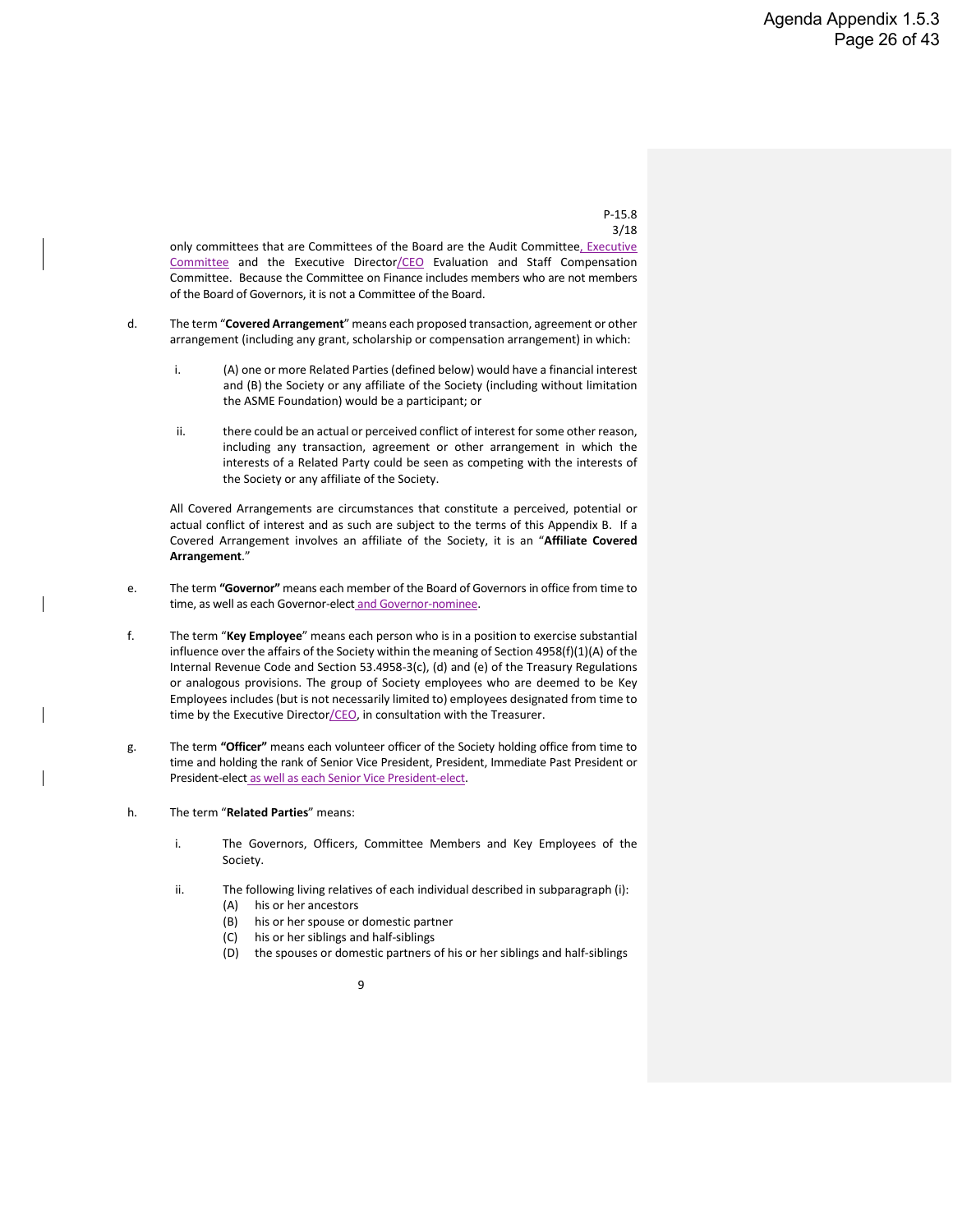- (E) his or her children, grandchildren, and great-grandchildren<sup>1</sup>
- (F) the spouses or domestic partners of his or her children, grandchildren and great-grandchildren.
- iii. The following entities and trusts:
	- (A) any entity or trust of which any individual described in subparagraph (i) or (ii) serves as a director, trustee, officer or employee.
	- (B) any entity or trust in which any one or more individuals described in subparagraph (i) or (ii) have a 5% or greater ownership or beneficial interest.

#### **3. PROCEDURES (for Financial Matters)**

- a. Individual Responsibilities
	- i. *Disclosure.* If a Governor, Officer, Committee Member or Key Employee of ASME has a direct interest in a Covered Arrangement, or an indirect interest through a person who is a Related Party with respect to him or her, he or she must immediately disclose in writing the existence and circumstances of the arrangement (including the material facts concerning his or her interest) to an Authorized Body.
	- ii. *Refraining from Influence*. The individual must refrain from attempting to influence the deliberation or voting on the Covered Arrangement.
	- iii. *Deliberations and Voting*. The individual may not participate in or attend the deliberations or vote on the Covered Arrangement. However, at the request of the Authorized Body, the individual may present background information or answer questions on the Covered Arrangement. The conflict does not preclude the individual's attendance at and participation in the rest of the meeting of the Authorized Body.
	- iv. *Affiliate Covered Arrangements*. If the Covered Arrangement is also an Affiliate Covered Arrangement, the disclosure required by Paragraph 3(a)(i) shall be made only to the Audit Committee of the Society and the Audit Committee of the affiliate (or, if the affiliate does not have an Audit Committee, to the governing body of the affiliate). The Audit Committee of the Society must confirm that the steps required in this Paragraph 3(a) have been and are being taken, and no further action by the Society shall be required pursuant to this Appendix B except as the Audit Committee shall determine in the specific instance following consultation with the Audit Committee of the affiliate.

b. Society Responsibilities

<span id="page-30-0"></span><sup>1</sup> Adoptive children, grandchildren, and great-grandchildren are included within this definition.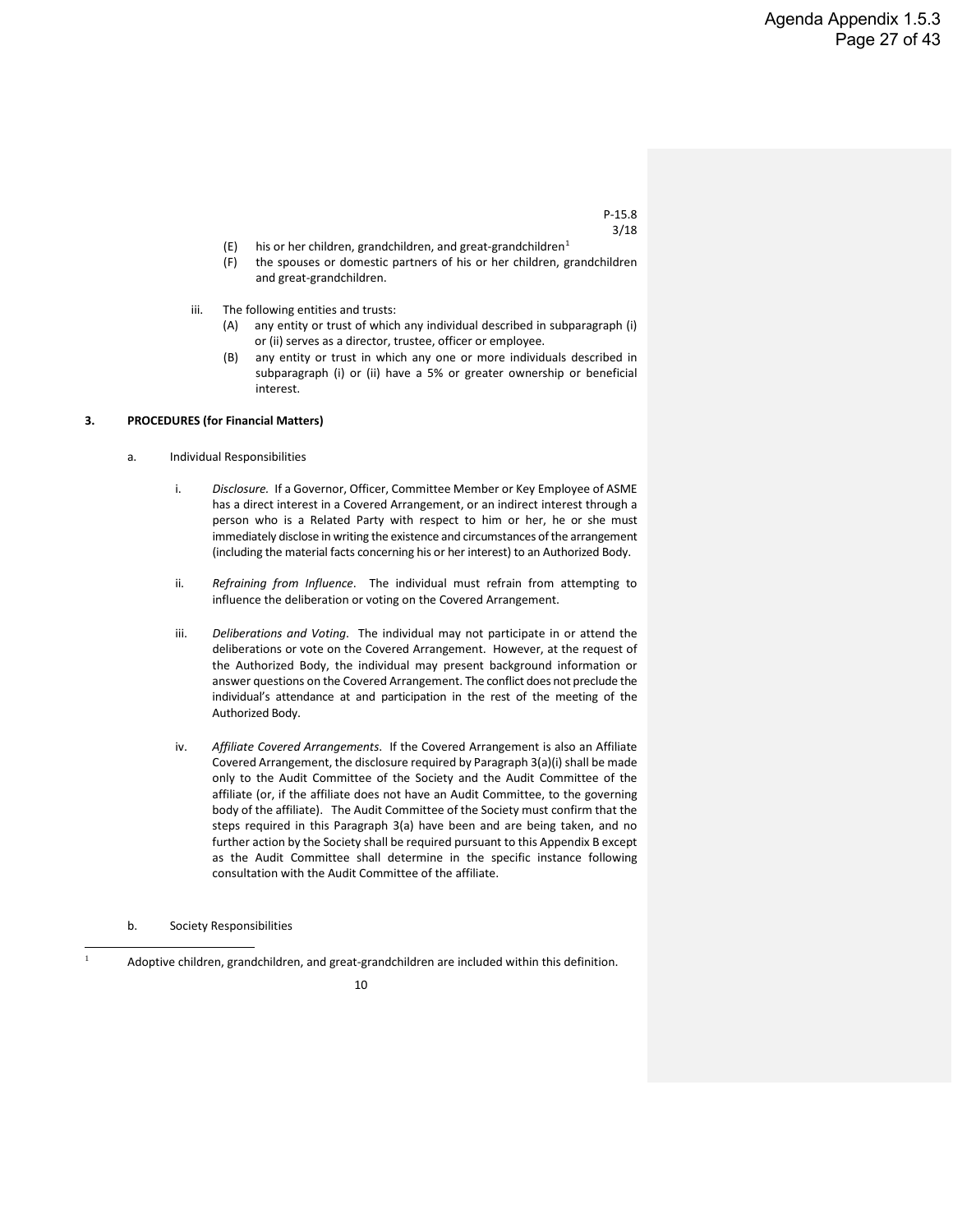- i. *Authorized Body Tasked with Fulfilling These Responsibilities.* An individual's disclosure with respect to a Covered Arrangement pursuant to Paragraph 3(a) triggers the Society's responsibilities under this Paragraph 3(b) (unless it is an Affiliated Covered Arrangement, in which event the Audit Committee will determine which, if any, responsibilities under this Paragraph (b) will apply or if some other course of action is warranted). However, the Authorized Body receiving the disclosure may request that another Authorized Body perform the Society's responsibilities under this Paragraph 3(b), in which event references below are to that Authorized Body if it undertakes the responsibilities. For example, if disclosure is made to the Audit Committee, the Audit Committee may request that the Board of Governors fulfill the remaining responsibilities under this Paragraph 3(b).
- ii. *Confirmation of Individual Actions.* The Authorized Body must confirm that the steps required in Paragraph 3(a) have been and are being taken.
- ii. *Fairness and Reasonableness.* Before approving a Covered Arrangement, the Authorized Body must determine that it is fair, reasonable and in the Society's best interest at the time of such determination.
- iv. *Comparability Data.* Prior to entering into the Covered Arrangement, the Authorized Body must obtain and rely on comparable market data, to the extent available.
- v. *Alternative Transactions.* Prior to entering into the Covered Arrangement, if a related party has a "substantial financial interest" in it within the meaning of New York law, the Authorized Body must consider alternative transactions, agreements or arrangements, to the extent available.
- vi. *Materiality to ASME.* The Authorized Body must determine whether the arrangement is material to the financial, reputational or other interests of the Society, in which event consideration must be given to alternative transactions, agreements or arrangements, to the extent possible. If an Authorized Body other than the Board of Governors makes a determination that the arrangement is material, it (A) must promptly notify the Board of Governors of this determination and (B) may condition its approval, if any, of the arrangement on the further review, approval, endorsement or other input of the Board of Governors.
- vii. *Voting.* All determinations and approvals with respect to a Covered Arrangement require the affirmative vote of not less than a majority of the members of the Authorized Body present at the meeting of the Authorized Body (provided a quorum is present and no greater portion is required by applicable law or Society requirement). Interested members of the Board of Governors may be counted solely for determining the presence of a quorum. Notwithstanding the foregoing,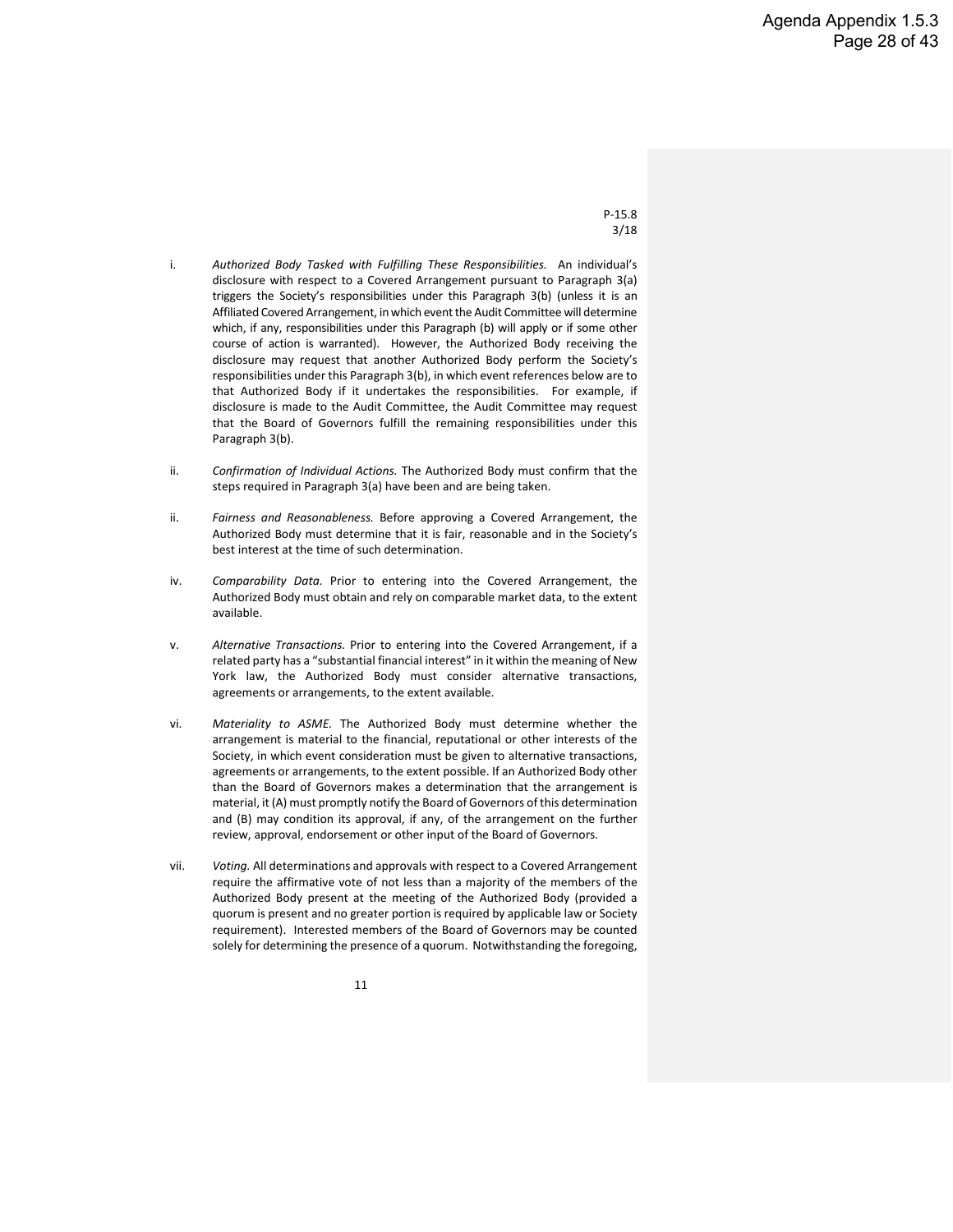the salary of the Executive Director/CEO may be set only by the affirmative vote of a majority of the entire Board of Governors.

- viii. *Contemporaneous Documentation.* All disclosures and recusals with respect to a Covered Arrangement together with the basis for all determinations and approvals of the Authorized Body must be contemporaneously documented in writing (including in the minutes of any meeting at which the arrangement was discussed and voted on). This documentation must include an account of the consideration of comparable market data and alternative transactions, agreements or arrangements, to the extent considered or available.
- ix. *Reporting to the Board or Audit Committee.* If the arrangement is before an Authorized Body other than the Board of Governors or Audit Committee, the existence of the matter and its disposition must be promptly disclosed to the Board of Governors and Audit Committee.

#### **4. ANNUAL COMPLIANCE AND DISCLOSURE STATEMENT**

At least once per year, each Governor, Officer, Committee Member and Key Employee must complete, sign and submit to the Secretary a written Compliance and Disclosure Statement acknowledging that he or she has read and is in compliance with this Policy and identifying to the best of his or her knowledge:

- a. any business or nonprofit of which the individual is an officer, director, trustee, member, owner or employee and with which the Society or any affiliate of the Society has a relationship.
- b. any transaction in which the Society or any affiliate of the Society is a participant and in which the individual or Related Party with respect to that individual might have a conflicting interest;
- c. any other interests that could give rise to conflicts of interest.

Prior to the initial election or appointment of any Governor, he or she must supplement his or her Statement of Adherence (referenced above) with the disclosure described in Paragraphs 4(a), (b) and (c).

In addition, the Executive Director/CEO, in consultation with the Board of Governors, shall identify those levels of ASME employees who are also subject to the requirement to provide the Compliance and Disclosure Statement described above and shall require each employee at those levels to complete, sign and submit a Compliance and Disclosure Statement to the Secretary on an annual basis as described above.

The Secretary shall provide a copy of all completed Compliance and Disclosure Statements to the Chair of the Audit Committee and shall periodically update the Chair of the Audit Committee concerning compliance with the annual disclosure statement requirements of this Society Policy.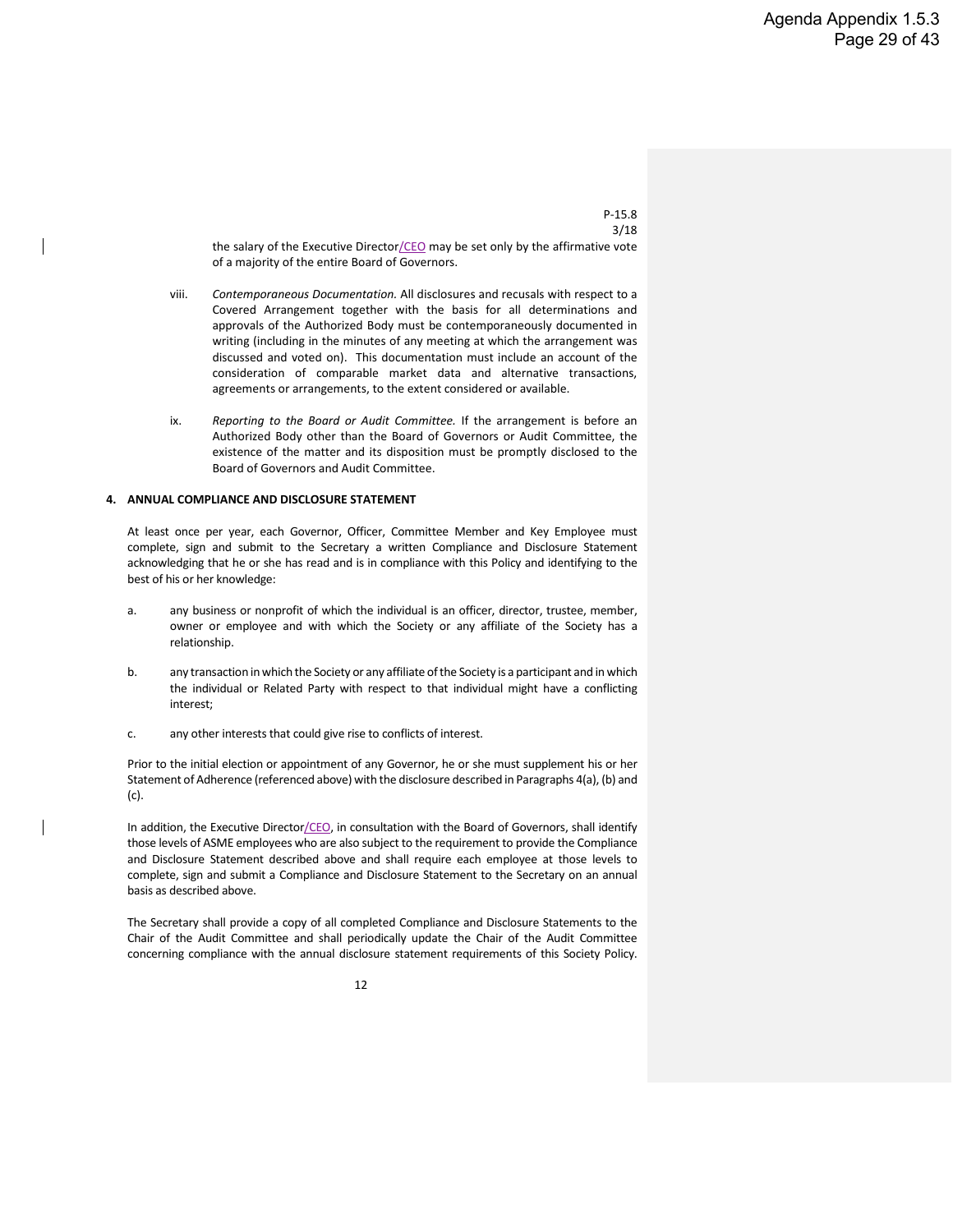Completed disclosure statements shall be available for inspection by any member of the Board of Governors and may be reviewed by the Society's legal counsel.

#### **5. IMPLEMENTATION AND COMPLIANCE**

The Audit Committee shall oversee the implementation of, and compliance with this Appendix B.

Responsibility: Ethics Committee (Appendix A) Audit Committee (Appendix B)

Reassigned from Ethics Committee

Reassigned from Committee of Past Presidents/Ethics Committee

Reassigned from Centers Board of Directors/Center for Career and Professional Advancement/Committee on Ethical Standards and Review

Reassigned from Centers Board of Directors/Center for Professional Development, Practice and Ethics/Committee on Ethical Standards and Review 4/23/09

Reaffirmed from Council on Member Affairs/Board on Professional Practice & Ethics 6/1/05

#### Adopted: June 23, 1976

Revised: November 18, 1982 (editorial changes 2/83) June 14, 1985 (editorial changes 11/85) (editorial changes 9/86) June 11, 1987 (editorial changes 3/88) (editorial changes 7/88) (editorial changes 11/88) September 11, 1994 March 15, 1996 November 21, 1996 (editorial changes 3/97) (editorial changes 6/04) (editorial changes 6/1/05) (editorial change in responsible unit 4/09) September 14, 2009 (Unit Realignment Due to Reorganization 2/12) June 8, 2014 (editorial change 8/18/14) (editorial change 5/25/16)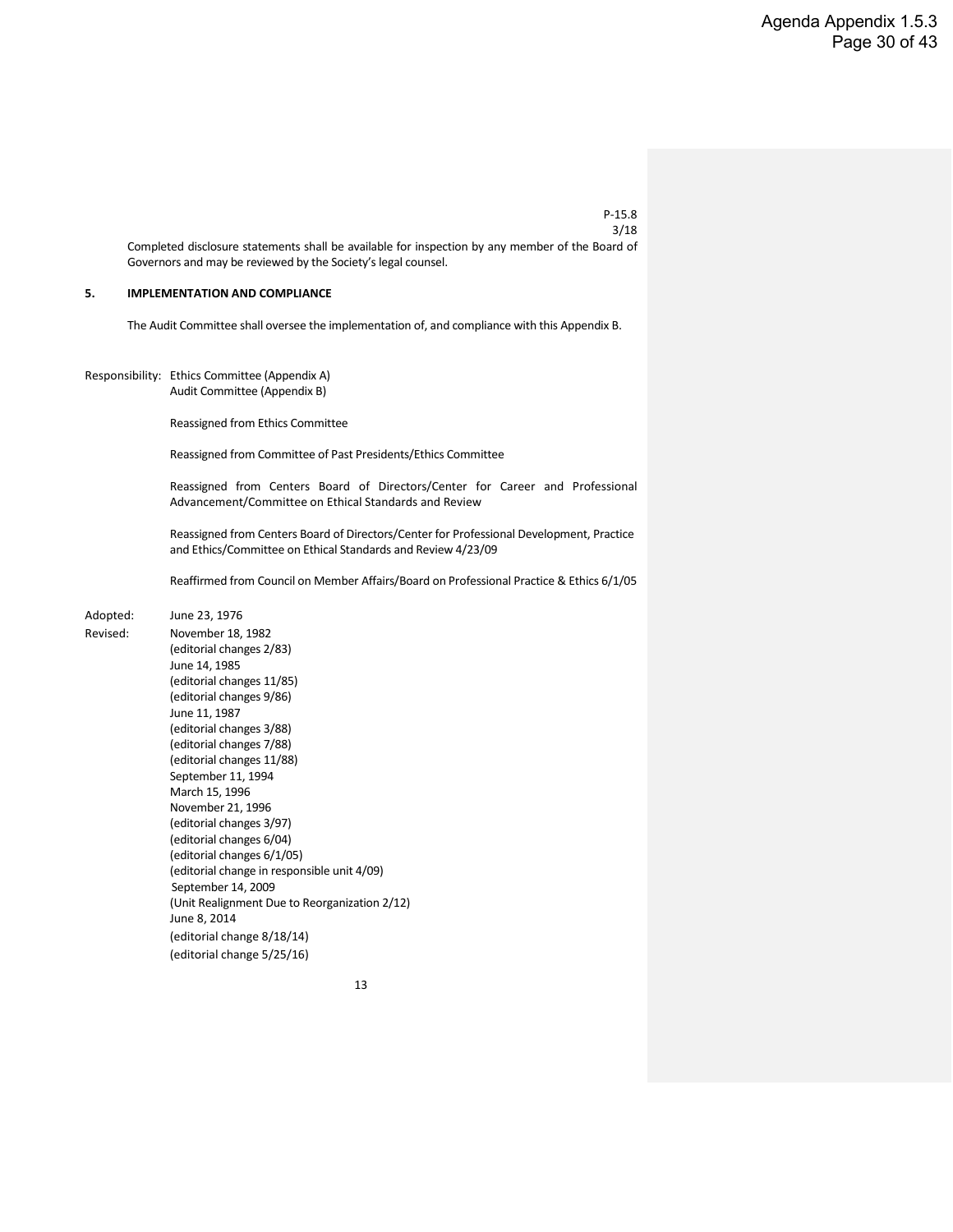Agenda Appendix 1.5.3 Page 31 of 43

P-15.8 3/18

(editorial change 6/17) (editorial change 3/18)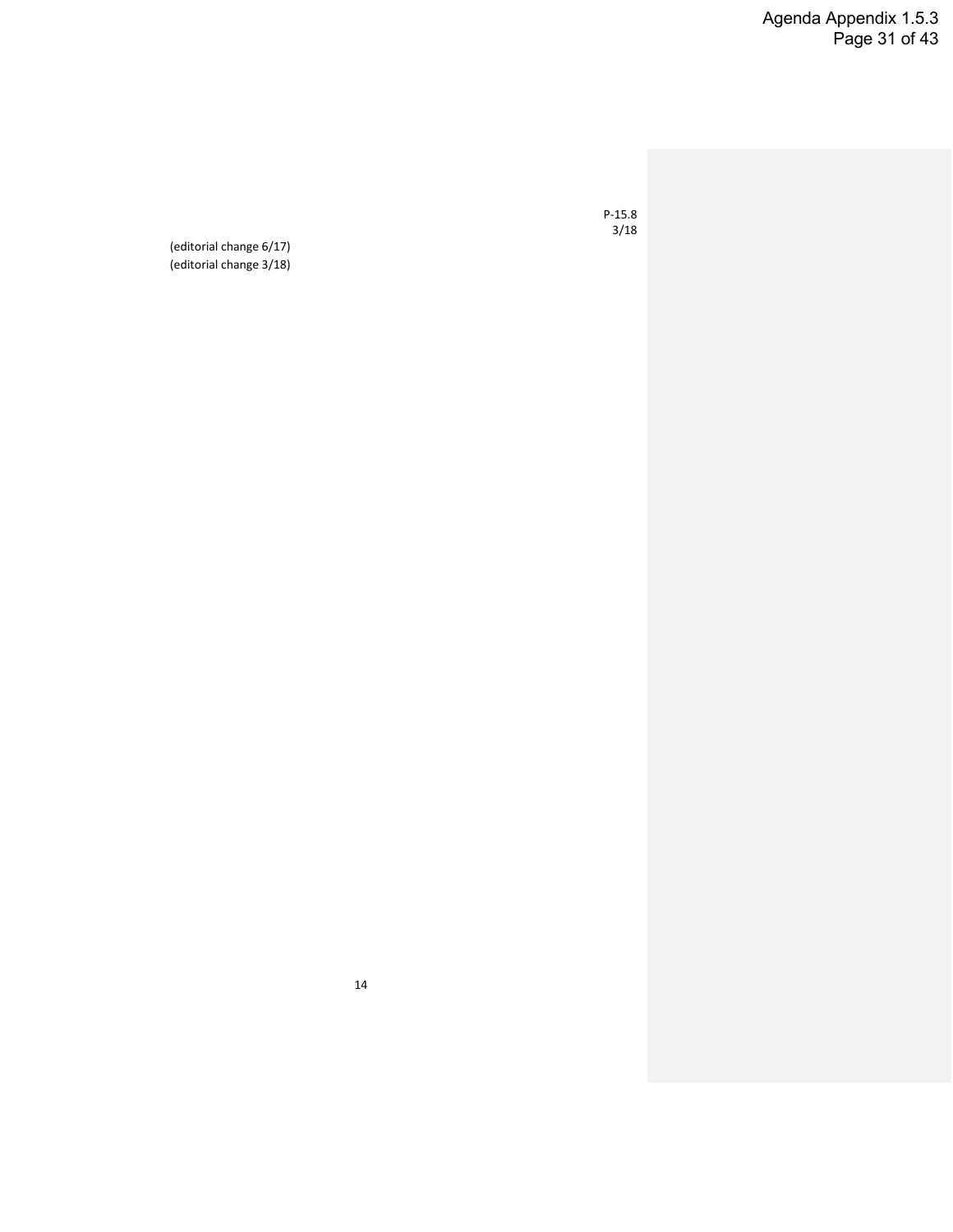

#### **SOCIETY POLICY**

#### **POLICY AGAINST DISCRIMINATION (INCLUDING DISCRIMINATORY HARASSMENT) - MEMBERS**

- **I. PREFACE**
	- A. Discrimination (including discriminatory harassment) by a member of ASME against any other member or ASME employee or job applicant on the basis of age, race, color, ethnicity, sex (including pregnancy), gender, gender identity, gender expression, national origin, citizenship status, religion, sexual orientation, disability, and veteran or military status, or any other characteristic protected by state or local equal employment opportunity laws, shall not be tolerated.
	- B. Discrimination (including discriminatory harassment) by a member of ASME against an individual who is neither a member nor an employee or job applicant of ASME on the basis of age, race, color, ethnicity, sex (including pregnancy), gender, gender identity, gender expression, national origin, citizenship status, religion, sexual orientation, disability, and veteran or military status, or any other characteristic protected by state or local equal employment opportunity laws, is also of concern to ASME when the conduct occurs on ASME premises or during an ASME activity.
	- C. Conduct in violation of this Policy is grounds for discipline by ASME, up to and including expulsion from membership.

#### **II. PURPOSE**

- A. To state the ASME policy against discrimination (including discriminatory harassment) by members.
- B. To describe the types of conduct prohibited by this Policy.
- C. To establish a procedure for dealing with violations of this Policy.

#### **III. POLICY**

- A. ASME prohibits discrimination on the basis of age, race, color, ethnicity, sex (including pregnancy), gender, gender identity, gender expression, national origin, citizenship status, religion, sexual orientation, disability, and veteran or military status, or any other characteristic protected by state or local equal employment opportunity laws with respect to any decision or recommendation made by a member concerning (a) the participation of another member in an ASME activity or (b) the hiring, performance evaluation or a work assignment of an ASME employee.
- B. Prohibited discriminatory conduct also includes conduct by a member that constitutes harassment based on age, race, color, ethnicity, sex (including pregnancy), gender, gender identity, gender expression, national origin, citizenship status, religion, sexual orientation, disability, and veteran or military status, or any other characteristic protected by state or local equal employment opportunity laws.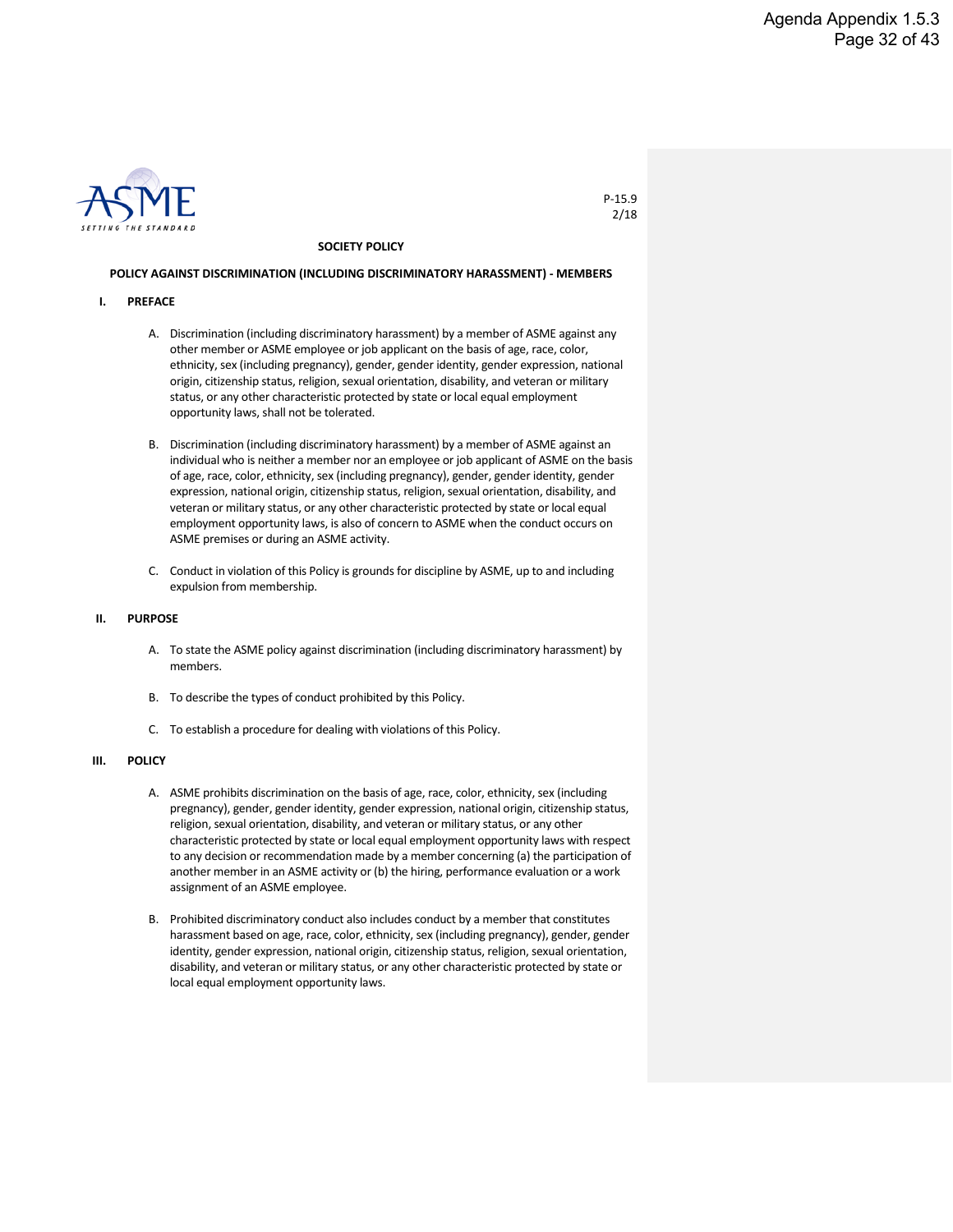- 1. Examples of such conduct are racial or ethnic slurs and threatening, intimidating or hostile acts directed at a particular sex or religion, or directed at a member or ASME employee because of his or her national origin or color.
- 2. Harassment does not require an intent to offend. Thus, when unwelcome by the recipient, certain conduct meant as a joke, a prank, or even a compliment can lead or contribute to harassment.
- C. Sexual harassment is a specific type of discriminatory harassment. ASME prohibits conduct that constitutes sexual harassment.
	- 1. Unwelcome sexual advances, requests for sexual favors and other verbal or physical conduct of a sexual nature constitutes sexual harassment for purposes of this Policy when:
		- a. Submission to such conduct is made explicitly or implicitly a term or condition of an individual's work assignment at ASME or participation in any activity of ASME;
		- b. Submission to or rejection of such conduct by an individual is used as the basis for decisions or recommendations affecting such individual's employment at ASME or participation in any activity of ASME; or
		- c. Such conduct has the purpose or effect of unreasonably interfering with an individual's work performance at ASME or participation in any activity of ASME.
	- 2. No member with a leadership role is at any time to (1) threaten or imply that an individual's submission to or rejection of a sexual advance will in any way influence any decision, recommendation or evaluation regarding that individual's employment at ASME or participation in any activity of ASME; or (2) make any decision or recommendation concerning an individual's employment at ASME or participation in any activity of ASME on such a basis.
- D. Other conduct by members in ASME's workplace or in connection with any ASME activity that creates or could lead or contribute to an intimidating, hostile or offensive work environment, whether it be in the form of physical, visual or verbal harassment, is also prohibited. Such conduct includes, but it is not limited to:
	- 1. repeated unwelcome sexual flirtations, advances, gestures, or propositions;
	- 2. verbal abuse of a sexual nature;
	- 3. graphic verbal comments of a sexual nature about an individual's body;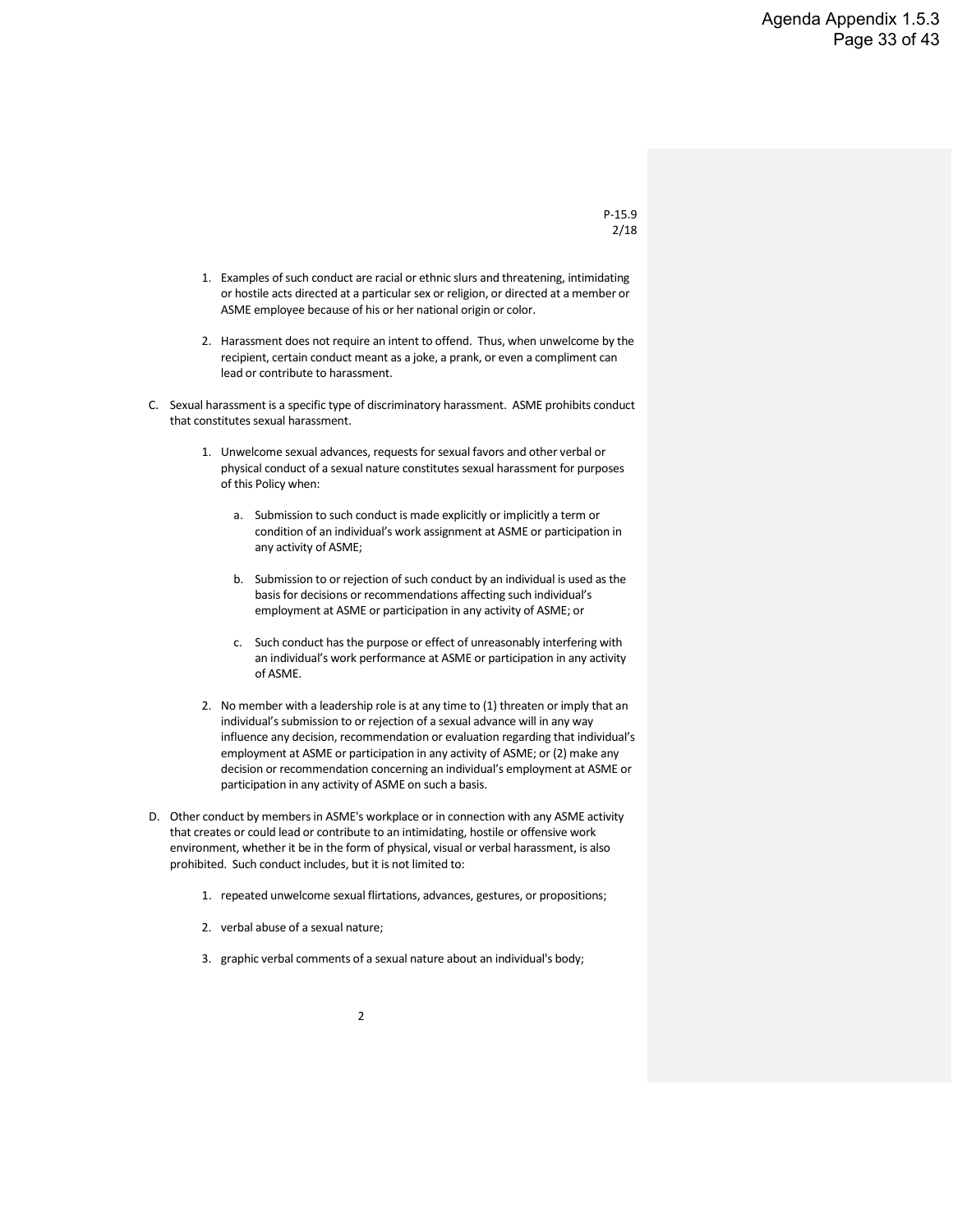- 4. sexually degrading words used to describe an individual;
- 5. the access to, or display or distribution of, sexually suggestive objects or pictures (including via the use of computers); and
- 6. inappropriate touching of an individual.
- E. ASME also prohibits retaliation against any ASME member for making a good faith report or complaint of an alleged violation of this Policy, or for participating in an investigation of such a report of complaint, under the procedures set forth below.

#### **IV. PROCEDURE**

A. Any alleged violation of this Society Policy should be reported to either the Executive Director/CEO or any member of the Executive Committee of the Board of Governors or ASME Human Resources who shall promptly notify the full Executive Committee. The Executive Committee shall initially determine whether the alleged violation shall be addressed through this Policy or Policy 15.4 "Ethical Conduct Violation Procedures" or Policy 15.7 "Ethics" or Policy 15.8 "Conflicts of Interest" or Policy 15.14 "Code of Conduct." There may be situations where actions are taken pursuant to one or more Society Policies.

B. Any member who believes that he or she has been subjected to any behavior by any ASME member or employee that violates this Policy should immediately bring the matter to the attention of the appropriate individual as set forth in paragraphs 1. and 2. below. Members who have information about conduct violative of this Policy directed toward other members or any ASME employee are also encouraged to report the relevant facts pursuant to this Policy. Prompt reporting is very important so that ASME can take action to stop the conduct before it is repeated.

- 1. If the alleged victim and the alleged offender are members who are not employees of ASME, the complaint should be made to either the Executive Director/CEO or any member of the Executive Committee or ASME Human Resources who shall promptly notify the full Executive Committee. Those individuals (and any other chair, leader, or senior vice president who may receive information concerning the existence of such a complaint) should immediately report the complaint to the Executive Director/CEO, regardless of whether the complaint was written or oral.
- 2. If either the alleged victim or alleged offender is an employee of ASME, the complaint should be brought to the attention of the Executive Director/CEO or ASME Human Resources. If the alleged offender is an employee of ASME, the procedures set forth in Sections IV.C. and IV.D. for handling the complaint will not apply. Instead, the Executive Director/CEO will report the complaint to ASME's Human Resources Department, and the complaint will be handled in its entirety in accordance with ASME's Employee Handbook (the applicable section(s) of

**Formatted:** Font: Bold, Not Expanded by / Condensed by

**Formatted:** Normal, Indent: Left: 0.75", No bullets or numbering **Formatted:** Condensed by 0.15 pt

> **Deleted:** either of two members of the Committee of Past Presidents that have been designated by that Committee to serve in this function, currently Susan Skemp and Reginald Vachon,

**Deleted:** by e-mailing

asmepastpresidentcontact@asme.org…

**Deleted:** B **Deleted:** C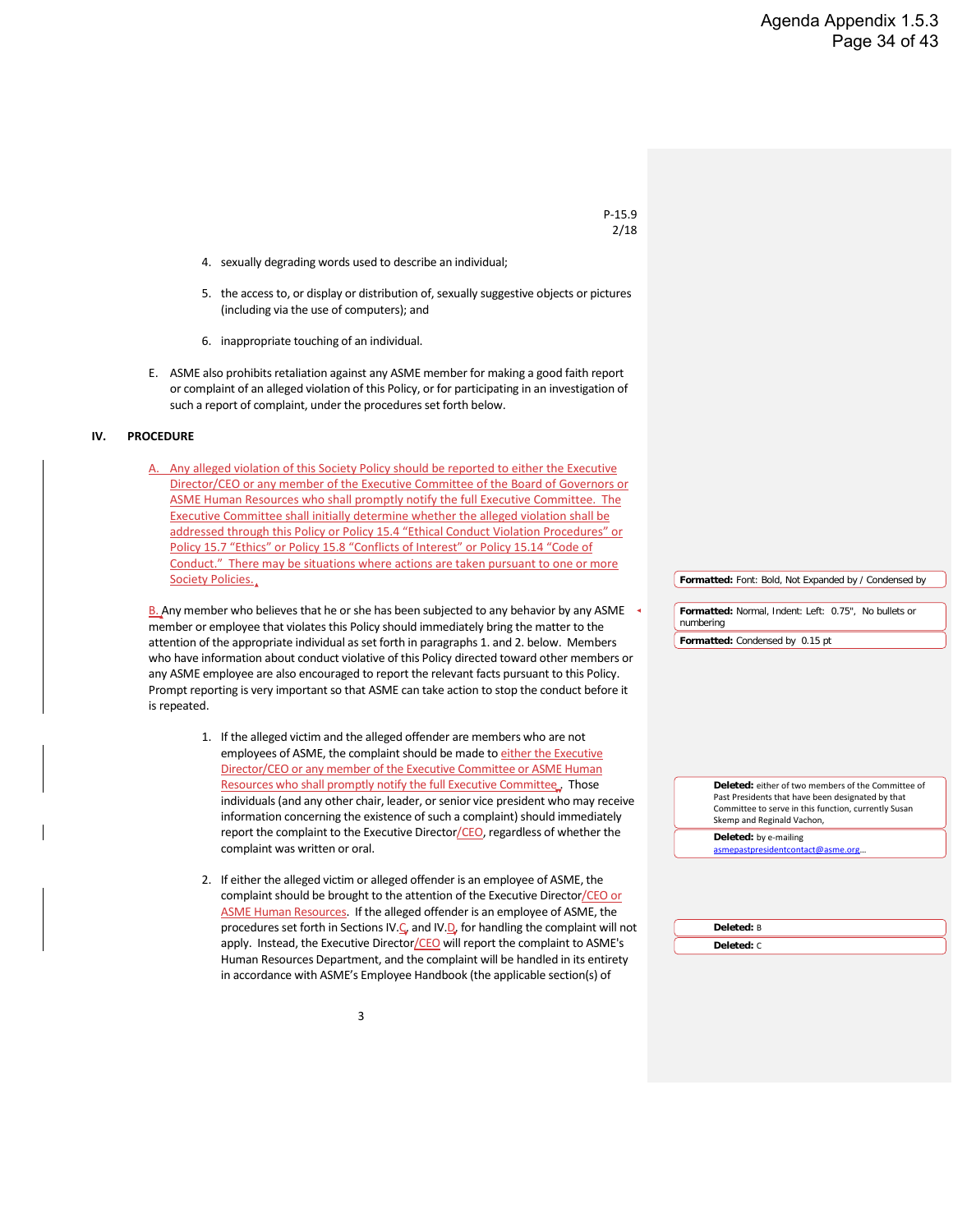which shall be available to any member upon request). If the alleged victim is an employee of ASME but the alleged offender is a member, the complaint will be handled in accordance with ASME's Employee Handbook, except that upon determining that this Policy has been violated, the Human Resources Department will report that determination to the Executive Director/CEO, who will decide whether disciplinary measures are appropriate in accordance with Section IV.D.4. below, and Sections IV.D.5. and IV.D.6. below will also apply.

3. If either the alleged victim or alleged offender is neither a member nor an employee of ASME, but the alleged incident occurred on ASME premises or during ASME activities, the Executive Director/CEO shall, based on the circumstances, determine what, if any, action should be taken. If the alleged incident did not occur on ASME premises or during ASME activities, the Executive Director/CEO shall inform the complainant that ASME has no jurisdiction and will accordingly take no action.

C. Upon receiving a report of an alleged violation of this Policy by a member against another member, the Executive Committee shall proceed as follows:

- 1. The Executive Committee shall decide whether an attempt should be made to resolve the complaint via communication with the complainant and the alleged offender ("facilitation"). If they decide to pursue facilitation, an individual selected by the Executive Committee shall serve as the facilitator. Should facilitation result in resolution, the resolution agreed to by the complainant and the alleged offender shall be committed to writing and signed by both parties.
- 2. If the Executive Committee decides that the matter should be formally investigated (whether or not it is referred to facilitation), the complainant will be informed and should promptly forward to the Executive Director/CEO a signed complaint detailing the allegations. In such a case, the procedures set forth in Section IV.D below shall apply.
- 3. Notwithstanding any other provision of this Policy, the Executive Director/CEO, President or the Board of Governors may investigate any report of an alleged violation of this Policy (whether or not the complainant has submitted a signed complaint).

D. An investigation of any complaint submitted pursuant to Section IV.C.2. shall proceed as follows:

> 1. The Executive Committee will investigate or appoint another individual to investigate. The investigator will conduct interviews of the complainant, the alleged offender and other individuals as necessary.

**Deleted:** and the Chair of the Ethics Committee

| Deleted: C |
|------------|
| Deleted: C |
| Deleted: C |

| Formatted: Normal, Indent: Left: 0.75", No bullets or<br>numbering                                                                              |  |  |  |
|-------------------------------------------------------------------------------------------------------------------------------------------------|--|--|--|
| Formatted: Condensed by 0.15 pt                                                                                                                 |  |  |  |
| Deleted: Director                                                                                                                               |  |  |  |
| Formatted: Numbered + Level: $1 +$ Numbering Style: 1, 2,<br>$3, $ + Start at: 1 + Alignment: Left + Aligned at: 1.38" +<br>Indent at: 1.6"     |  |  |  |
| <b>Deleted:</b> Director and the Chair of the Ethics Committee.                                                                                 |  |  |  |
| Deleted: , in consultation with each other,                                                                                                     |  |  |  |
| Deleted: the Executive Director, the Chair of the Ethics<br>Committee or another                                                                |  |  |  |
| Deleted: Director in consultation with the Chair of the<br><b>Ethics Committee</b>                                                              |  |  |  |
| Formatted: Numbered + Level: $1 +$ Numbering Style: 1, 2,<br>$3,  +$ Start at: $1 +$ Alignment: Left + Aligned at: $1.38" +$<br>Indent at: 1.6" |  |  |  |
| <b>Deleted:</b> Director and Chair of the Ethics Committee                                                                                      |  |  |  |
| Deleted: C                                                                                                                                      |  |  |  |
| Formatted: Numbered + Level: $1 +$ Numbering Style: 1, 2,<br>$3, $ + Start at: $1 +$ Alignment: Left + Aligned at: $1.38"$ +<br>Indent at: 1.6" |  |  |  |
|                                                                                                                                                 |  |  |  |
| Formatted: Normal, Indent: Left: 0.75", No bullets or<br>numbering                                                                              |  |  |  |
| Formatted: Condensed by 0.15 pt                                                                                                                 |  |  |  |
| Deleted: B                                                                                                                                      |  |  |  |
| Formatted: Numbered + Level: 1 + Numbering Style: 1, 2,<br>$3, $ + Start at: $1 +$ Alignment: Left + Aligned at: $1.38"$ +                      |  |  |  |

**Deleted:** Director or the Chair of the Ethics Committee

Indent at: 1.6"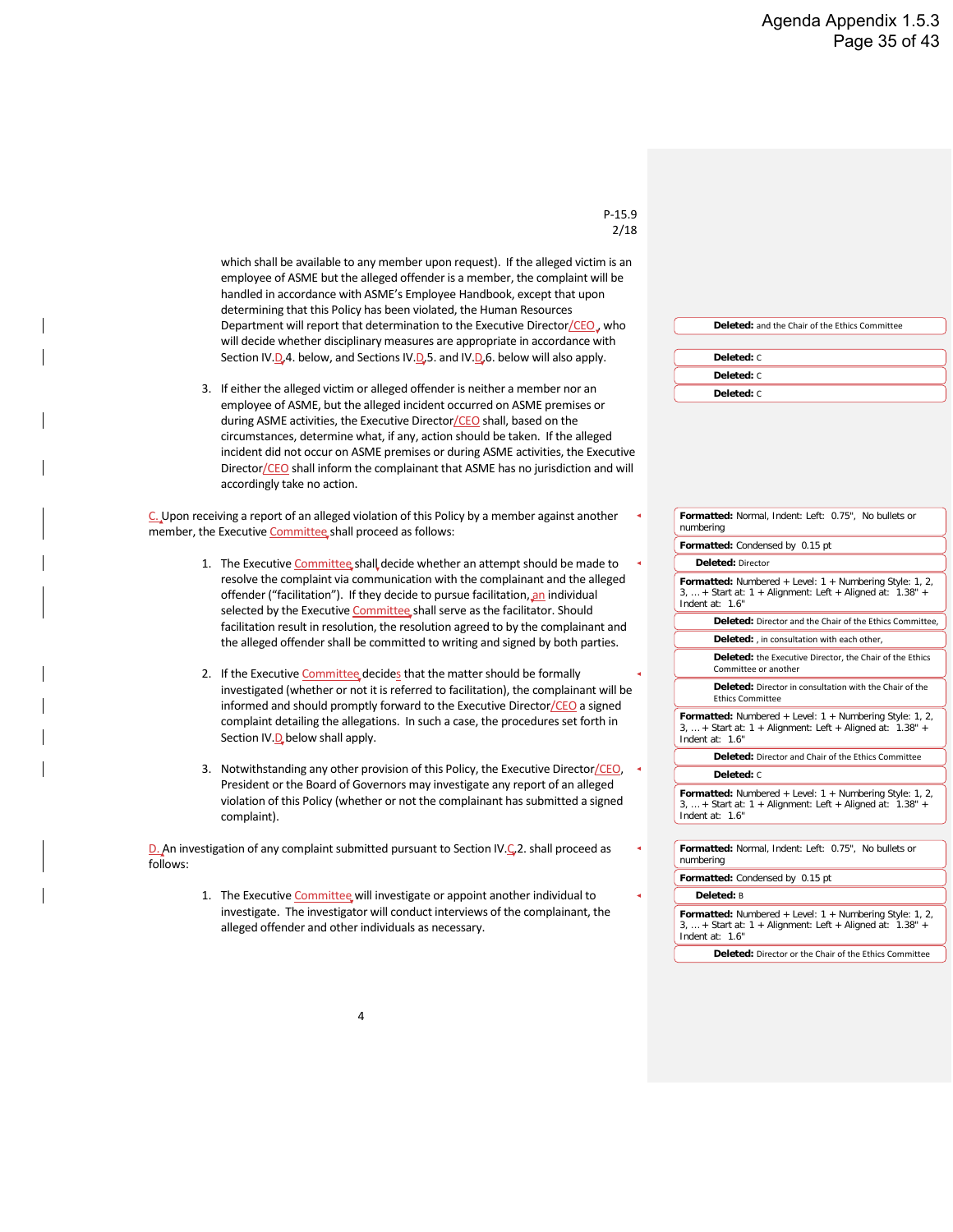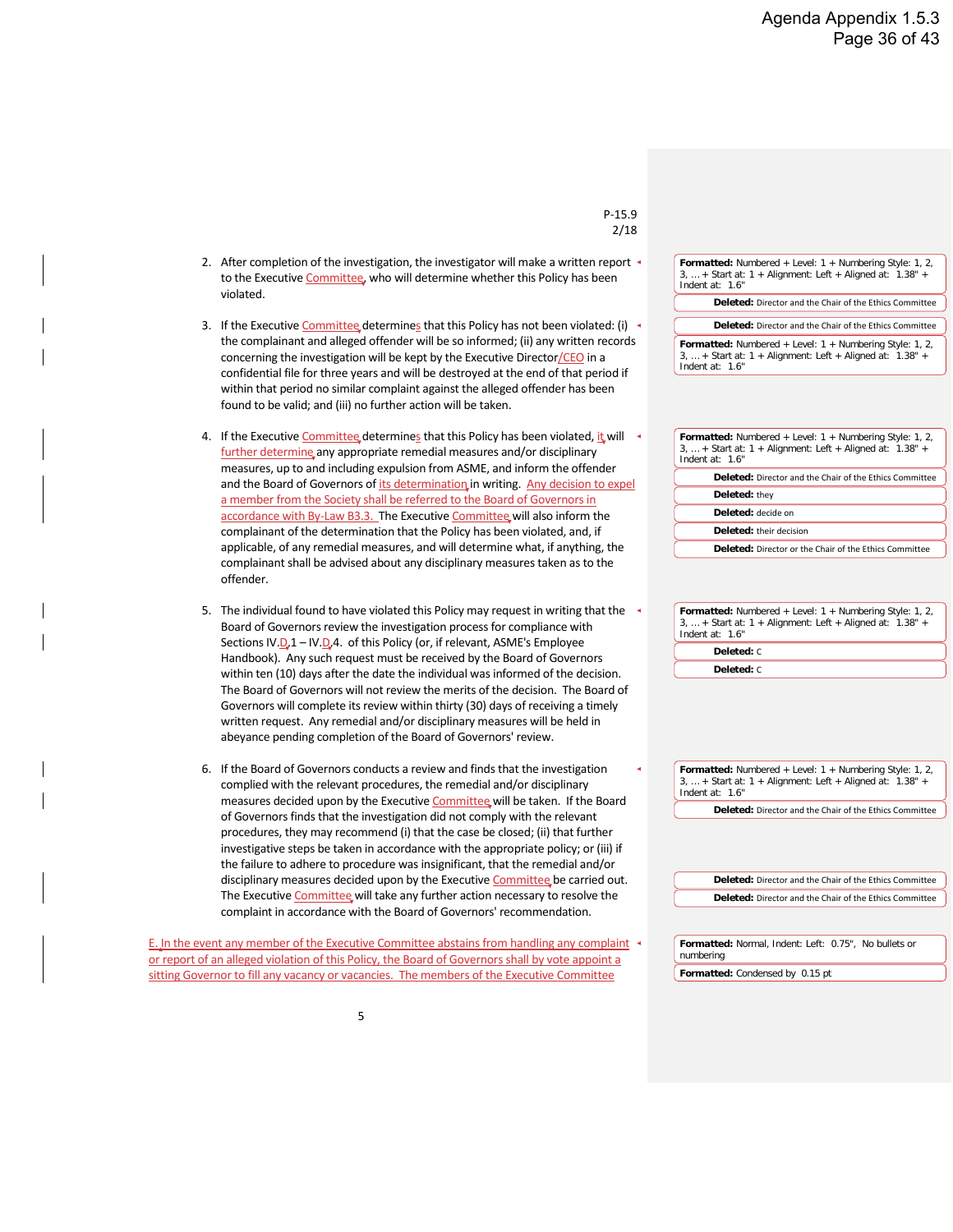abstaining from handling the complaint or report shall abstain from any action to fill any Executive Committee vacancies.

F. ASME will strive to keep the identity of persons making complaints pursuant to this Policy as confidential as possible.

G. It is a violation of this Policy for any retaliatory action to be taken or threatened against an individual who in good faith reports or provides information about a possible violation of this Policy or who in good faith participates in a related investigation or exercises any other right protected by the equal employment opportunity laws. In the event that a member believes he or she has been retaliated against for such action, he or she should use the reporting procedures outlined in Section IV.B. of this Policy to report the pertinent facts promptly. ASME will investigate and take appropriate action in the manner described above.

H. The making by a member of a complaint pursuant to this Society Policy which such member  $\cdot$ knows to be false or the providing by a member of information which such member knows to be false relating to such a complaint is a violation of the Code of Ethics of Engineers and may be the subject of a complaint against such member brought pursuant to Society Policy P-15.4. Any complaint of a violation of this Policy that has been determined to have been knowingly false shall be expunged from any and all records of ASME relating to the alleged offender.

**I.** The procedures for handling complaints set forth in Sections IV. $D$ , and IV. $E$ , above will also apply:

- 1. If a complaint of a violation of this Policy is made against a member of ASME by an individual who is neither a member nor an employee of ASME, and the alleged incident occurred on Society premises or during Society activities; and
- 2. If a complaint of a violation of this Policy is submitted to the **Executive** Director/CEQ as an alleged ethical violation.

#### Responsibility: Executive Committee

Reassigned from Centers Board of Directors/Center for Career and Professional Advancement 11/2013

Centers Board of Directors/Center for Career and Professional Advancement

Reassigned from Centers Board of Directors/Center for Career and Professional Advancement 6/2012

Reassigned from Centers Board of Directors/Center for Professional Development, Practice and Ethics 4/23/09

| 15.<br>ч<br>ρ |
|---------------|
| :/18          |

**Deleted:** If the Chair of the Ethics Committee or Executive Director decides to abstain from participating in handling any complaint or report of an alleged violation of this Policy, he or she shall be replaced as follows:

**Deleted:** In the case of the Chair of the Ethics Committee, the President shall appoint a replacement.**¶**

**¶** In the case of the Executive Director, he or she shall be replaced by the Deputy Executive Director with the greatest seniority. If such Deputy Executive Director decides to abstain, he or she shall be replaced by the President, or, if he or she decides to abstain, the immediate Past President.**¶**

**¶** In the event all of the individuals holding the positions specified above shall abstain, the Board of Governors shall appoint from its membership two individuals to fulfill the roles of the Chair of the Ethics Committee and the Executive Director under this Policy.

#### **Formatted:** Condensed by 0.15 pt

**Formatted:** Normal, Indent: Left: 0.75", No bullets or numbering

**Formatted:** Condensed by 0.15 pt

**Formatted:** Normal, Indent: Left: 0.75", No bullets or numbering

**Formatted:** Condensed by 0.15 pt

**Deleted:** A

**Formatted:** Normal, Indent: Left: 0.75", No bullets or numbering

**Formatted:** Condensed by 0.15 pt

**Formatted:** Indent: Left: 1", No bullets or numbering **Deleted:** C

#### **Deleted:** D

**Formatted:** Numbered + Level: 1 + Numbering Style: 1, 2, 3, … + Start at: 1 + Alignment: Left + Aligned at: 1.38" + Indent at: 1.6"

**Formatted:** Numbered + Level: 1 + Numbering Style: 1, 2,  $3, \ldots$  + Start at:  $1 +$  Alignment: Left + Aligned at:  $1.38$ " + Indent at: 1.6"

**Deleted:** Chair of the Ethics Committee

**Deleted:** thics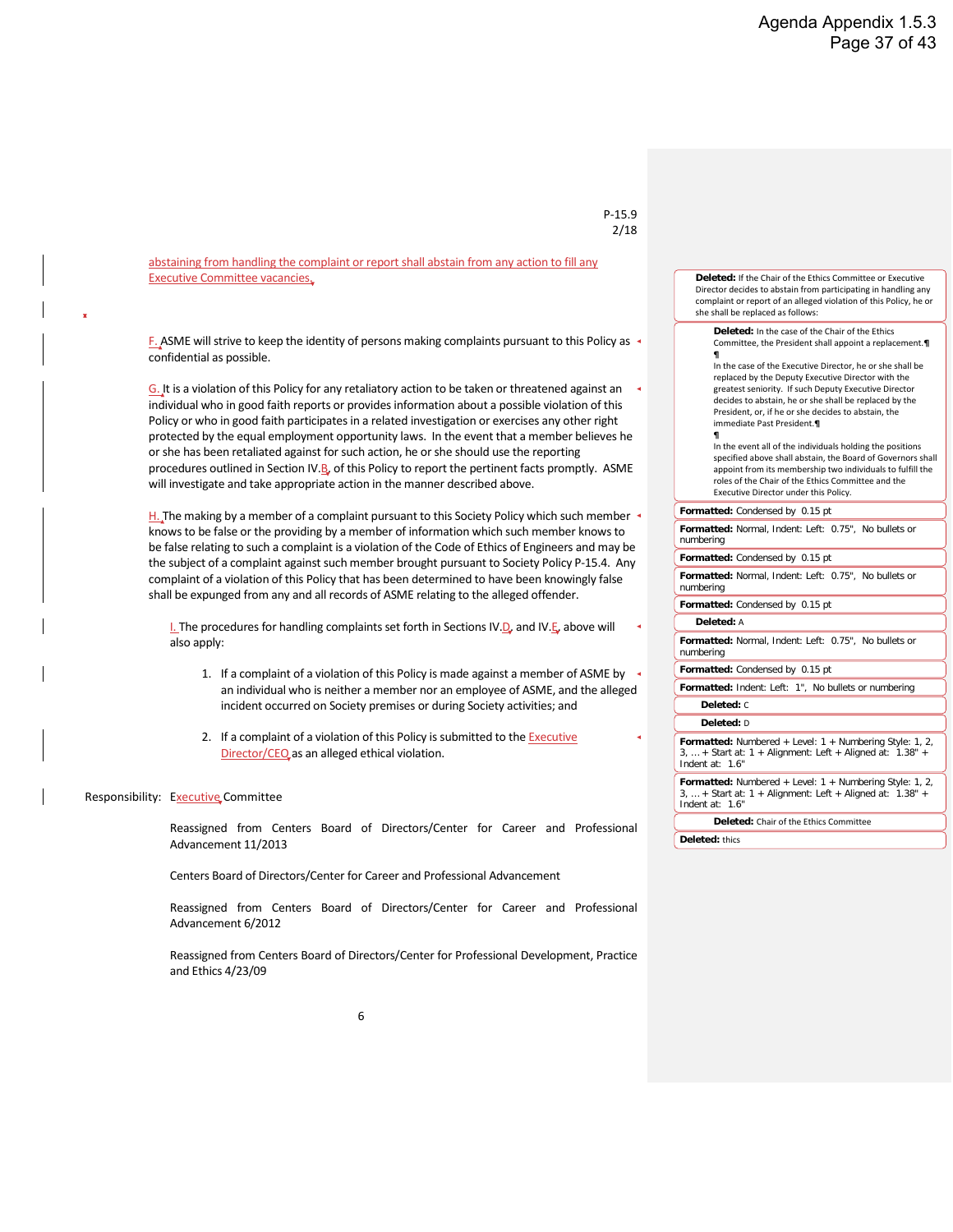Reassigned from Council on Member Affairs/Board on Professional Practice and Ethics 6/1/05

7

Adopted: September 10, 1993

Revised: March 12, 1999 (editorial changes 6/05) June 8, 2008 (editorial changes 4/09) (Unit Reassignment Due to Reorganization 6/2012) (Unit Reassignment Due to Reorganization 9/2013) (editorial changes 01/14) February 9, 2018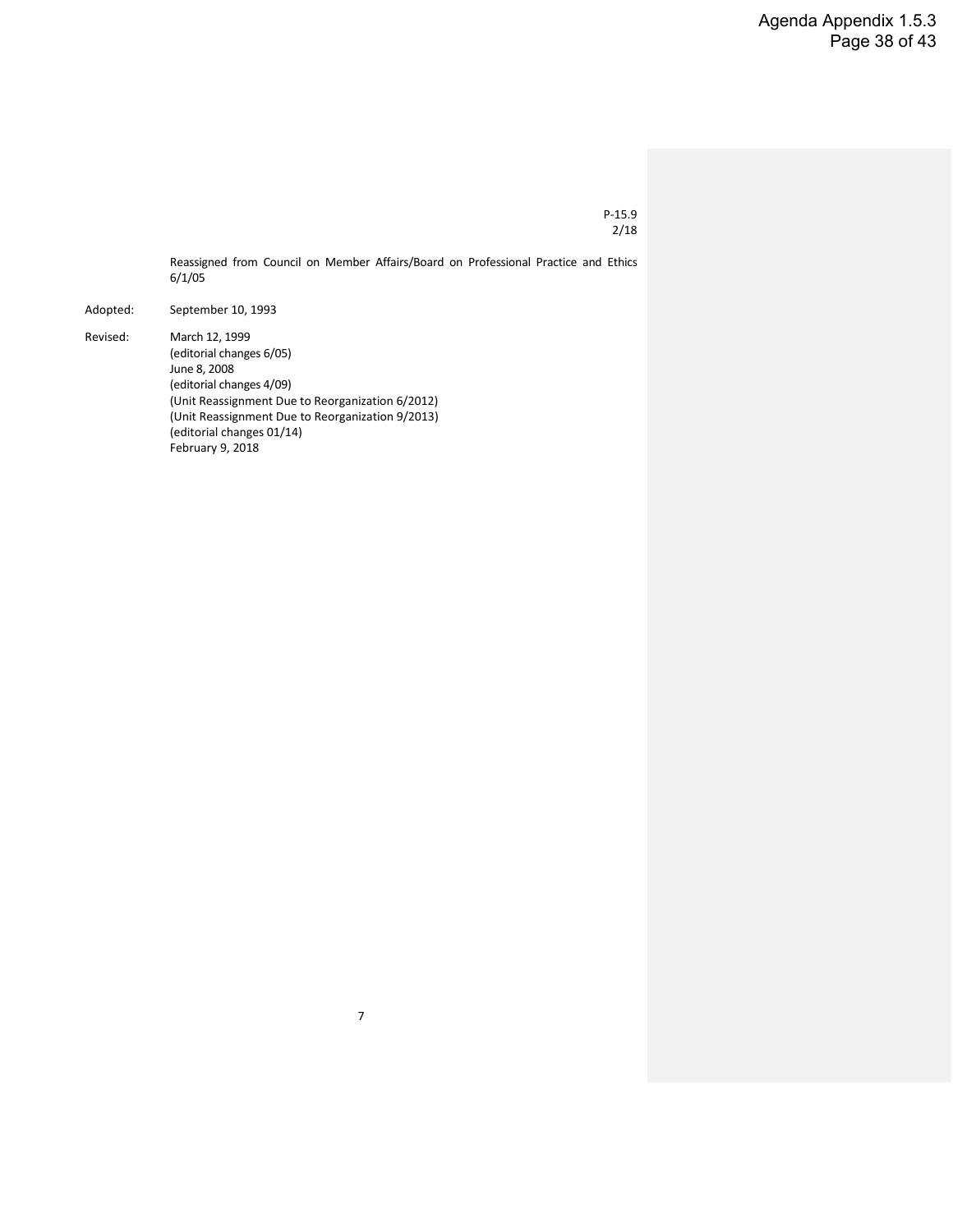

P-15.14 11/20

#### **SOCIETY POLICY**

#### **CODE OF CONDUCT**

#### **I PREFACE**

A. Article C2.1.2 of the Constitution provides:

"The Society may approve or adopt any report, standard, code, recommended practice, or related conformity assessment program but shall forbid and oppose the use of its name and proprietary symbols in any commercial work or business, except to indicate conformity with its standards or recommended practice.

B. By-Law B3.3 provides:

.

B3.3.1 Any member who has been found to have violated the Constitution, By-Laws, Code of Ethics, or Code of Conduct of the Society, may be expelled by the affirmative vote of seven members of the Board of Governors.

B3.3.2 The Board of Governors shall vote on the expulsion of any member only upon the recommendation of the Executive Committee (Code of Conduct Violation) or of an Investigative Panel (Ethics Violation). The Board of Governors shall not be bound by the recommendation of the Executive Committee or of an Investigative Panel and shall make its own determination of any disciplinary action.

B3.3.3 The Investigative Panel which shall hear and present a report upon charges against an accused member shall be chosen from among the Society's staff or membership (or both). The Executive Director/CEO, in consultation with the Chair of the Ethics Committee, will appoint the members of the Investigative Panel, which will be specific to a particular case. Members of an Investigative Panel will continue to serve until the case assigned to that Investigative Panel has been completed.

C. By-Law B 4.1.1.1 provides:

The Society and its individual members shall be governed by this Constitution and these By-Laws and by the current Society Policies and procedures established by the Board of Governors, including any amendments that may be made from time to time.

D. By-Law B4.1.1.2 provides:

Notwithstanding any other provisions of these articles, the organization is organized exclusively for one or more of the purposes as specified in Section **Deleted:** B3.3.1 Any member who has been found to have violated the Constitution, By-Laws, or Code of Ethics of the Society, may be expelled by the affirmative vote of seven members of the Board of Governors.¶

¶ B3.3.2 The Board of Governors shall vote on the expulsion of any member only upon the recommendation of an Investigative Panel appointed to hear the accusation and the defense. The Board of Governors shall not be bound by the recommendation of the Investigative Panel and shall make its own determination of any disciplinary action.¶

¶ B3.3.3 The Investigative Panel which shall hear and present a report upon charges against an accused member shall be chosen from among the Society's staff or membership (or both). The Executive Director, in consultation with the Chair of the Ethics Committee, will appoint the members of the Investigative Panel, which will be specific to a particular case. Members of an Investigative Panel will continue to serve until the case assigned to that Investigative Panel has been completed

**Commented [DJS1]:** These are the new By-laws.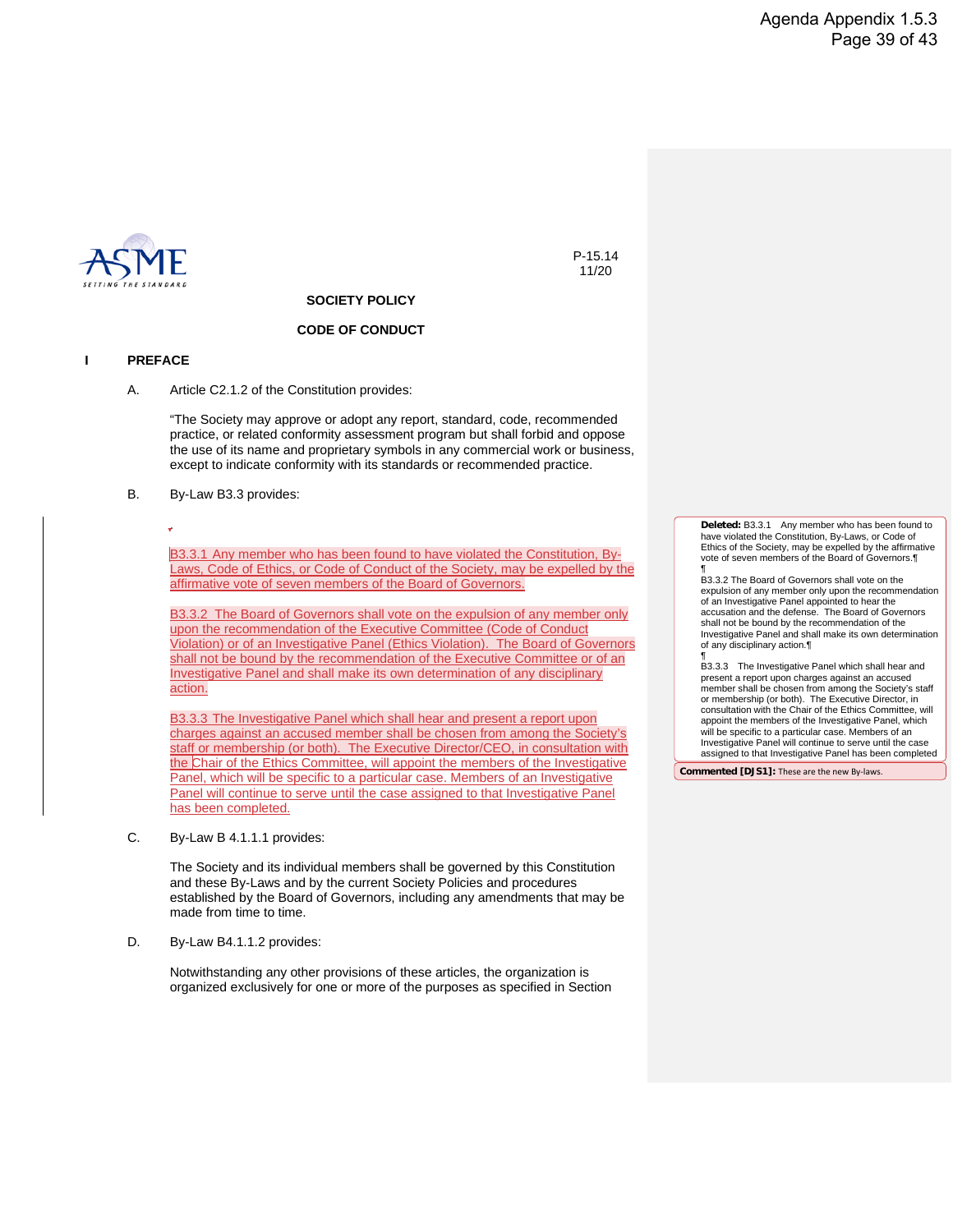P-15.14 11/20

501(c) 3 of the Internal Revenue Code of 1986, and shall not carry on any activities not permitted to be carried on by an organization exempt from Federal income tax under IRC 501(c) 3 or corresponding provisions of any subsequent Federal tax laws.

E. By-Law B4.1.5 provides:

Any officer of the Society or member of any sector, board, committee, or other unit of the Society appointed or elected by the Board of Governors or by any unit of the Society may be removed or suspended from such office or membership by the Board of Governors for cause (which shall include, without limitation, violations of fiduciary duty, racial or other improper discrimination, sexual harassment and defamation).

Any officer of the Society or member of such sector, board, committee or other unit of the Society elected by the corporate membership may be removed for cause only by the vote of the corporate membership, but his or her authority to act as such officer or member may be suspended by the Board of Governors for cause.

Removal for cause by the Board of Governors shall require an affirmative vote of seven members of the Board of Governors. Suspension for cause shall require the vote of a majority of the members of the Board of Governors present at the time of the vote, provided that a quorum is present.

Written notice shall be given to the person to be removed or suspended for cause as early as practicable and in any event at least five days before any action is to be taken by the Board of Governors. The person to be removed or suspended for cause shall be given an opportunity to present a defense to the Board of Governors.

F. By-Law B4.4.10 provides:

"No part of net earnings of the organization shall inure to the benefit of any member, trustee, director, officer of the organization, or any private individual (except that reasonable compensation may be paid for services rendered to the organization) and no member, trustee, officer of the organization or any private individual shall be entitled to share in the distribution of any of the organization's assets on dissolution of the organization."

G. Policy 12.15 III A. provides:

ASME's intellectual property must be protected, regulated and maintained, no matter how widely information is distributed, in print, electronically, or otherwise.

H. Policy 15.7.10 provides:

"Engineers who are members of the Society shall endeavor to abide by the Constitution, By-Laws and Policies of the Society, and they shall disclose knowledge of any matter involving another member's alleged violation of this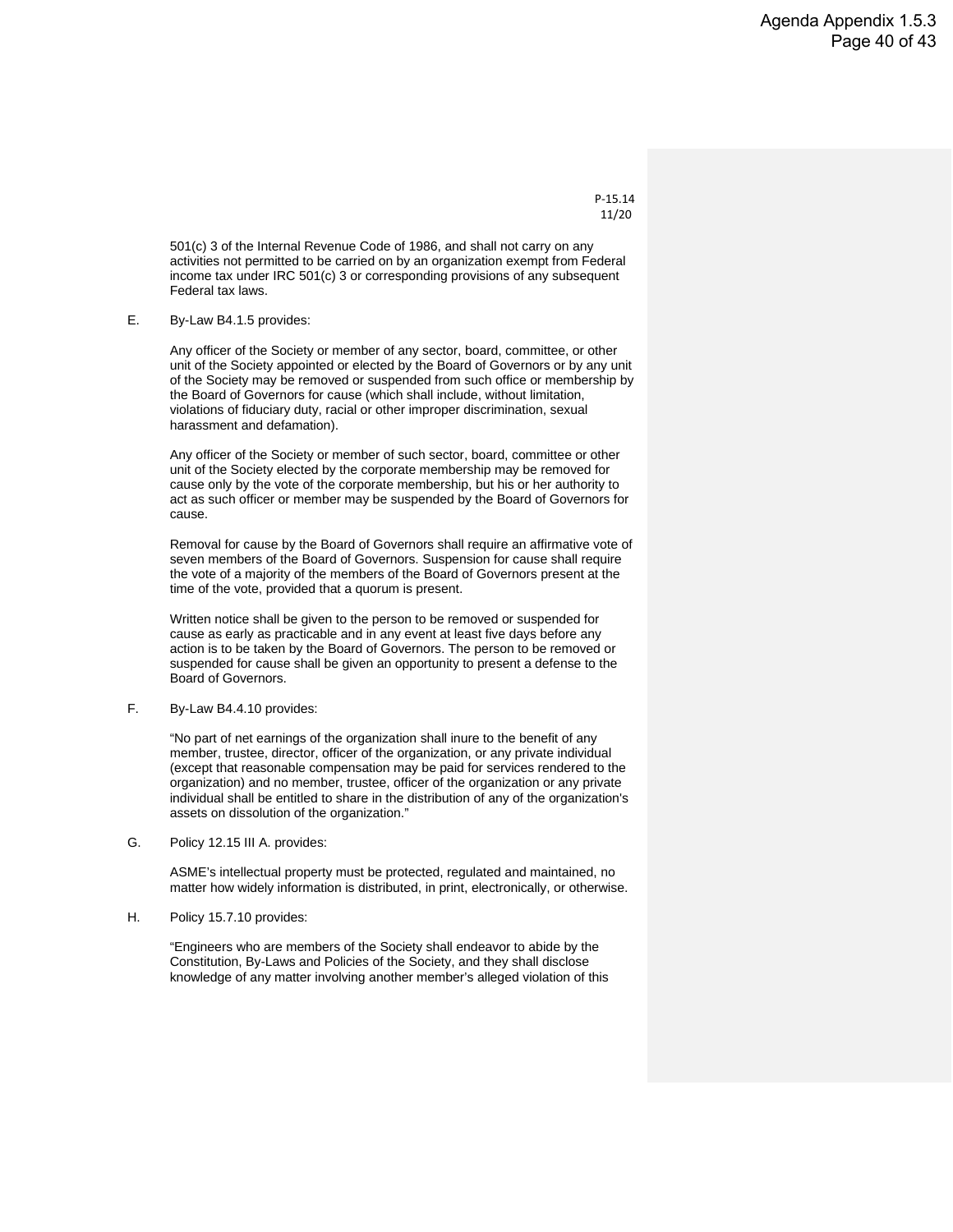```
P-15.14
11/20
```
Code of Ethics or the Society's Conflicts of Interest Policy in a prompt, complete and truthful manner to the chair of the Ethics Committee."

#### **II PURPOSE**

- A. To address how the Society expects its members, wherever located, to conduct themselves in their interaction with other members, staff and the public.
- B. There are instances where immediate action must be taken in order to protect the Society, its members, its staff, as well as third parties.
- C. It is the intent of this policy to memorialize certain core Society values including integrity, honesty, fairness, openness, respect and responsibility.

#### **III POLICY**

- A. No member shall engage in any of the following activity:
	- 1. Authorize the use for the benefit of any person or entity the name, emblem, trademark, service marks or other intellectual property of the Society, except in conformance with the Society Policy.
	- 2. Accept or seek on behalf of any person, any financial advantage or gain other than nominal value offered as a result of the member's affiliation with the Society.
	- 3. Engage in harassing behavior directed at members or staff. Examples of such conduct include, but are not limited to, racial or ethnic slurs or threatening, intimidating or hostile acts directed at a particular sex or religion or directed at an individual because of his or her national origin, sexual orientation or color. Harassment may also include repeated attempts to coerce staff or volunteers to take actions in conflict with the decisions of the Board of Governors, the Executive Director/CEO or the Society's Constitution, By-Laws, or Policies. Harassment does not require intent to offend.
	- 4. Use a present or former position at the Society in order to influence the conduct of the Society in such a way as to confer any benefit financial or otherwise on any person, corporation or entity in which the individual has a significant interest or affiliation.
	- 5. Use one's position in the Society to promote the business of one's employer or if self-employed, one's own business. Unless specifically authorized by the Society, no member may use the Society's name, trademarks, logos or other identifying material on their business cards.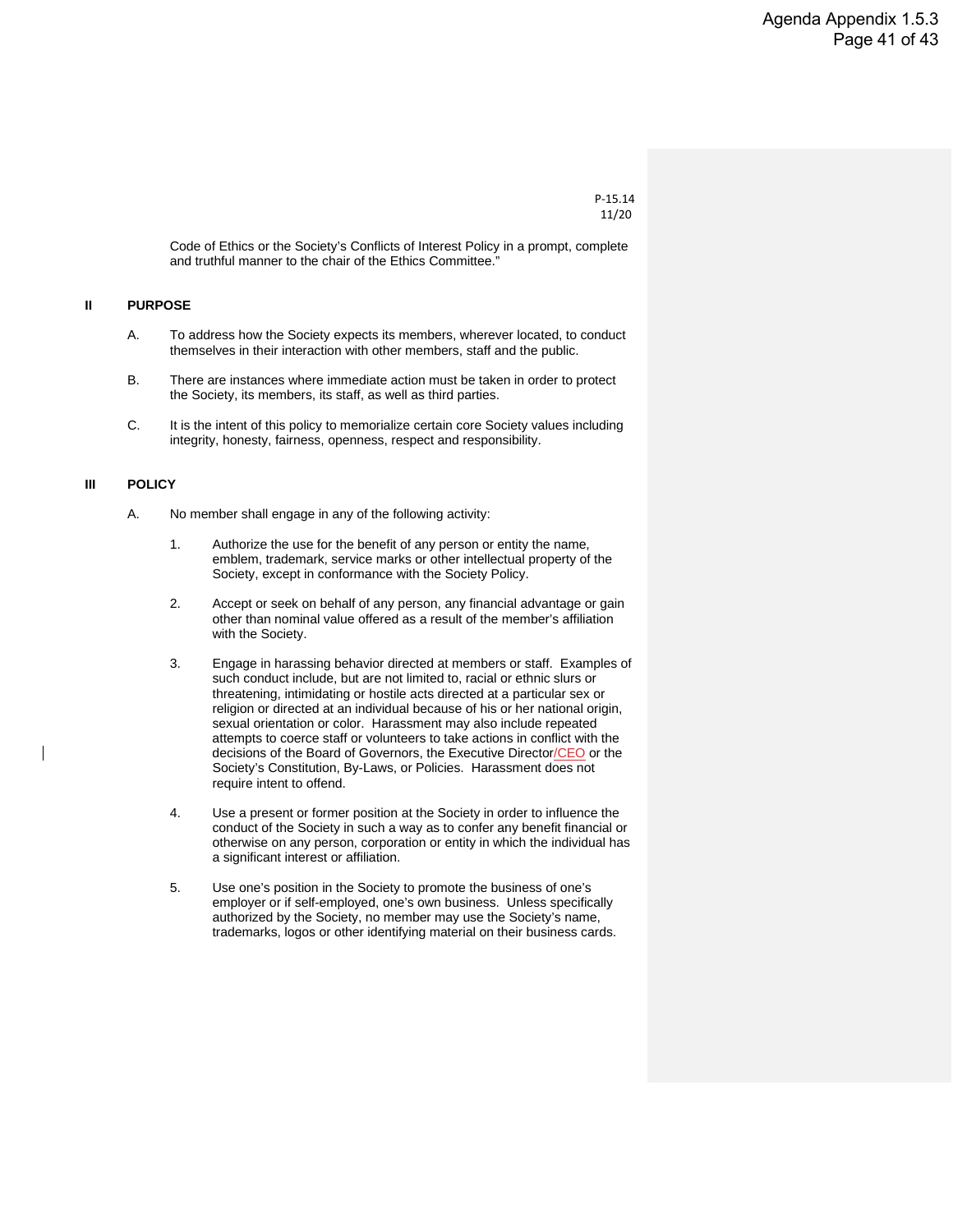```
P-15.14
 11/20
```
- 6. Retaliate against any employee or member who raises a concern or complaint to the appropriate authority relating to a violation of this Policy, the Society Code of Ethics, Conflict of Interest or Whistleblower Policies.
- 7. Promise or commit funds of the Society to a third-party except as permitted by Society By-Laws and Policies.
- 8. Commit any act or failure to act that is in violation of any law, regulation or other legal duty in all countries that ASME engages in activities.
- 9. Fail to comply with ASME's Constitution, By-Laws and Policies.
- 10. Fail to protect confidential information belonging to the Society that is properly marked, otherwise indicated, or understood to be confidential, and personal information belonging to ASME members, employees and other persons.
- 11. Agree to fix prices or reduce price competition through allocation of customers or markets, manipulate bids in any competitive bidding process, or engage in any other acts that result in restraint of trade.
- 12. Misuse or infringe the intellectual property of others.

#### **IV ENFORCEMENT**

- A. Any alleged violation of this Code of Conduct shall be reported to either the Executive Director/CEO or any member of the Executive Committee of the Board of Governors or ASME Human Resources who shall promptly notify the full Executive Committee. The Executive Committee shall initially determine whether the alleged conduct shall be addressed through this Policy or Policy 15.4 "Ethical Conduct Violation Procedures" or Policy 15.7 "Ethics" or Policy 15.8 "Conflicts of Interest" or Policy 15.9 "Policy Against Discrimination (Including Discriminatory Harassment) – Members". There may be situations where actions are taken pursuant to one or more Society Policies
- B. If the Executive Committee decides to proceed pursuant to this Policy the Executive Committee shall notify the member in writing of the conduct alleged as constituting a violation. The accused member shall be permitted to submit a written reply to the accusations. The written reply should be submitted to the Executive Director/CEO within ten business days.
- C. When a violation of this policy is reported to the Executive Committee, the Executive Committee after conducting an appropriate investigation, may at its discretion:
	- 1. Take no action;
	- 2. Refer the matter to the appropriate sector supervisory body or volunteer or staff leadership;

**Deleted:** should **Deleted:** should **Deleted:** ould **Deleted:** p

**Deleted:** this Policy and Policy 15.7 or Policy 15.9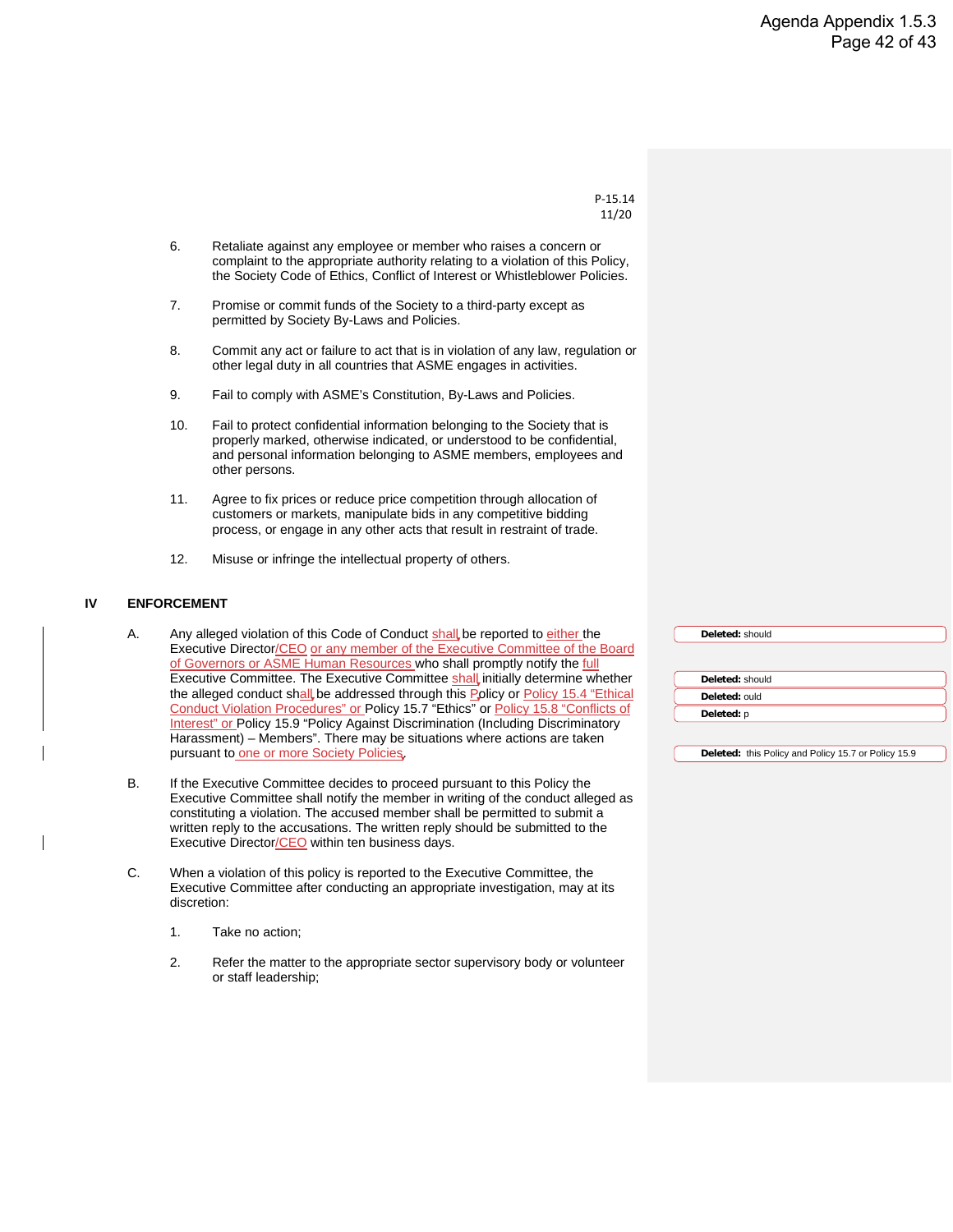P-15.14 11/20

- 3. Issue a verbal warning to the member;
- 4. Issue a written warning to the member;
- 5. Suspend the member's service in a volunteer position for a period not to exceed six months;
- 6. Suspend the member's membership in the Society for a period not to exceed six months.
- D. The remedies listed above are non-exclusive and may be employed in any order depending upon the nature and severity of the violation.
- E. The six month suspension may be renewed for a second six month period by the Executive Committee.
- F. Any action taken pursuant to this policy by the Executive Committee is subject to immediate review by the full Board of Governors.
- G. The Board of Governors may expel a member for violation of this Policy by vote of seven Governors. The procedure described in By-Law 3.3 shall apply to any expulsion proceeding.

Responsibility: Executive Committee

Adopted: November 10, 2020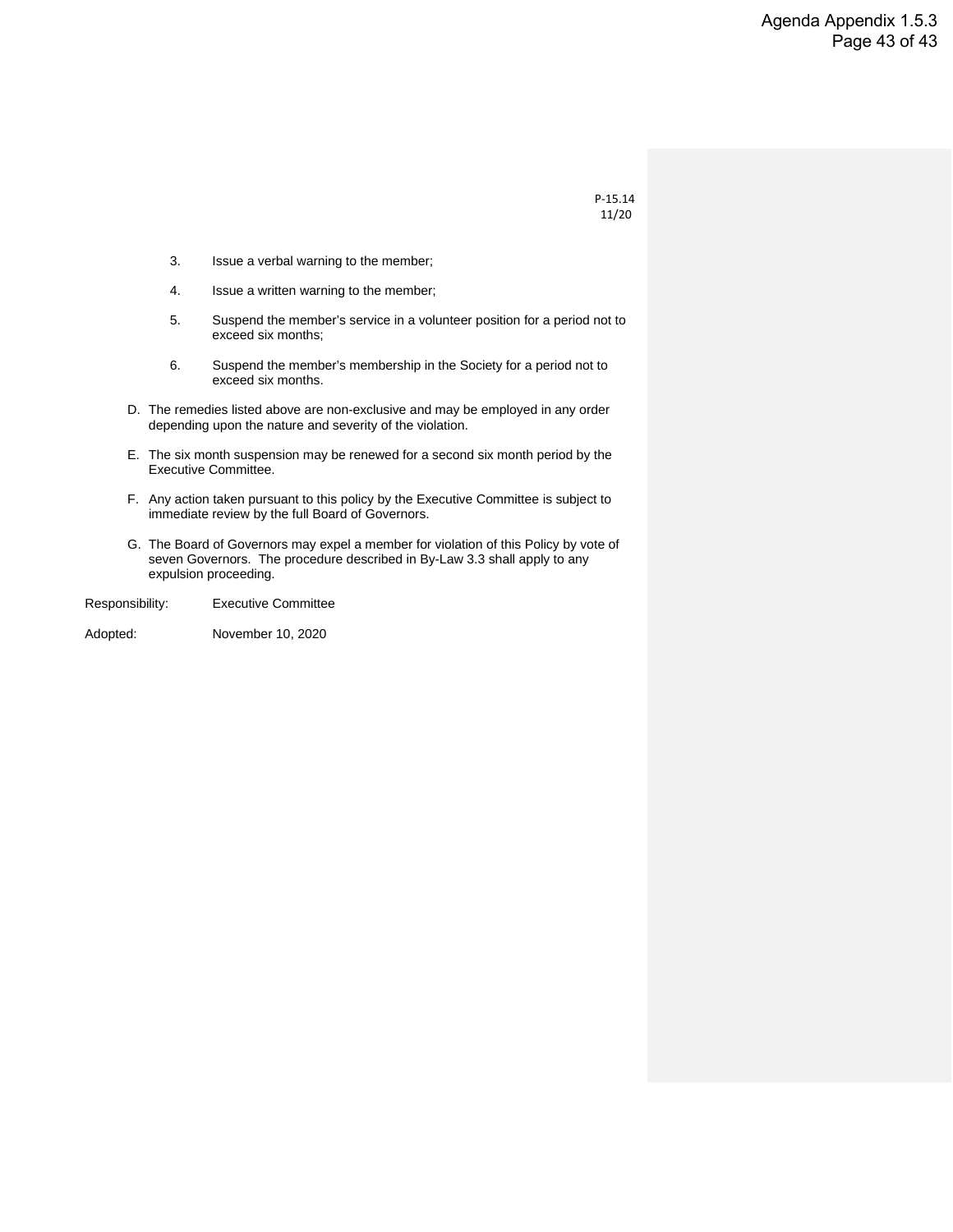

#### **Board of Governors Meeting Agenda Item Cover Memo**

| Date Submitted:             |                                 | September 17, 2021                         |  |  |  |
|-----------------------------|---------------------------------|--------------------------------------------|--|--|--|
| <b>BOG Meeting Date:</b>    |                                 | October 6, 2021                            |  |  |  |
| To: ASME Board of Governors |                                 |                                            |  |  |  |
| From:                       |                                 | Tom Costabile, ASME Executive Director/CEO |  |  |  |
| Presented by:               | <b>Tom Costabile</b>            |                                            |  |  |  |
| Agenda Title:               | <b>ASME Foundation Transfer</b> |                                            |  |  |  |
|                             |                                 |                                            |  |  |  |

Agenda Item Executive Summary:

The motion below proposes that ASME donate a surplus of revenue from FY21 to the ASME Foundation.

Proposed motion for BOG Action:

Whereas the Board of Governors believes it beneficial to support the mission related activities of the ASME Foundation;

Whereas the Campaign for Next Generation Engineers furthers the charitable mission of the ASME Foundation;

Resolved that a grant in the amount of five million dollars (\$5,000,000.00) shall be awarded to the ASME Foundation in support of the Campaign for Next Generation Engineers.

Attachment(s): None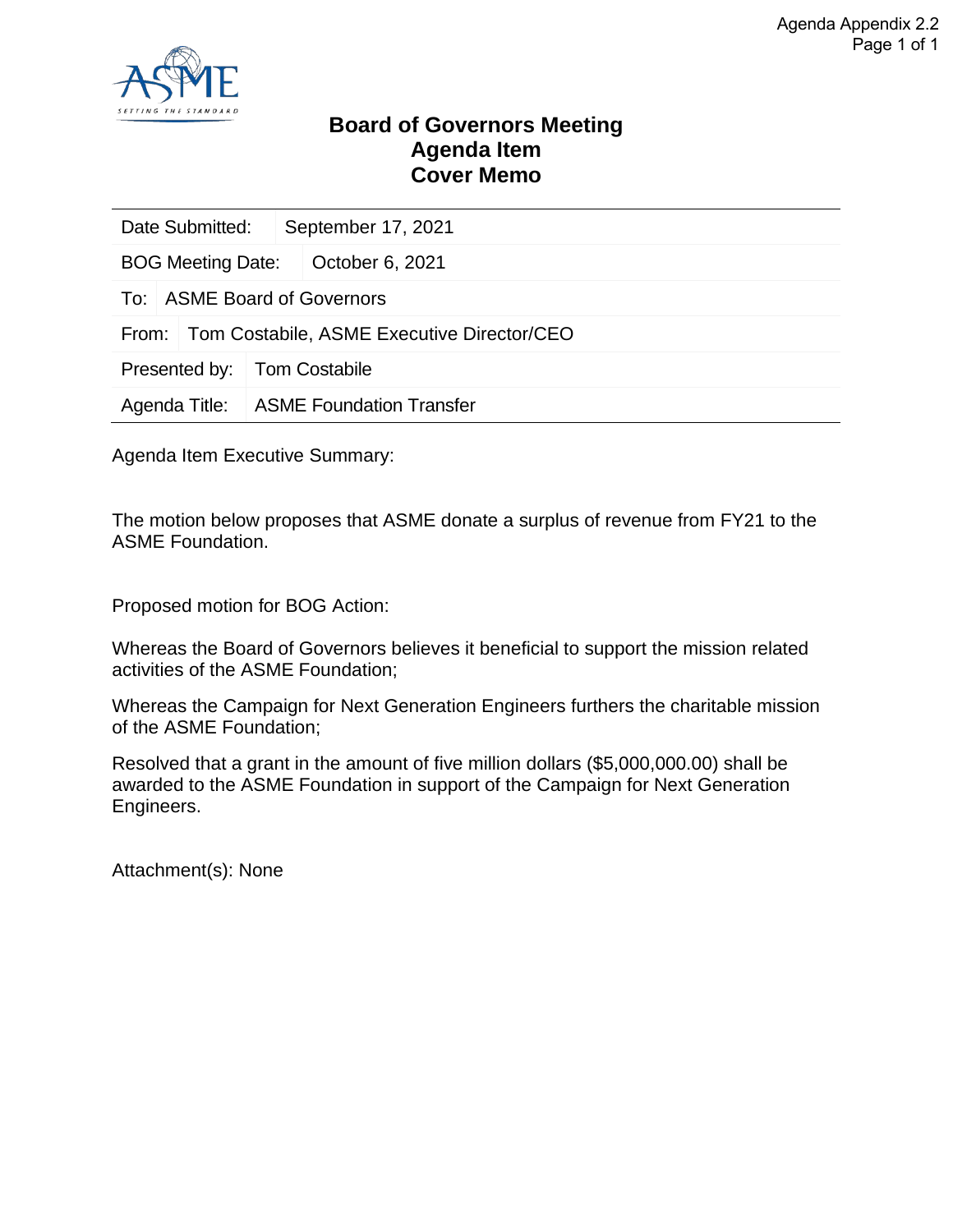

#### **Board of Governors Meeting Agenda Item Cover Memo**

| Date Submitted:                                                 | September 8, 2021                                      |  |  |  |  |  |
|-----------------------------------------------------------------|--------------------------------------------------------|--|--|--|--|--|
| <b>BOG Meeting Date:</b>                                        | October 6, 2021                                        |  |  |  |  |  |
| <b>Board of Governors</b><br>To:                                |                                                        |  |  |  |  |  |
| Laura Hitchcock, BOG Liaison to DEI Strategy Committee<br>From: |                                                        |  |  |  |  |  |
| Presented by:                                                   | <b>Laura Hitchcock</b>                                 |  |  |  |  |  |
| Agenda Title:                                                   | <b>Report of BOG Liaison to DEI Strategy Committee</b> |  |  |  |  |  |

Agenda Item Executive Summary:

At every Board meeting, a mini report will be provided from a committee that reports to the Board. The report is provided by the Board Liaison to that committee.

This 5-minute presentation will offer a high-level update/overview of the committee's work.

Proposed motion for BOG Action: None

Attachment(s): PowerPoint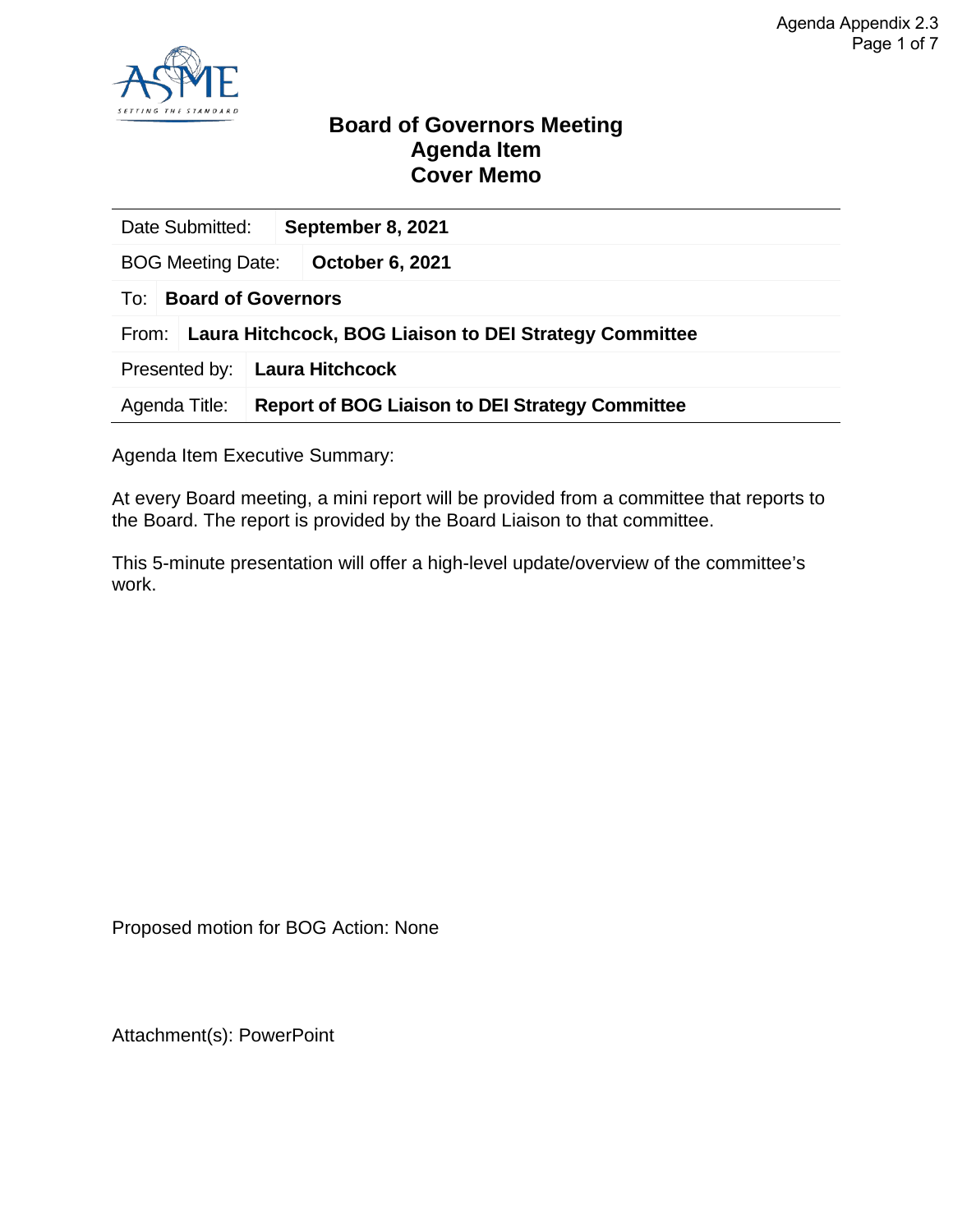Agenda Appendix 2.3 Page 2 of 7

# Diversity, Equity, and Inclusion Strategy Committee Laura Hitchcock

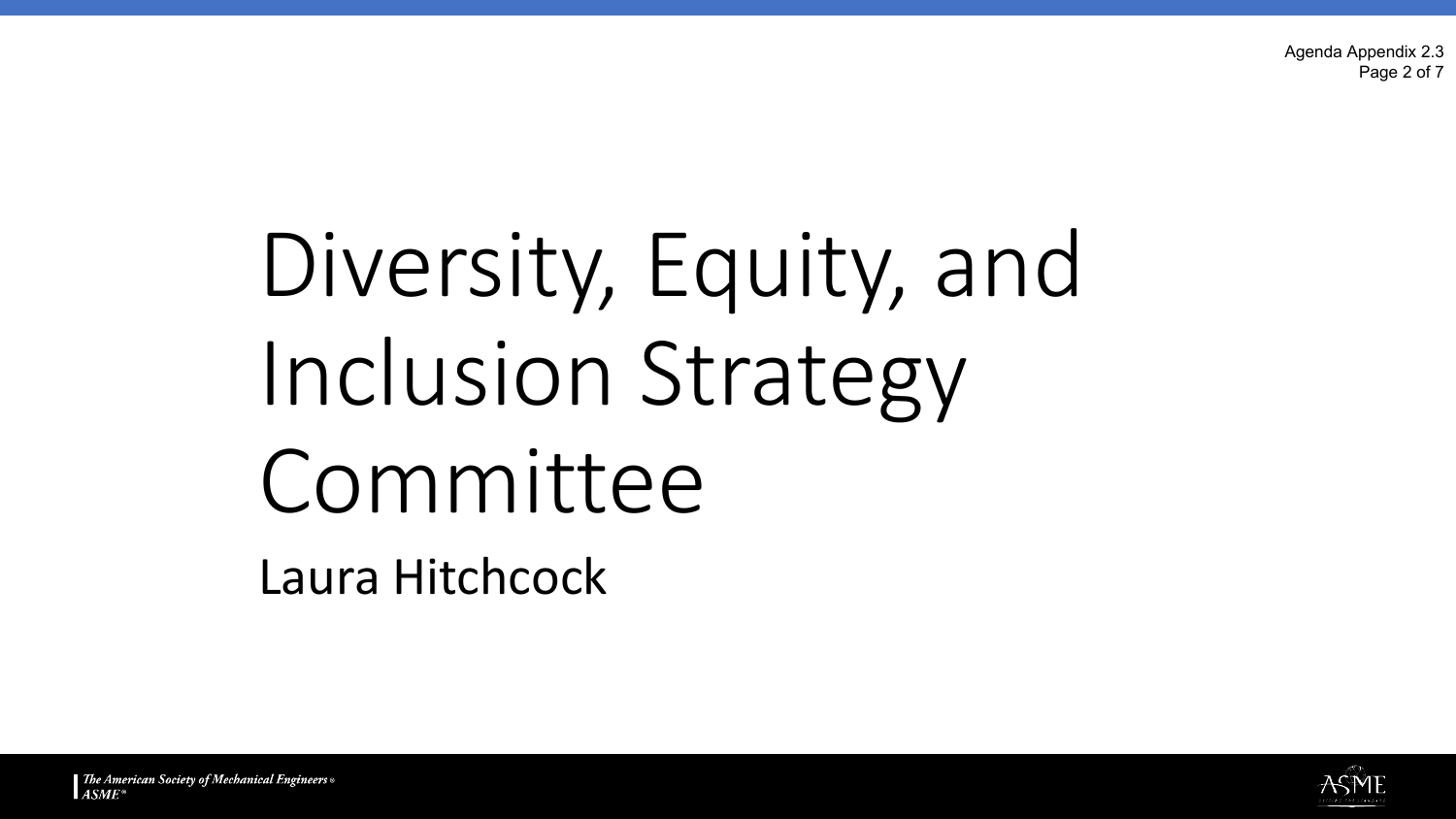# Diversity, Equity, and Inclusion Toolkit

A collection of resources for ASME volunteers who want to advance Diversity, Equity, and Inclusion in their units or groups.

### **Toolkit Components:**

- How to Be an Ally Tip Sheet
- Guide for Reducing Bias in Language
- Social Media Guide
- Rules of Engagement for Meetings
- DEI Moments for Meetings



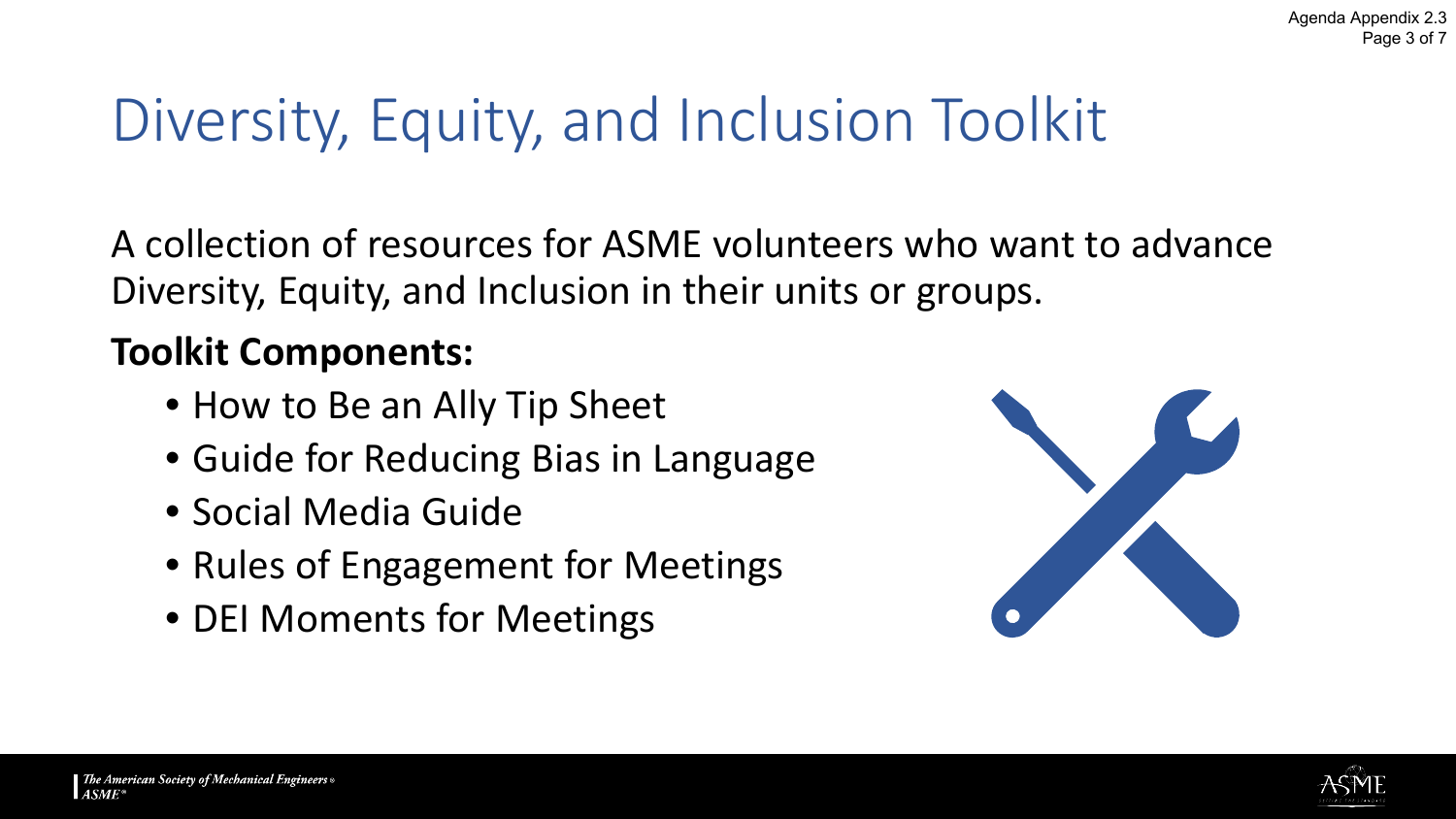# How to use the DEI Toolkit

### **Meetings:**

- Use the **Rules of Engagement for Meetings** slide to set expectations for the meeting and encourage everyone to practice inclusive behavior
- Kick off your meetings with a **DEI Moment**

### **Communications:**

- Refer to the **Guide for Reducing Bias in Language** when you want to be sure your messaging is inclusive of all people
- Refer to the **Social Media Guide** for ideas on how to spread the DEI message on social media

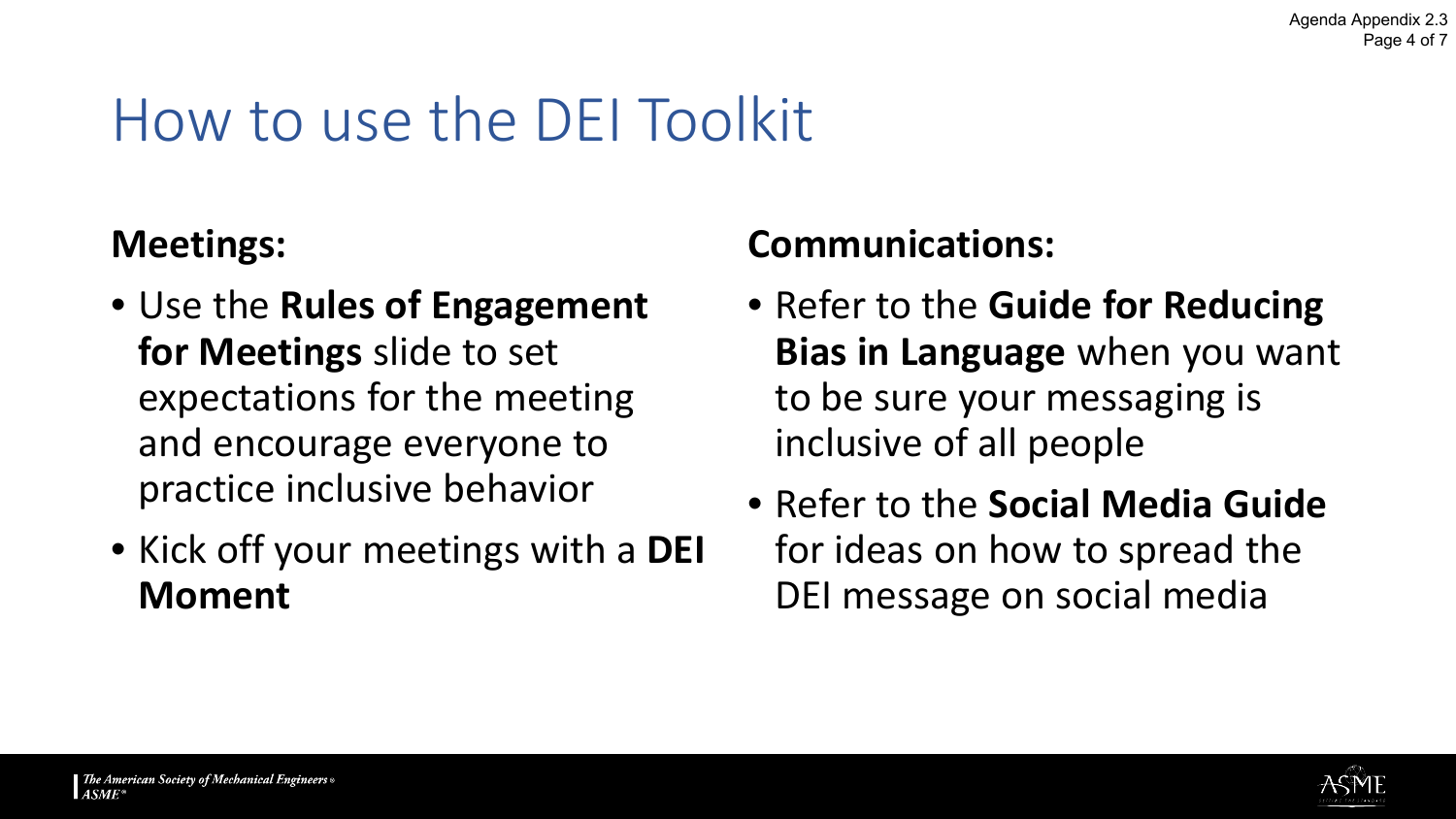### Where to find the DEI Toolkit



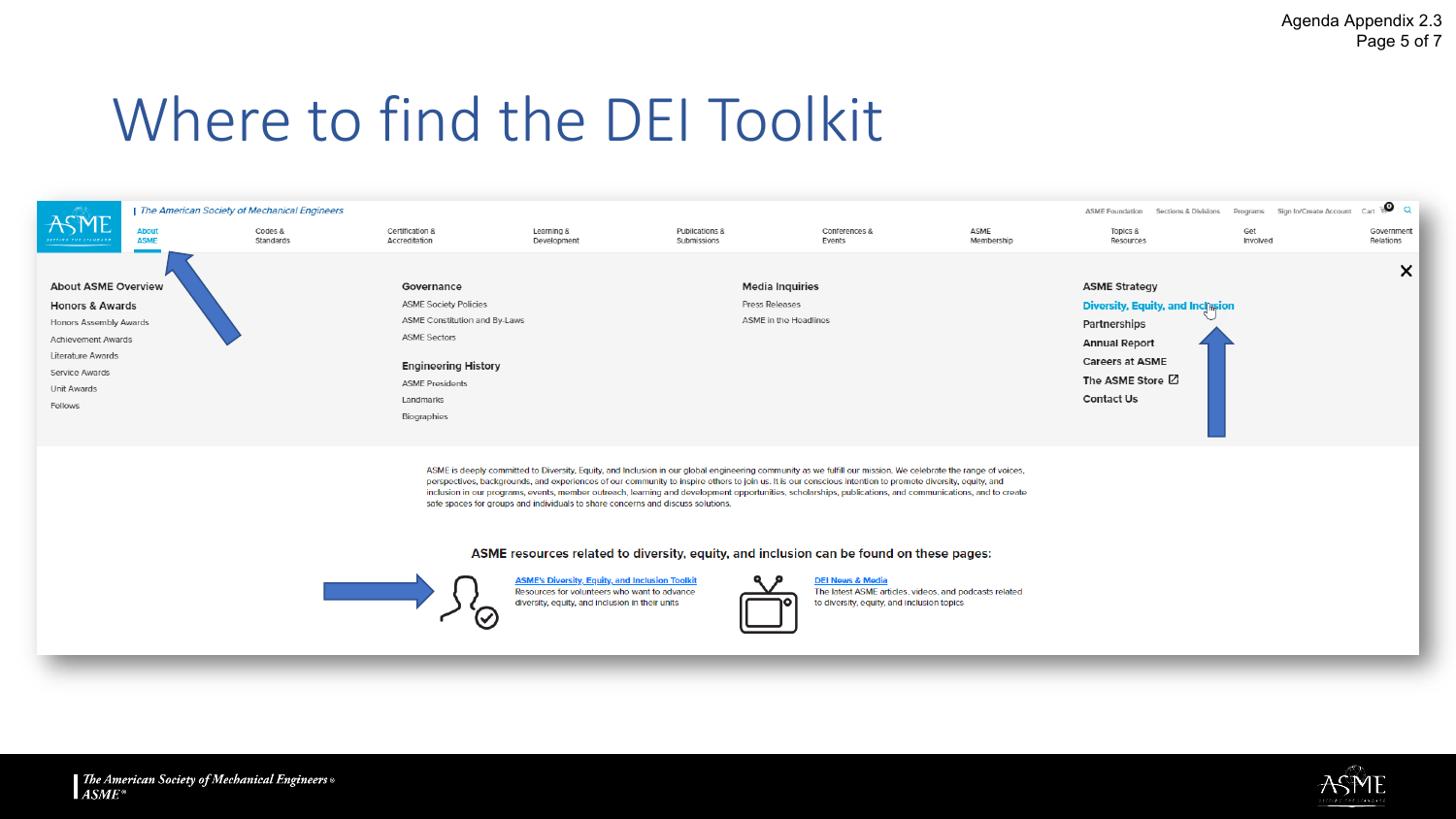### Feedback

We want to hear from you!

If you use any components in the Toolkit for your meetings, communications, or other activities, please let us know how it went.

Have an idea for something we can add to the Toolkit? Tell us about it!

Email Clare Bruff at [bruffc@asme.org](mailto:bruffc@asme.org) with your feedback.



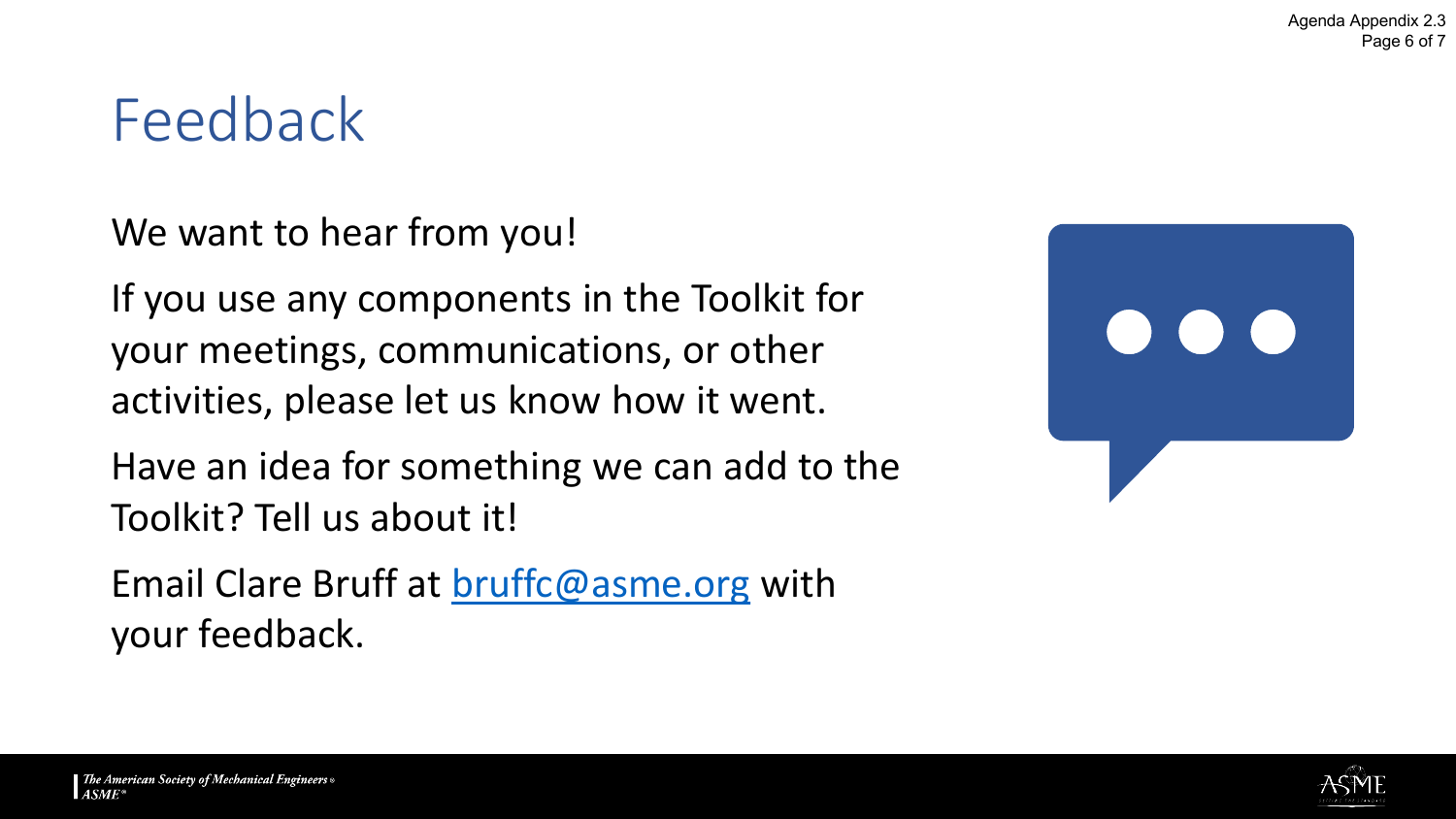# Looking Ahead: Committee Plans for FY22

- Look at DEI Metrics for a variety of ASME constituents and activities to:
	- 1) Define what success looks like
	- 2) Identify strategies to achieve this success
- Engage with groups across the Society who are doing DEI work to facilitate communication and alignment of efforts
- Continue to expand and improve on the Toolkit